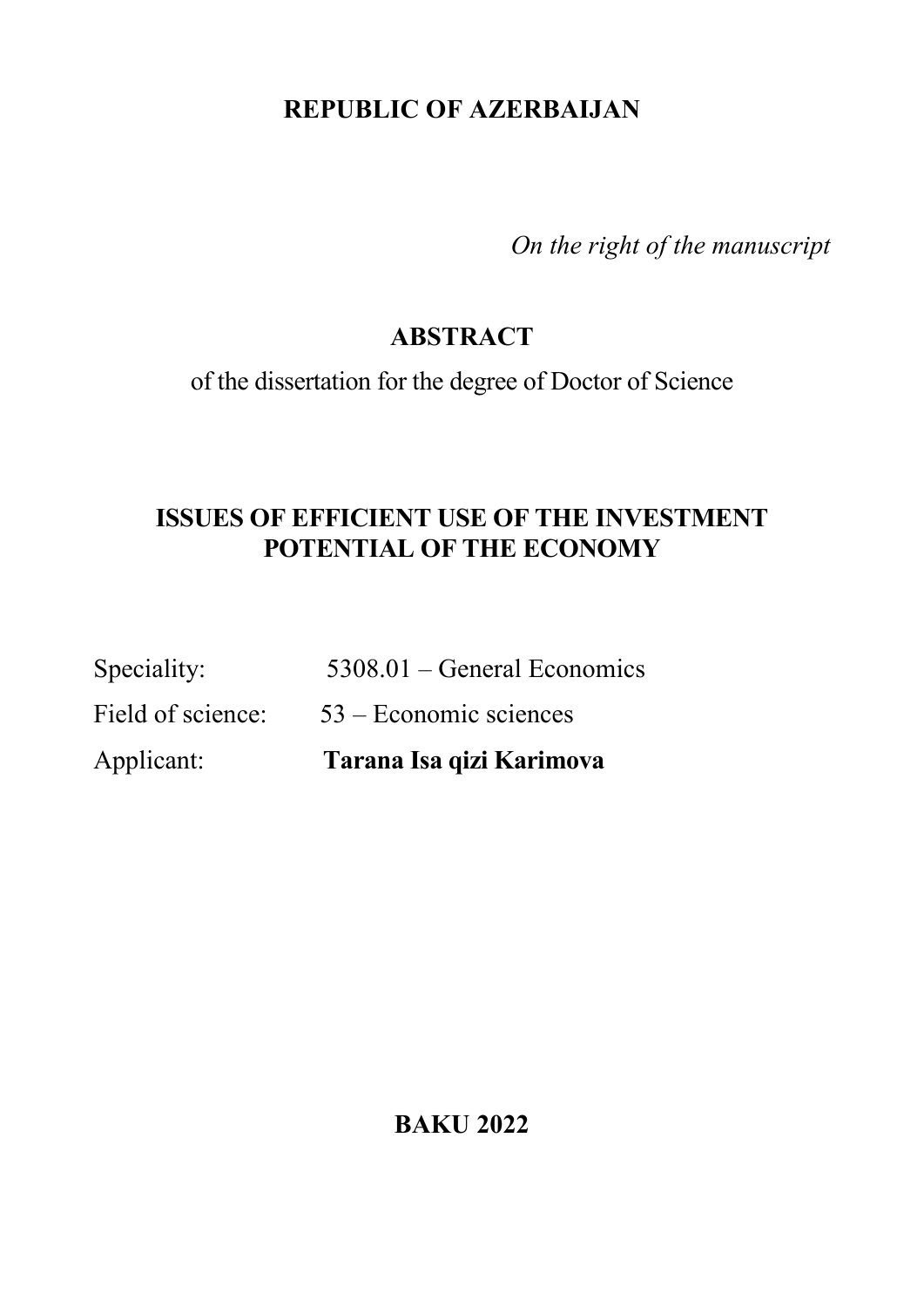The work was performed at the Azerbaijan State University of Economics the department of "Social development economy and pricing"

| Scientific supervisor: | Professor, Doctor of Economic sciences<br><b>Avaz Islam oghlu Bayramov</b> |
|------------------------|----------------------------------------------------------------------------|
| Official opponents:    | Professor, Doctor of Economic sciences<br>Safar Hasan oghlu Purhani        |
|                        | Professor, Doctor of Economic sciences<br>Sadig Veli oghlu Salahov         |
|                        | Professor, Doctor of Economic sciences<br>Beyali Khanali oghlu Atashov     |

 Professor**,** Doctor of Economic sciences **Elshad Yagub oghlu Mammadov**

Dissertation council ED 2.10 of Supreme Attestation Commission under the President of the Republic of Azerbaijan operating at Azerbaijan State University of Economics.

Chairman of the

 $\mathcal{L}$ siqanutre

Dissertation council **b D**<sub>D</sub><sup> $\angle$ </sup> Doctor of economic sciences, Professor **Mahish Alish oghlu Ahmadov** 

Scientific secretary of the

 $y^2$ siqanutre

Dissertation council:  $\angle$  Doctor of philosophy in economics, assistant professor  **Zohrab Hasan oghlu Ibrahimov**

Chairman of the

 $\mathcal{Z}/\mathcal{Z}$ siqanutre

scientific seminar:Doctor of economic sciences, Professor  **Rasul Anvar oghlu Balayev**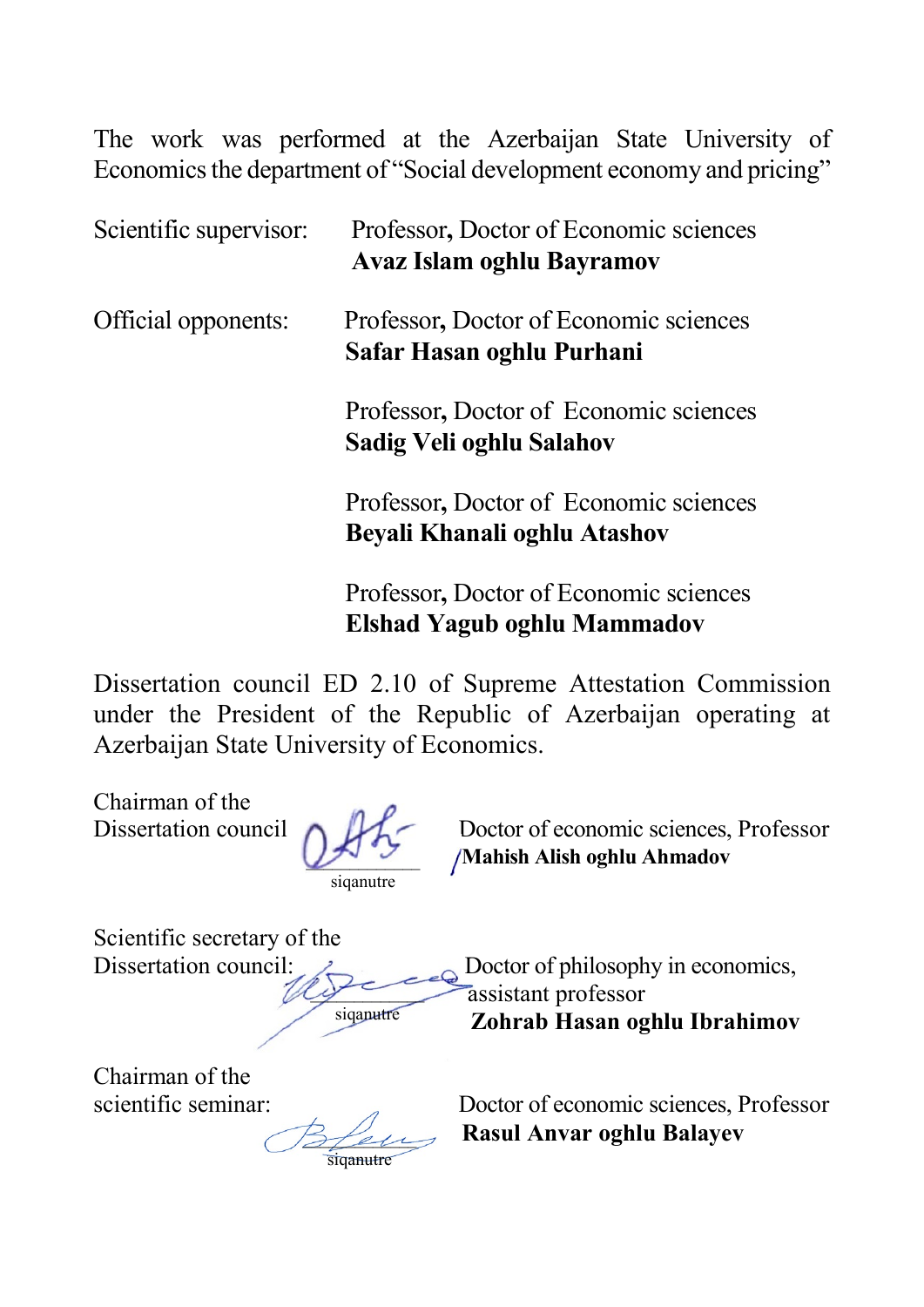### <span id="page-2-0"></span>**THE WORK'S GENERAL CHARACTERISTICS**

**Relevance and development of the topic:** The strategy of socioeconomic development laid down by the great leader Heydar Aliyev is successfully continued by his worthy successor, President Ilham Aliyev, and the economic power of our country is growing day by day. Azerbaijan is already known internationally as a country that has its own national development model, as an investor and as a country that provides macroeconomic stability even during the global financial crisis. Over the years, under the leadership of the country's President, the Republic of Azerbaijan has gained a reputation in the world as a strong, independent country developing on the basis of advanced technologies that meet modern requirements.

Approved by the Decree of President Ilham Aliyev dated February 2, 2021, "Azerbaijan 2030: national priorities for socioeconomic development"[1](#page-2-0) correctly identified national development priorities and mobilized all the available potential of the country's economy to use intellectual resources and human capital. The economic development of the Republic, which left behind a transitional period, has recently undergone a new stage in terms of quality. One of the main goals of this stage is to increase the competitiveness of the national economy and ensure the sustainability of the country's dynamic socio-economic development in the long term by achieving effective integration into the international economic system. Thus, a new stage in the comprehensive development of Azerbaijan is currently being observed. The main features of the economic policy pursued by the head of state are its socially significant orientation, as well as the presence of economic aspects in solving each problem. The implementation of state programs, decrees and orders is important for successfully ensuring acceleration of economic development in the country, for a steady increase in the share and role of the private sector. As can be seen from these documents, the main direction of the President's economic policy is to achieve the dominance of the private sector in the country's economy along with targeted

*<sup>1</sup> Azerbaijan 2030: National priorities for socio-economic development. / - Approved by the Decree of the President of the Republic of Azerbaijan dated February 2, 2021: [Electronic resource] / URL[: https://president.az/articles/50474.](https://president.az/articles/50474)*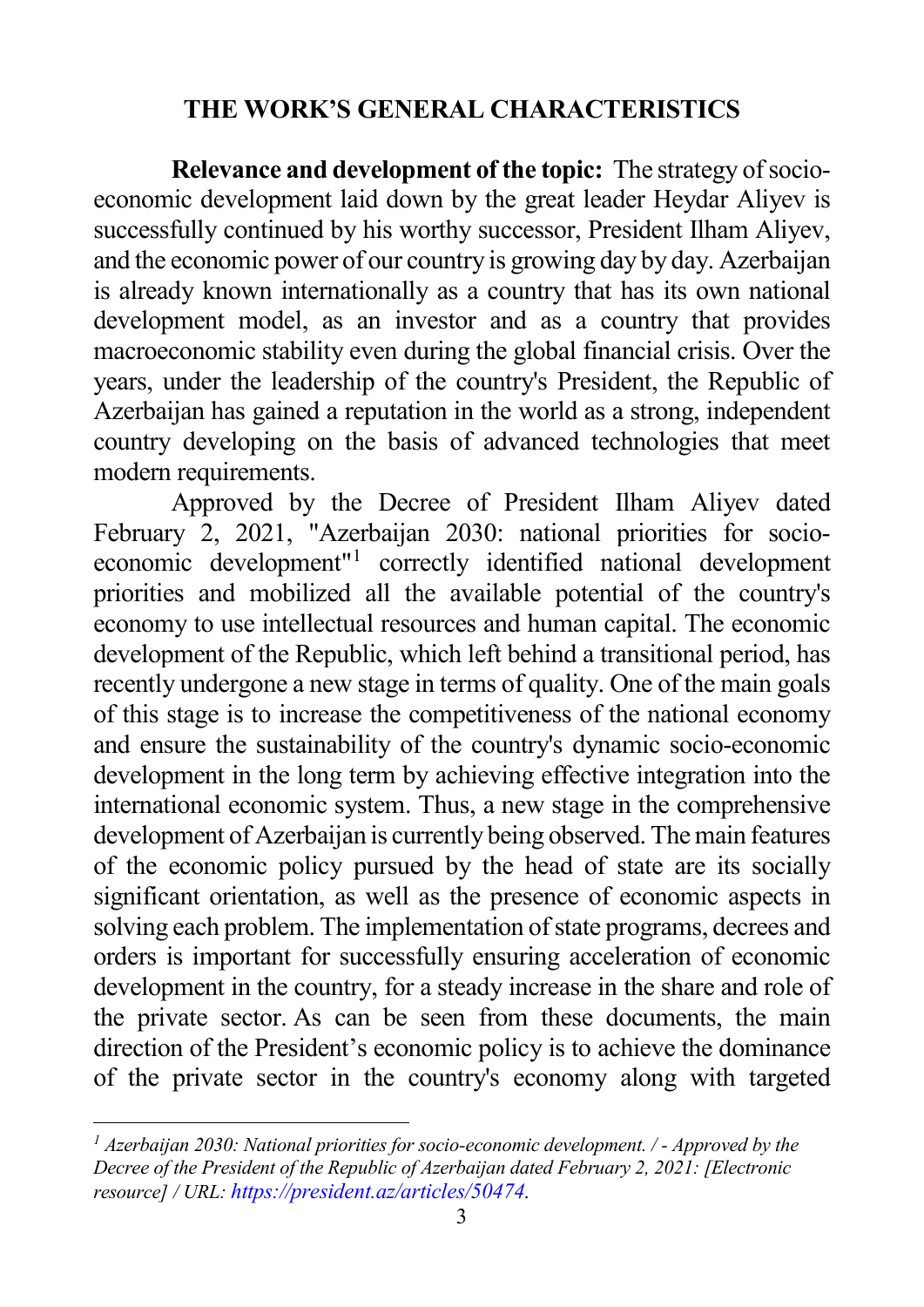<span id="page-3-2"></span><span id="page-3-1"></span><span id="page-3-0"></span>management of oil production and revenues, with special attention to the development of non-oil sectors.

Under current conditions, the implementation of socio-economic reforms and the successful implementation of strategic development goals in Azerbaijan have further strengthened macroeconomic stability and ensured economic growth. However, a significant portion of GDP growth was driven by oil and gas production. Given the stabilization of oil production in the country, future economic growth will be possible mainly due to the non-oil sector. This requires the organization of economic and social measures to diversify the existing investment potential in the non-oil sector of the country and increase this potential.

As a result of consistently and thoughtfully implemented projects and programs in our country, our foreign exchange reserves have increased from \$1.8 billion in [2](#page-3-0)004 to \$54 billion today<sup>2</sup>. Foreign exchange reserves are a great asset, a guarantee of economic independence and a safety cushion. In addition, since 2004, 280 billion dollars have been invested in the country's economy, which is due to the choice of regional development as a priority and the provision of favorable socio-economic stability in the country<sup>[3](#page-3-1)</sup>. At present, Azerbaijan is one of the leading countries in the world in terms of investment per capita. More than 50 percent of investments are foreign investments. This is, first of all, a key indicator of the investment climate in independent Azerbaijan. Of course, entrepreneurs, countries, companies will not invest in countries with a weak investment climate.

As a result of the purposeful economic policy pursued in Azerbaijan, 960,000 new jobs were created in our country in 2014-2018, of which 657.8 thousand are permanent. In general, 2.2 million new jobs were created in the country in 2003-2018, of which up to 1.6 million are permanent. The bulk of the newly created jobs, that is, 65 percent, are in the non-state sector, 192 thousand were created in 2019, and 129 thousand new jobs were created in 2020<sup>[4](#page-3-2)</sup>.

The reforms are also highly rated in international reports. Thus, in recent years, according to the Global Competitiveness Report, Azerbaijan

*<sup>2</sup>www.cbar.az - Official website of the Central Bank of the Republic of Azerbaijan.*

*<sup>3</sup> www.azstat.org - Official web address of the State Statistics Committee of Azerbaijan.*

*<sup>4</sup> www.azstat.org - Official web address of the State Statistics Committee of Azerbaijan.*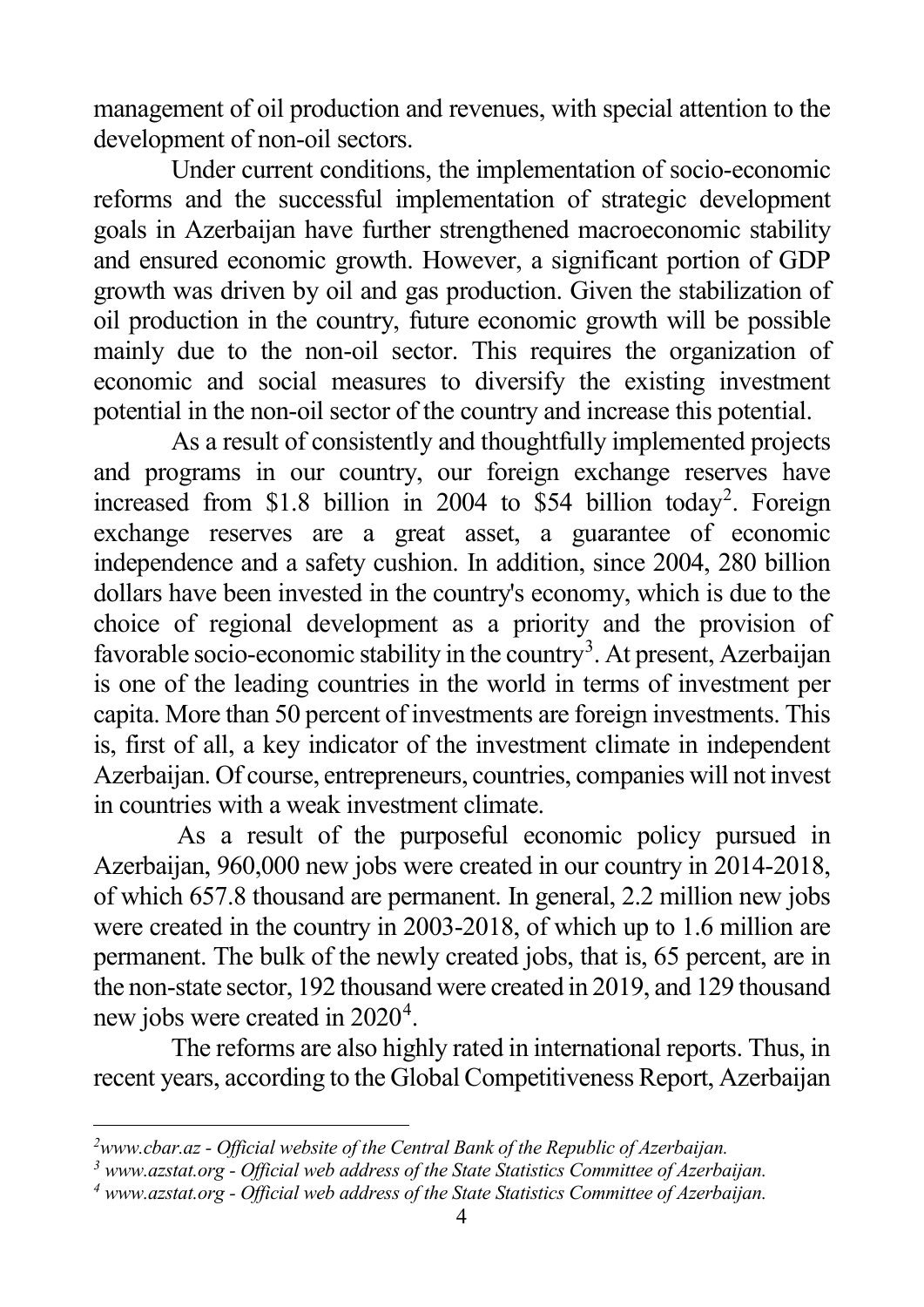<span id="page-4-0"></span>has strengthened its leading position in the CIS. Azerbaijan has risen from 34th to 28th place in the World Bank's Doing Business 2020 report, which assesses the favorable business environment in the world. According to the report, our country is among the ten most reforming countries in the world, including China, India and Turkey<sup>[5](#page-4-0)</sup>.

Effective organization of investments is one of the important factors for the further development of the national economy and plays an important role in increasing capital in the real sector, improving economic efficiency and forming the real sector of the economy as a whole. Effective use of the country's real investment potential is a prerequisite for increasing national welfare, being the core of the expansion of production and the creation and development of new industries. The investment potential of a country is measured by both the availability of investment resources and the ability to effectively use these resources. From this point of view, the study of investment potential allows us to determine both the level of provision of the country with economic resources, and the current state of attracting these resources to economic turnover, the possibility of using these resources and the need to increase them. They are regulated by the dynamics of the formation of opportunities to ensure the socio-economic development of the country. Therefore, in our time it is important to study these problems.

The successful implementation of the oil strategy has led to the formation of the necessary funds to finance the development of the national economy. Thus, in comparison with 2000, the nominal volume of total savings in 2010 increased by 13.7 times, and in 2015 - by almost 20 times. In 2000-2010, 60.3 percent of the total income remaining at the disposal was saved, and in 2011-2020 -41.1 percent. However, the level of use of these resources depends on the investment environment being formed in the country, the availability of enterprises capable of investing, and organizational factors. From this point of view, the assessment of the level of supply of investment resources and determination of their effective use is one of the goals and objectives of the thesis.

The government creates opportunities for activity and creates incentives by influencing costs, risk levels, and competition. From this

*<sup>5</sup> Report on the activities of the Cabinet of Ministers of the Republic of Azerbaijan in 2020. Baku: 2021. - 455 p., p.10.*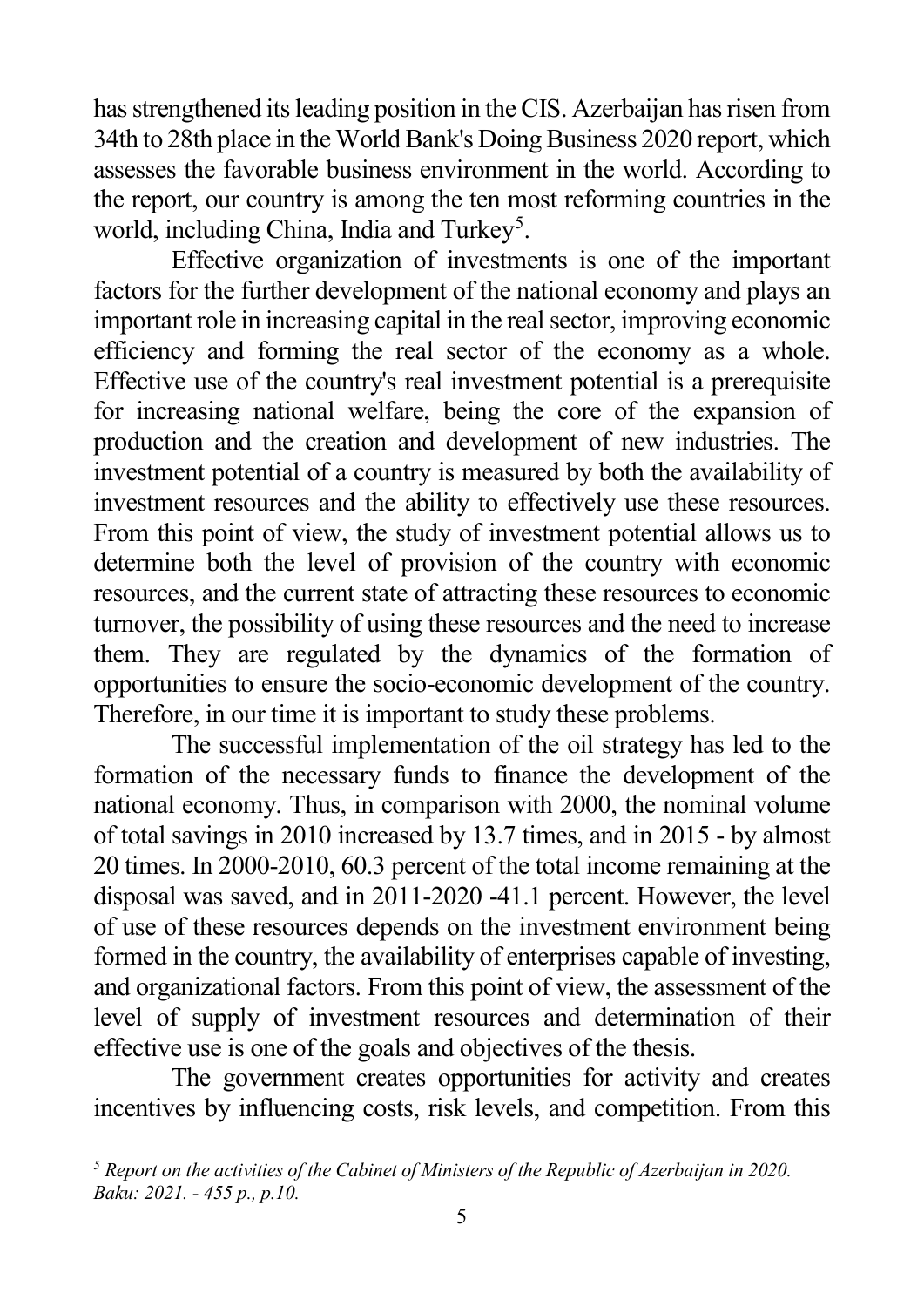<span id="page-5-1"></span><span id="page-5-0"></span>point of view, the state has a major influence on the formation and implementation of the country's investment potential. Although a number of factors that affect the investment process (for example, natural resources, geographical location, etc.) do not depend on the role of the state, the tax regime, infrastructure, financial and labor markets, and other issues depend on the perfection of state regulation. Therefore, the assessment of the regulatory mechanism of investment activity in the country and the study of its compliance with the stages of economic development is of great scientific and practical importance.

The increase in public spending raises the question of their effective use. Effective stimulation of investment activity in the country depends on the structure of these costs. In this regard, the importance of improving the mechanism of state participation in financing investment activities of the private sector in the country is growing. It is known that in the last decade, AzPromo, the Azerbaijan Export and Investment Promotion Fund, which specializes in investment promotion, has been operating under the Ministry of Economy<sup>[6](#page-5-0)</sup>. "Azerbaijan Investment Holding" was established by the Decree of the President of the country on August 7, 2020. The Charter of the Holding states that the main goal is to increase the transparency and economic efficiency of investment programs<sup>[7](#page-5-1)</sup>.

Due to the loss of stability of the manat, after the government devaluations in February and December 2015, on behalf of the President, urgent work is being carried out, primarily to take preventive measures to strengthen the manat and improve the austerity mechanism in the real sector. In this sense, the programs aimed at the socio-economic development of the regions set goals and considered measures to attract in the future the necessary financial resources for the development of the real sector in the regions. It was recognized as expedient to use the development potential of the country and its regions to the maximum in order to minimize the dependence of certain strategic goods on imports, increase the production of competitive products and bring them to foreign

*<sup>6</sup> Decree of the President of the Republic of Azerbaijan on the establishment of the Azerbaijan Investment Holding. Baku, August 7, 2020.*

*<sup>7</sup> Charter of Azerbaijan Investment Holding. Approved by the Decree of the President of the Republic of Azerbaijan dated August 7, 2020.*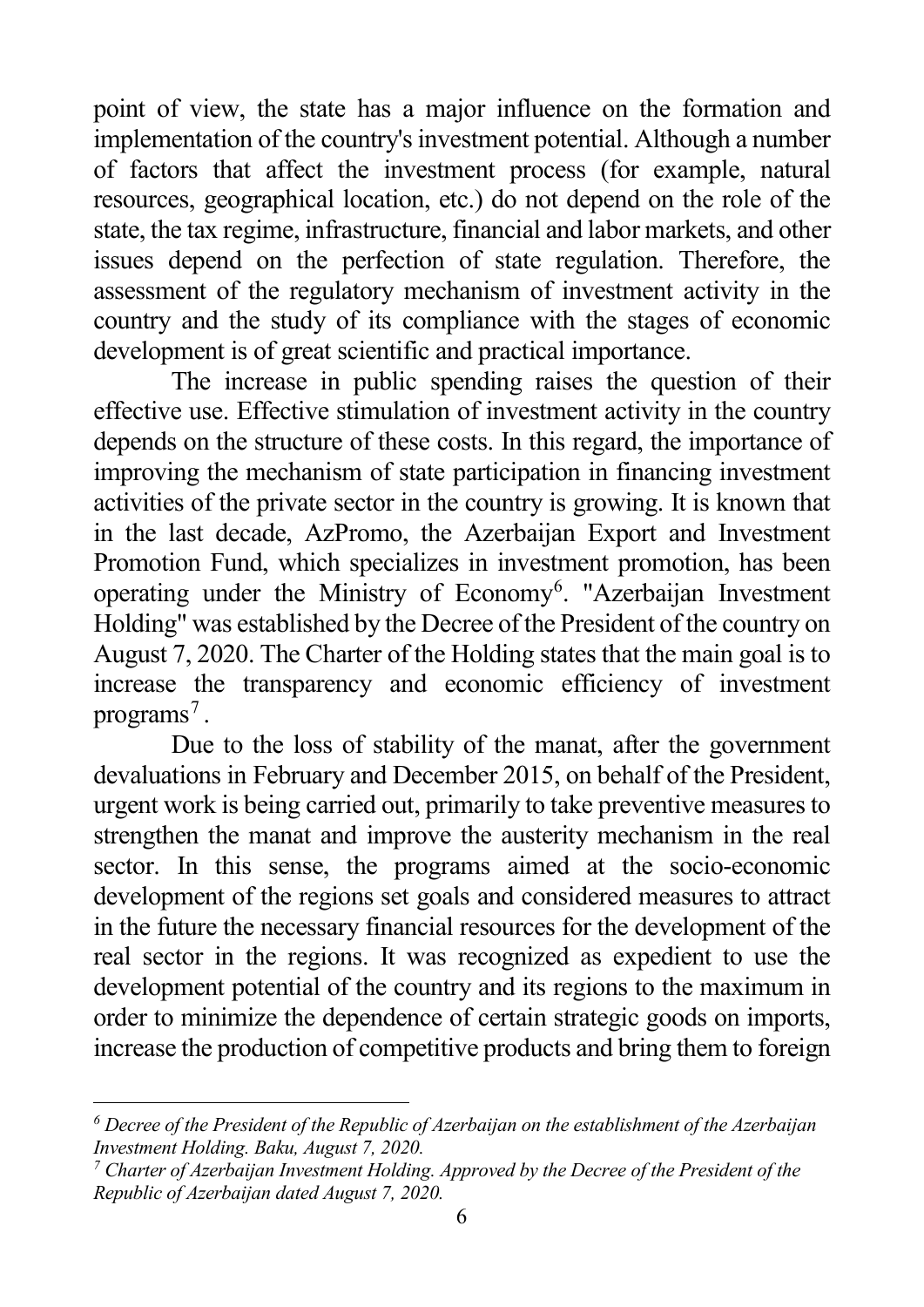<span id="page-6-0"></span>markets.

-

In accordance with the "Strategic Roadmap for the Prospects of the National Economy in the Republic of Azerbaijan", the priority of the role of investments and the investment factor in the process of improving the structure of the economy and deepening institutional reforms in 2021- 2025 has increased significantly ${}^{8}$  ${}^{8}$  ${}^{8}$ . The most important point is to maintain attention to the eight priority sectors that form the fundamental basis of the Republic's economy. Among them, four belong to the manufacturing sector, namely the oil and gas industry, agrarian sector, production of consumer goods, heavy industry and machine building, two on the services sector, namely tourism industry, logistics and trade, and two-to the social sector, specifically, prices for apartments and development of training. A survey report and a strategic roadmap have been developed for each of these areas. Conducting the necessary research on the development of these sectors, developing appropriate proposals and recommendations, including the effective use of existing investment potential in these areas, is the development of science itself and requires new thoughts and ideas in theoretical and practical issues.

Thus, the above shows that the research work devoted to the problems of formation and use of the country's investment potential, has scientific and practical significance, and this topic is relevant at the current stage of socio-economic development of Azerbaijan.

The level of study of the problem shows that theoretical and practical issues of investment activity are important in socio-economic research. Azerbaijani scholars - academician Z.A.Samadzade, corresponding members of ANAS Sh.M.Muradov, A.F.Musayev, professors A.J.Muradov, N.M.Muzaffarli, M.A.Ahmedov, A.Sh.Shakaraliev, A.G.Alirzaev, A.P.Babaev, U.G.Aliev, I.A.Karimli, Sh.M.Sadigov, V.T.Novruzov, I.H.Aliyev, T.N.Aliyev, Y.A.Kalbiyev, Sh.S.Gafarov, A.I.Bayramov, R.A. Guliyev, E.M. Sadygov, Sh.T.Aliyev and many others studied the development of the Azerbaijani economy and the increase in the investment potential of the economy in these processes, its effective use, improvement of the investment climate, increase in investment potential and attractiveness.

*<sup>8</sup> Strategic roadmap for the national economic prospects of the Republic of Azerbaijan. Approved by Decree of the President of the Republic of Azerbaijan dated December 6, 2016.*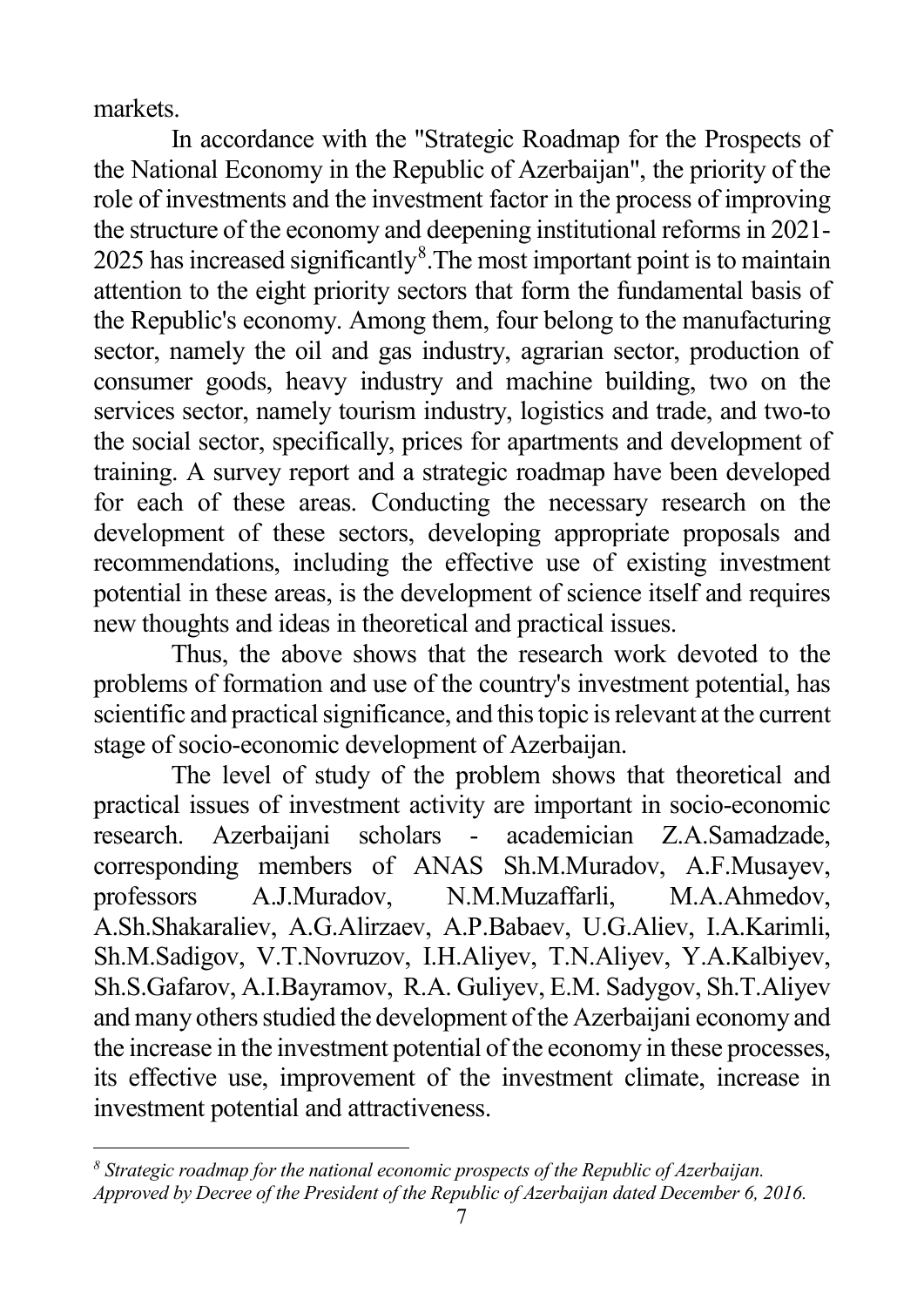<span id="page-7-3"></span><span id="page-7-2"></span><span id="page-7-1"></span><span id="page-7-0"></span>The scientific views, theories and scientific works of foreign economists, including the founders and representatives of the classical school of economics consider the issues of capital movement, monetary and financial flows, the formation of investments and their effective use. Examples include A. Smith, A. Marshall, J. Keynes, P. Samuelson, W. Nordhaus, J. Schumpeter, R. Solow, P. Drucker, F. Kotler, M. Porter, N. Mankiw, and others. From Russian, as well as other Russian-speaking scientists and researchers V.K.Senchagova, N.I.Antipina, V.S.Balabanova, A.I.Basova, V.V.Bocharova, P.S.Vakhrin, Y.V.Vologdin, V.K.Lomakin, I.Y.Lukasevich, A.B.Malyshevsky, L.Y.Piterskaya, A.S.Pronin, I.V.Sergeev, Y.S.Stoyanova, V.S.Shcherbakov and others in their research work paid more attention to the study of investment activities and processes, the formation of investments, the effectiveness of investment and innovation projects, the elimination of existing problems associated with emerging risks, as well as increasing investment potential.

A number of studies and dissertations on investment issues have been carried out in Azerbaijan. The features of investments by industry and the mechanisms of their use are considered. However, the potential approach to investing, the dynamics and sources of its formation were not systematically considered. The subject of this dissertation is the systematization and regulation of the formation and prospective changes of the economy in accordance with the goals of its development.

Among the scientists-economists of Azerbaijan, prof. E.M. Sadigov $9$  studied investment from the point of view of improving the efficiency of investment financing,  $J.B.\overline{N}$ amazova<sup>[10](#page-7-1)</sup> on analysis of the investment climate and the role of its tax policy, prof. A. P. Babayev<sup>[11](#page-7-2)</sup> on the theoretical problems of investment from the point of view of reproduction, prof. prof. Kh. H. Kazimli opportunities to attract investment to the real estate market, prof. T. H. Huseynov<sup>[12](#page-7-3)</sup> and

-

*<sup>12</sup> T. H. Huseynov Investments in Azerbaijan: income, investments, industrialization, employment. 2009. (Monograph). Baku, 380 p. T. H. Huseynov Model of National Economic* 

*<sup>9</sup> Sadigov E.M. Improving the efficiency of investment financing. / Abstract of the dissertation of Doctor of Philosophy in Economics. / - Baku, 2013. - 26 p.*

*<sup>10</sup> J.B.Namazova Analysis of the investment climate and the role of tax policy in its formation <sup>11</sup> A. P. Babayev Theoretical and methodological study of the national model of economic* 

*development. Azerbaijan. -2011.-January 23.-p.5. - http://www.anl.az.*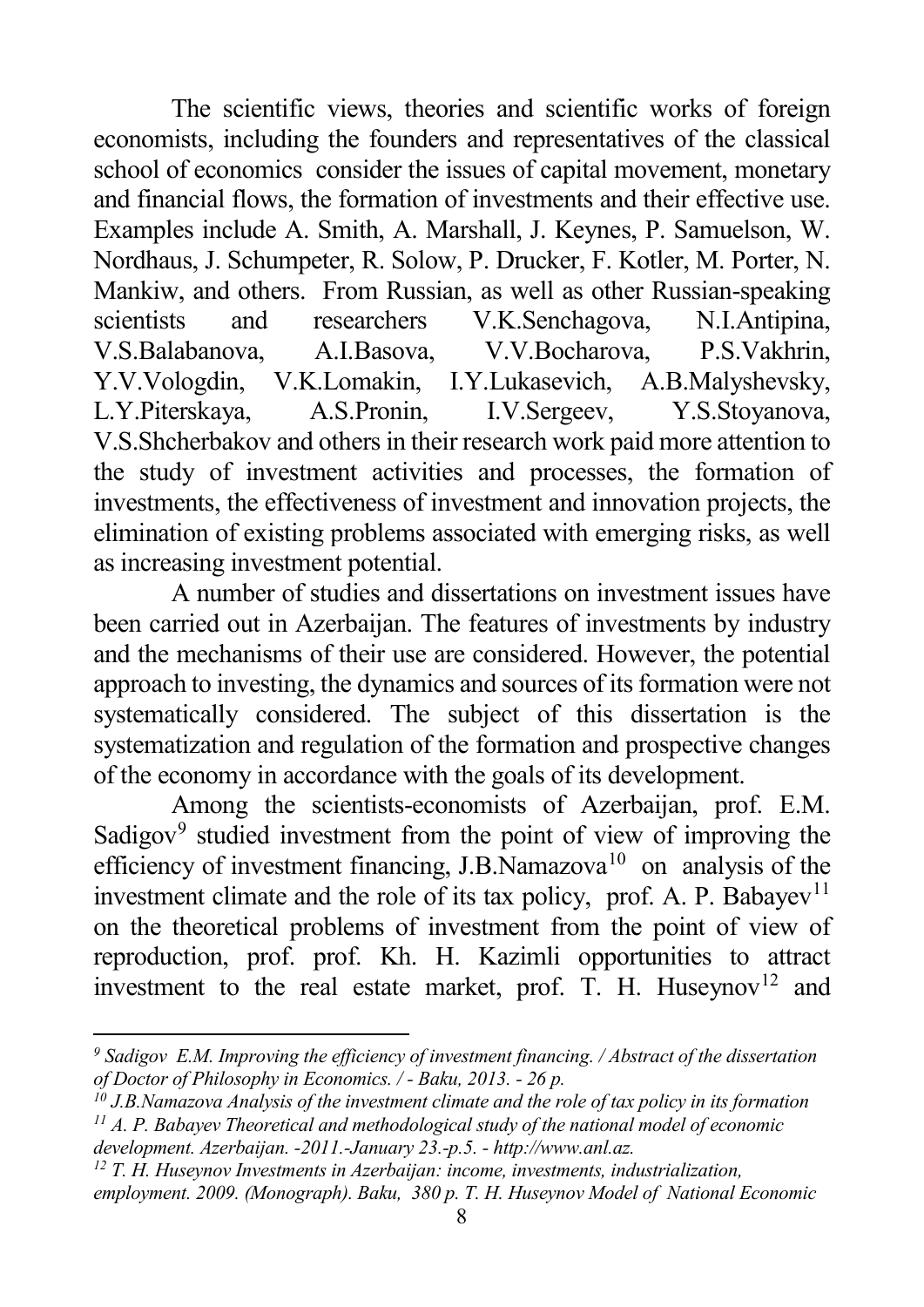<span id="page-8-5"></span><span id="page-8-4"></span><span id="page-8-3"></span><span id="page-8-2"></span><span id="page-8-1"></span><span id="page-8-0"></span>G.A.Azizova<sup>[13](#page-8-0)</sup> on investment policy, prof. R. A. Guliyev<sup>[14](#page-8-1)</sup> and doc. B. S. Ahmedov<sup>[15](#page-8-2)</sup> on investment problems of the national economy, prof. T. N. Aliyev<sup>[16](#page-8-3)</sup> on the economic foundations of investment projects in the oil and gas industry, Associate Professor S.Z. Isaev<sup>[17](#page-8-4)</sup> on increasing the economic efficiency of investments, researcher P.A. Valiev<sup>[18](#page-8-5)</sup> on financial and investment sources of economic security.

Despite numerous studies on investment activity, the problems of potential approaches to investment and their solutions, sectoral and territorial functionality remain one of the most controversial issues in economics. This situation requires additional investment, structural changes in the economy, efficient organization, and long-term decision making. In particular, the theoretical and practical issues related to the formation and use of investment potential in the country are insufficiently studied. When approaching this aspect, it is important to assess the investment potential of Azerbaijan and conduct scientific research on how to improve its use. In addition, it is of practical importance to substantiate at the state level a wide range of foreign and domestic investment-oriented measures to stimulate investment and improve the investment climate. In the economic studies of Azerbaijani researchers, the demand for investments for the development of economic sectors and the direction of its effective use is assessed as a science of economic sectors. We are looking at ways to assess the potential by taking into account and using

j

*<sup>15</sup> B. S. Ahmedov The essence of the concepts of "investment" and "capital": microeconomic and macroeconomic approaches // Baku: Tax News of Azerbaijan. 1/2011. - with. 69-84. Akhmedov, B.S. Investment resources and ways of their formation // Baku: Economic sciences: theory and practice. - No. 1. - 2011. - P. 35-46.*

*Development of Azerbaijan: Theory and Practice, Monograph. Baku ,2015. - 466 p.*

*<sup>13</sup> Azizova, G.A. State investment and innovation policy. Baku, Economic University Publishing House, 2012. 212 p.*

*<sup>14</sup> R. A. Guliyev Investment problems of the formation of the national economy of Azerbaijan: / diss. Dr. Econ. Sciences. / - Baku, 2004. - 304 p.*

*<sup>16</sup> T. N. Aliyev Directions for the development of entrepreneurship in the liberated territories of Azerbaijan. 12/28/2020: [Electronic resource] / URL: http://economics.com. Aliev, T.N. Clusters: international experience and innovative development. Monograph. Baku, "Science and Knowledge", 2019 - 536 p.*

*<sup>17</sup> Isaev, S.Z. Problems of increasing the economic efficiency of investments (based on the materials of the oil industry of the Azerbaijan Republic). / doctor of philosophical economic sciences dis. Abstract / - Baku, 2005. - 22 p.*

*<sup>18</sup> Valiev, P.A. Financial and investment sources for ensuring economic security / P.A. Valiev. - Baku: East-West. - 2015. - 214 p.*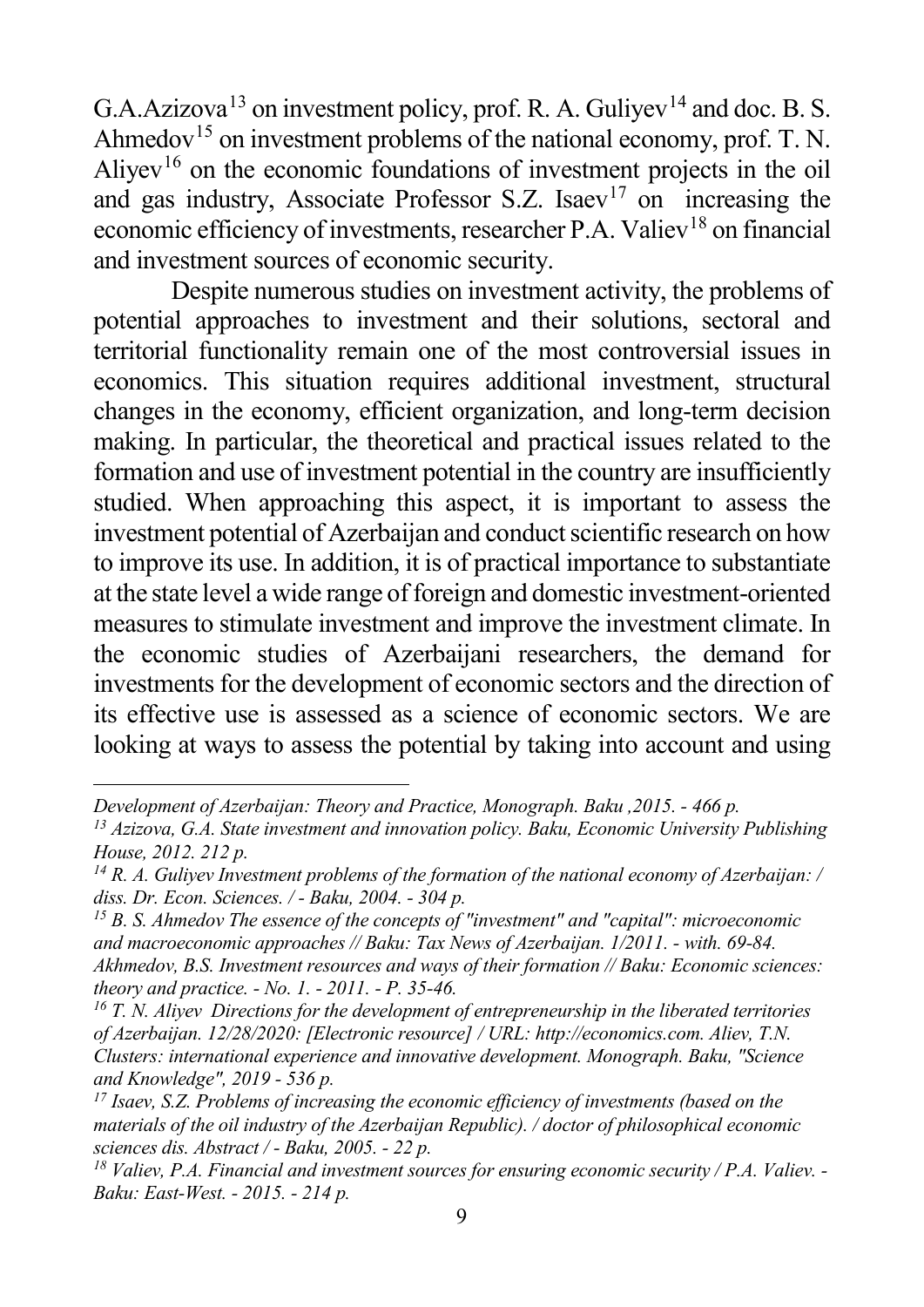the characteristics of this area. Investment management depends on a number of factors. Naturally, to study these factors and assess their impact, a number of functions are used as an apparatus in terms of production and utility.

Thus, the relevance and insufficient knowledge of the problem in the country characterizes the choice of the topic of the dissertation. The study comprehensively examines the theoretical, methodological and practical aspects of the formation and use of investment potential. This is one of the factors determining the scientific novelty of the study.

**Goals and objectives of the study.** The purpose of the research is to develop scientifically based proposals and recommendations on the problems of forming the investment potential of the Republic of Azerbaijan and improving the efficiency of its use. In accordance with this goal, the study provides for the following tasks:

- theoretical and methodological aspects of the study of the formation and dynamics of aggregate savings in the national economy and the study of the features of the investment process;

- disclosure of the essence of investment potential and methodological aspects of the study of the factors that shape it;

- clarification of theoretical and methodological issues of preparation and evaluation of investment projects, as well as identification and risk management;

- measurement of existing investment potential and assessment of factors in the country;

- the study of research mechanisms and organization of the use of investment potential in the country at the macroeconomic and microeconomic levels;

- development of a system of criteria and indicators to assess the level of favorable investment environment;

- identification of directions for increasing the level of use of investment opportunities in the non-oil sector of the country;

- substantiation of ways to increase the efficiency of the mechanism of state regulation of investment activity;

-determination of the organizational and economic structure in the formation of the national innovation system in order to increase the efficiency of using investment potential in the country;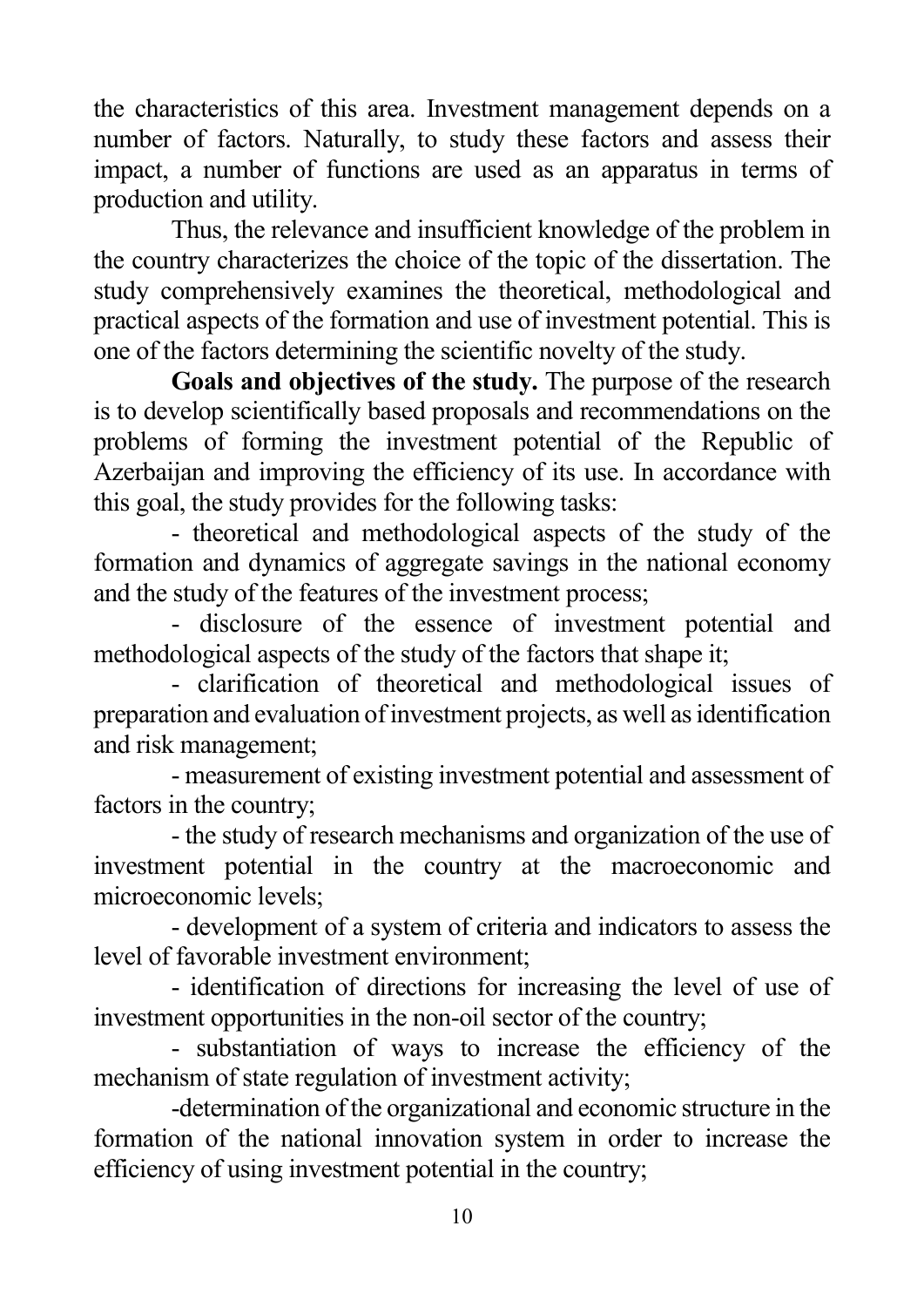- propose a model for system management of investment risks in the regions

- providing ways to use the investment potential and solve efficiency problems, taking into account the territories liberated from occupation in the face of new challenges;

 - development of proposals and recommendations to increase investment potential and increase the level of its use in the country.

**The object of the research** is the investment processes taking place in the economy of Azerbaijan, and the features of their formation.

**The subject of the research** is socio-economic relations in solving the problems of formation and use of investment potential in the national economy.

**Research methods.** The theoretical and methodological basis of the research is the works of classics and leading scientists-economists of economic science, their approaches to investment processes, to the mechanism of state regulation of these processes, and the provisions of economic growth theories. The study used the relevant legislative and regulatory acts of the Republic of Azerbaijan, decisions and orders on important socio-economic problems, normative documents of the Cabinet of Ministers, ministries of economy, finance, Central Bank, materials of research institutions of the country of advisory and methodological nature, programs of socio-economic development, including investment, and other regulatory documents.

In research work, comparative, economic and statistical analysis, scientific abstraction, system analysis, cause-and-effect dependence, program-oriented approach, economic-mathematical etc. research methods were used.

**The main provisions of the defense.** On the basis of scientific novelties of the dissertation, a number of important provisions are defended:

- The ways of effective use of the investment potential for the implementation of measures to intensify the development of the national economy and ensure sustainability in modern conditions are substantiated;

- The need to identify the link between the formation of aggregate savings in the national economy and the creation of investment potential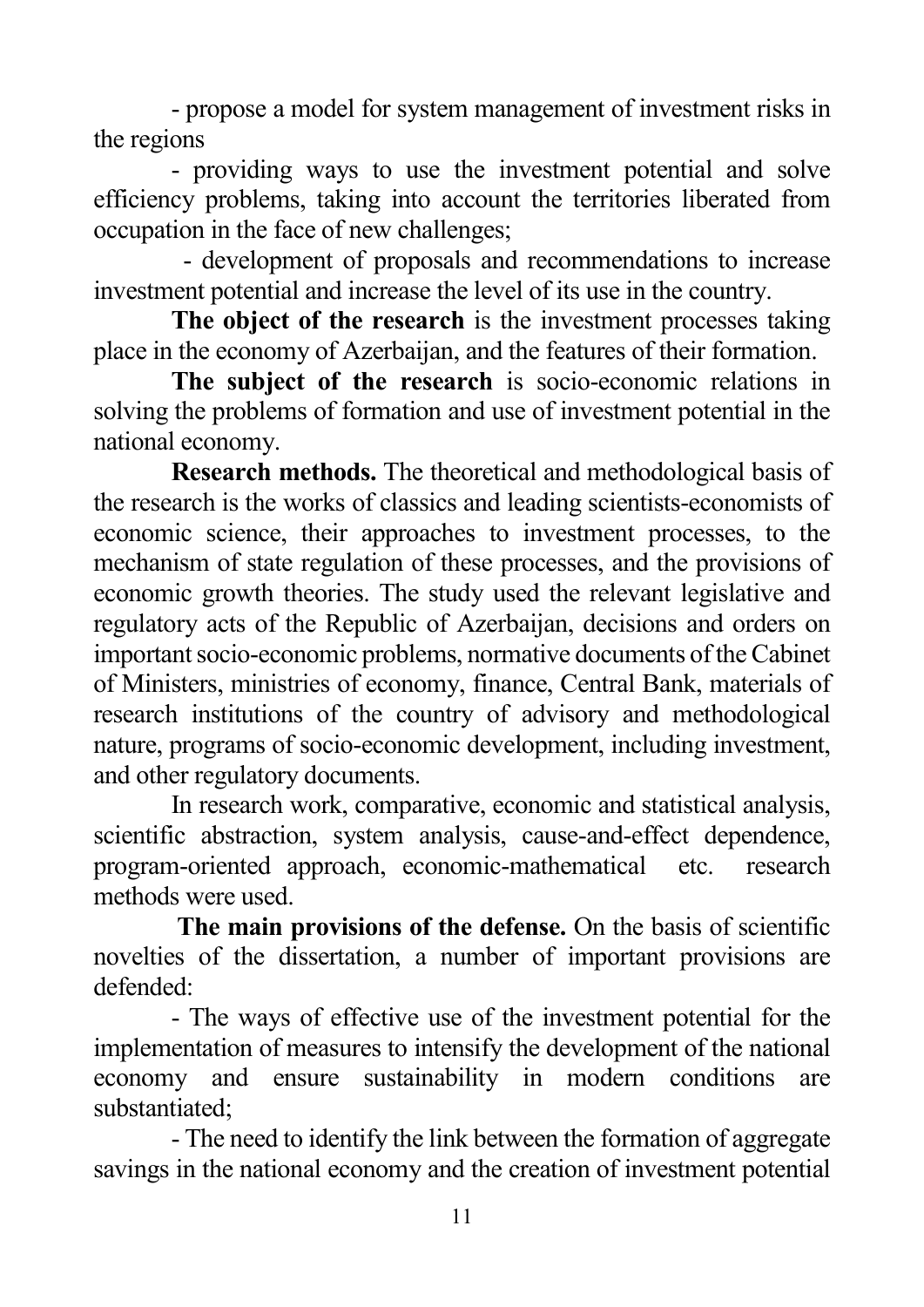should be proved;

- It is required to develop conceptual approaches to assessing the nature and role of investment potential in the economy;

- In order for investment activity to be successful, it is important to formulate and justify new approaches to the risks of investment projects and their management;

- Accelerating the development of non-oil sectors in order to reduce the country's dependence on the oil factor determines investments and identification of their sources

- The assessment of the country's investment potential should be approached from the standpoint of the challenges of our time, since the issues of expanding the sources of investment potential and improving existing mechanisms remain relevant;

- It is necessary to improve the efficiency of investment activity mechanisms, coordinate them with sectoral and regional development goals, develop a strategy for increasing investment activity in the regions;

- It is necessary to create mechanisms to ensure investment flows in the implementation of target indicators in promising areas of the nonoil sector;

- It is necessary to increase the attractiveness of the investment climate in the country, expand its scale and update the mechanisms for stimulating investment activity;

- It is necessary to develop mechanisms for the effective use of the country's investment potential, to study and evaluate factors that have a significant impact on investment efficiency, based on world experience;

- The formation of the investment potential of the regions and the creation of system-model models for managing investment risks are relevant;

- In order to ensure the growth rate and sustainability of the national economy, attention should be paid to measures to improve the mechanisms of state support for investment activities;

- Taking into account the liberated territories, it is important to increase investment activity in the regions of the country and increase the attractiveness of the investment climate, to establish systemic risk management mechanisms;

- Approaching modern realities and prospects, the development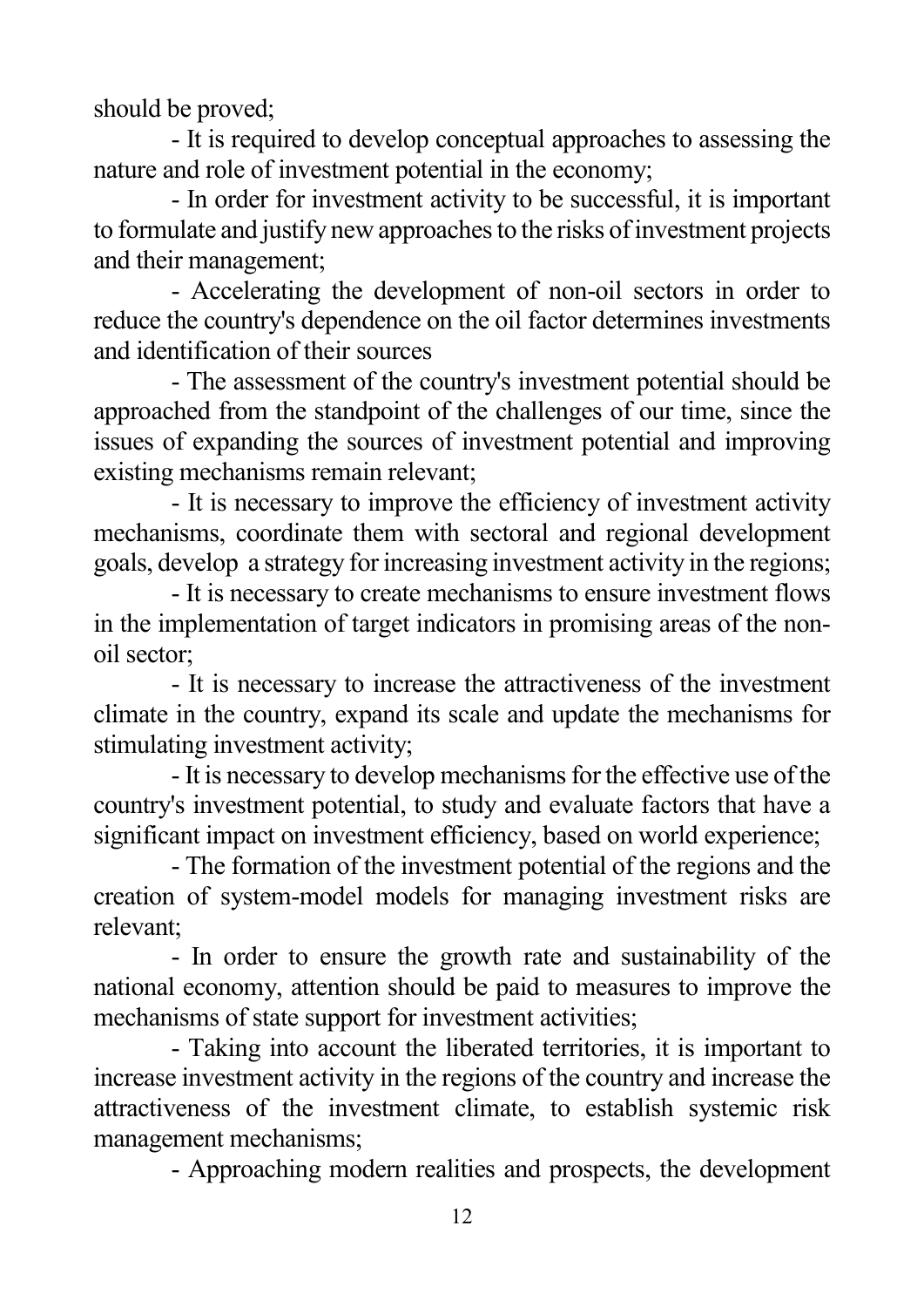and application of mechanisms for strengthening the investment potential of the national economy, the effective use of investment resources, etc. are highly relevant.

**Scientific originality of the research.** The main scientific novelty of the study lies in the formation of theoretical and methodological foundations of conceptual approaches to the problems of assessing the investment potential of the economy and its effective use. Other novelties are as follows:

- The theoretical and methodological aspects of studying the formation and dynamics of total savings in the national economy, the features of the investment process and the role of investment in economic growth are disclosed and evaluated.

- The essence of investment potential is revealed and factors forming the methodological aspects of its research are evaluated;

 - The essence of the investment potential is revealed, the factors forming the methodological aspects of its research are evaluated, the author's approaches to the theoretical and methodological issues of determining risks in investment projects and their management are substantiated;

- The possibilities of financing existing investments in the non oil sector of the country's economy and the level of use of these funds were assessed;

- From the point of view of sectoral and regional development, opportunities for investment in the country's economy were identified by stages of development of the national economy and its spheres, and a mechanism for developing an investment strategy for the regions was proposed;

- The ways of solving existing problems in the use of investment potential in the non-oil sector of the country's economy were studied and the importance of improving related activities was substantiated;

- The directions for improving the investment climate in the country, stimulating investment and innovation activities and increasing their attractiveness were determined, and action mechanisms were developed;

- The stages of evaluation of investment projects that are important for increasing the investment potential are determined, and the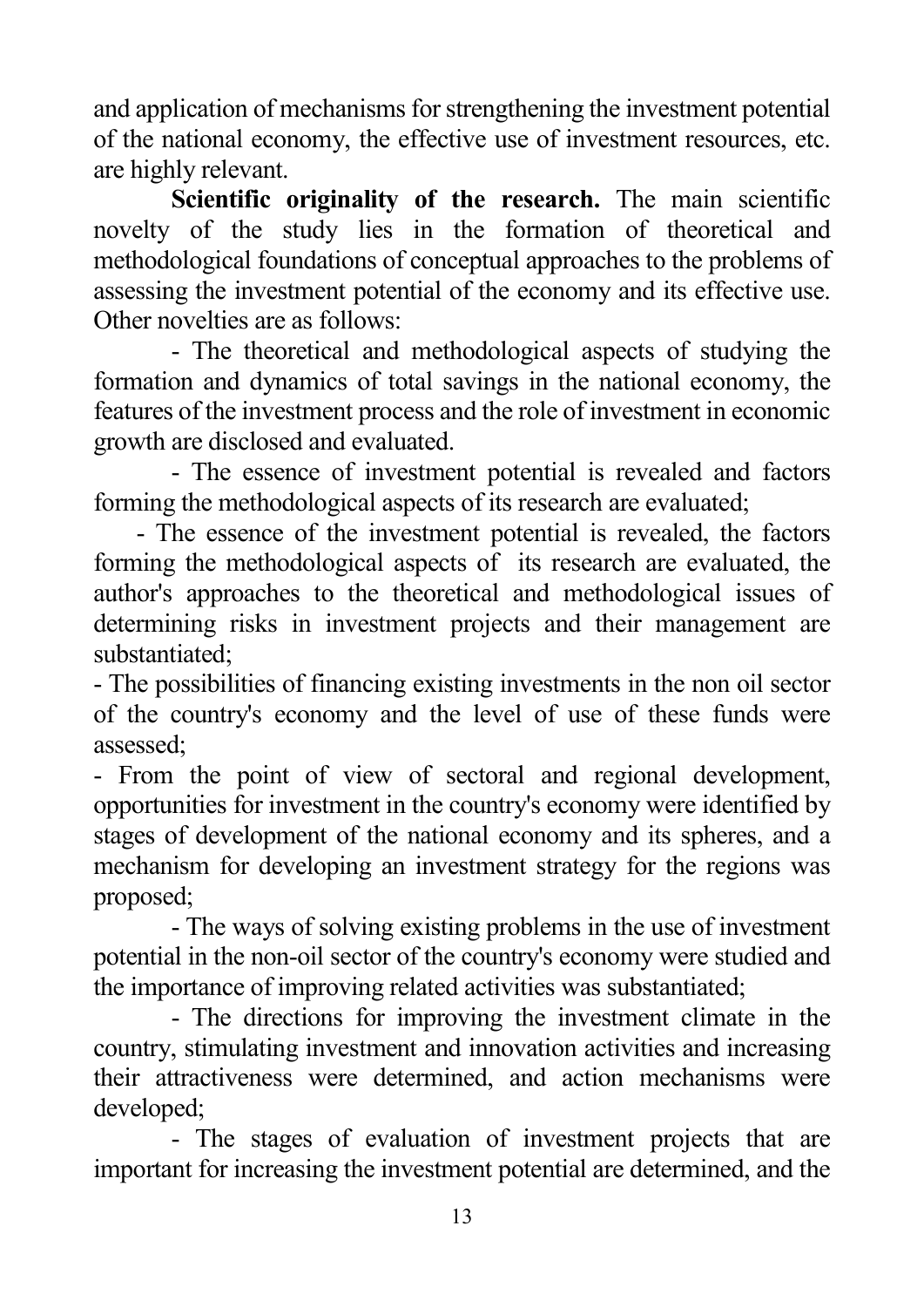sequence of stages necessary in the preparation of investment projects is substantiated;

- The importance of completing the process of forming a national innovation system was announced, the objective reality was the strengthening of the investment potential of the economy, the improvement of the mechanism of state regulation of investment activities;

- In order to improve the efficiency of using the investment potential of the economy at the regional level, the main functions of the risk management unit in the organization of investment risk management and a schematic diagram of a systemic system for managing investment risks in the regions were determined, and important provisions of the scientific concept of the regional investment strategy were developed;

- In the face of new challenges, the impact of the pandemic and the objective realities of the liberated territories, a block diagram of directions for improving the existing mechanisms for investment activity and increasing the efficiency of the investment potential of the economy is given;

- The necessity of developing and implementing the "state program to increase the efficiency of the use of the investment potential of the national economy in the Republic of Azerbaijan for 2021-2030" in order to maximize the improvement of the investment climate in the country, the creation of the "Azerbaijan State Investment Agency" to actively stimulate the attraction of foreign investment and strengthen the investment potential of the economy and optimal modeling of its use is substantiated.

**Theoretical and practical significance of the research.** Theoretical provisions, methodological approaches presented in the dissertation allow enriching the existing scientific knowledge in the field of formation and use of the investment potential of the national economy, understand the features of the investment process in Azerbaijan, and eliminate theoretical and practical problems of state regulation of investment processes. The use of the main provisions of the study, proposals and recommendations in the relevant state programs can help increase and intensify the investment potential in Azerbaijan, determine investment priorities, improve the investment climate, and improve the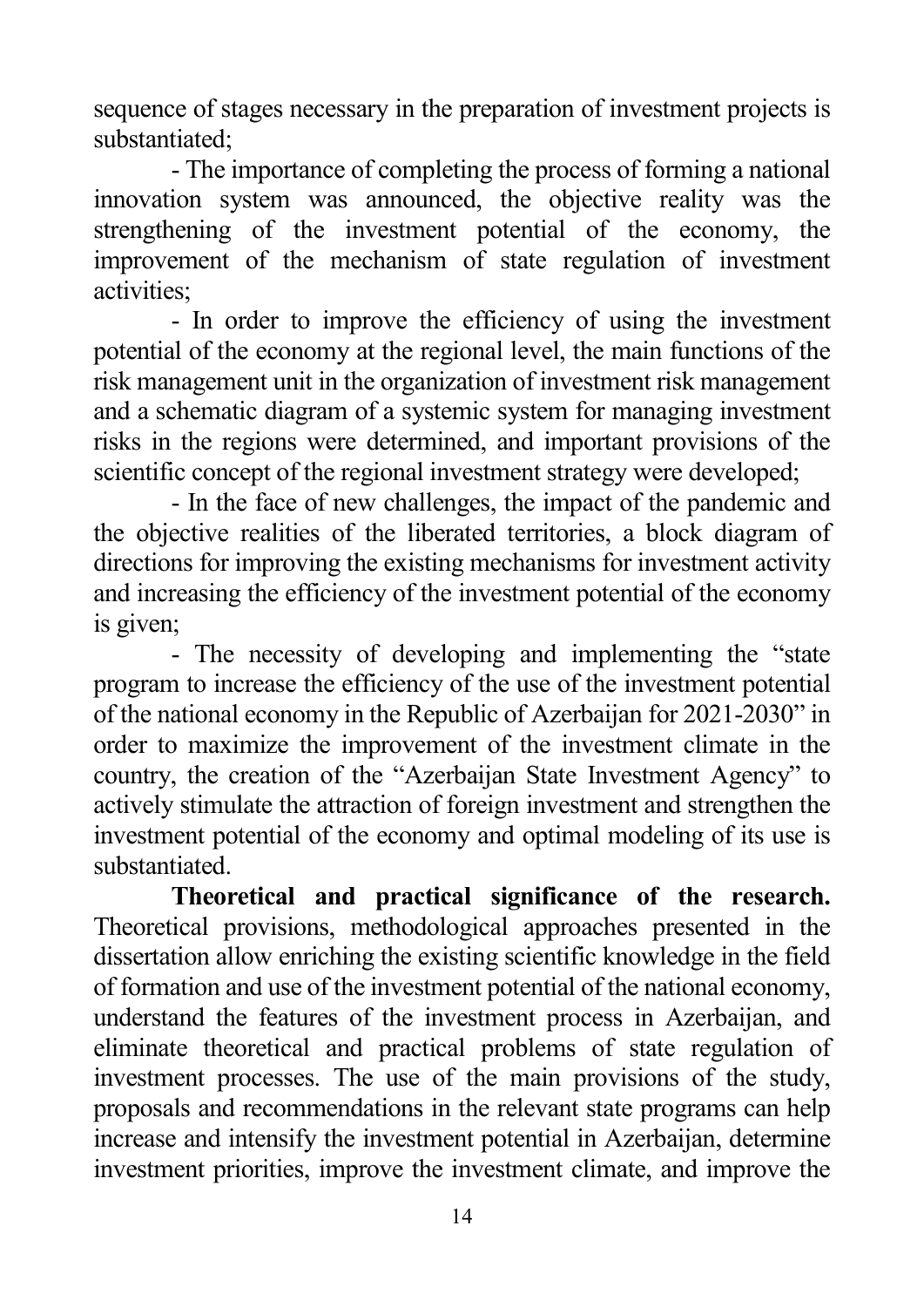mechanism of state regulation of investment activities.

**Approbation and application.** The main provisions and results of the dissertation were published in 47 scientific papers, including 2 monographs, 10 of which were published abroad, as well as in scientific collections and journals of the republic, as well as in Moscow, St. Petersburg, Russia, etc. 7 articles published in the cities of Eastern and Central Europe, published abroad, reflected in 26 articles, 3 abroad, presented at 19 international and republican scientific conferences. In addition, the main provisions of the dissertation can be used in the preparation of lectures on "Finance and Investments", "Finance", "Financial Markets" and other subjects in the teaching process at Azerbaijan State University of Economics.

**Name of the organization where the dissertation work has been carried out:** Azerbaijan State University of Economics.

**Structure and scope of the dissertation:** Cover and content (4505 symbols), introduction (3579 symbols), chapter I (107234 symbols), chapter II (81719 symbols), chapter III (91694 symbols), chapter IV (76925 symbols), chapter V (75035 symbols), conclusions (31928 symbols) and bibliography (46912 symbols). There are 597711 symbols in total in the study. The volume of the dissertation is 498550 symbols, excluding figures, tables, graphs, references and appendices.

## **The structure of the dissertation**

### **Introduction**

**Chapter I. Theoretical and methodological foundations of research on the formation and use of investment potential in the national economy**

1.1. Conceptual foundations for the formation and study of the total savings and investment potential in the national economy

1.2. Investment potential and factors and conditions determining its formation

1.3. Methodology of preparation and evaluation of investment projects

1.4. Theoretical and methodological approaches to the study of investment risks

## **Chapter II. Systematic analysis of the current state of the level of use of investment potential in Azerbaijan**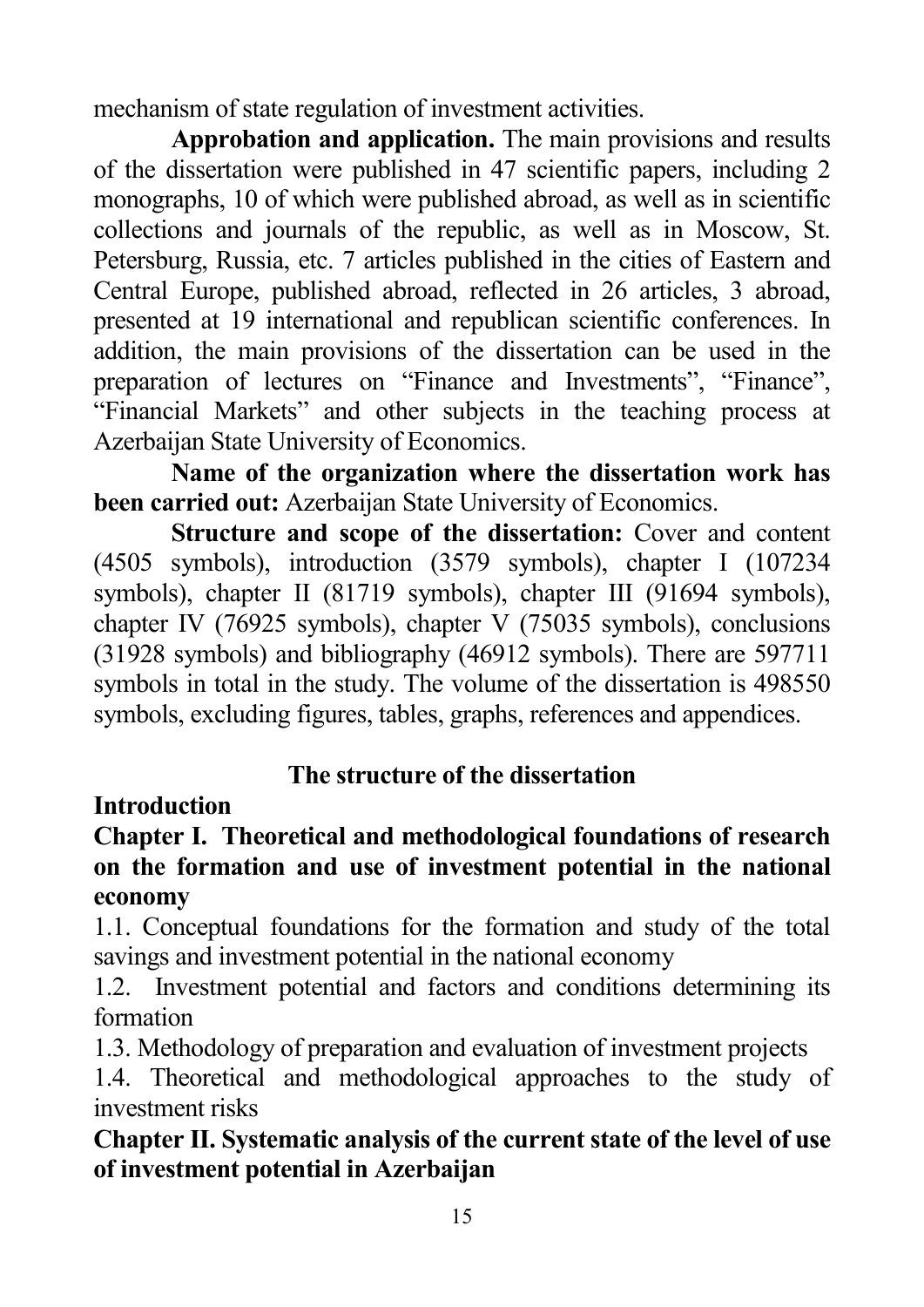2.1. Assessment of the investment climate and its impact on the use of investment potential

2.2. Investment activity is an important aspect of the effective use of investment potential

2.3. Analysis of the fiscal mechanism for realizing investment potential

2.4. Features of assessing the use of investment potential at the microeconomic level

## **Chapter III. Assessment of Azerbaijan's investment potential in the financial, foreign investment and sectoral context**

3.1. Research of financial aspects of investment potential

3.2. Comprehensive analysis and assessment of the current situation in attracting foreign investment in the country's economy

3.3. Assessment of investment opportunities of the national economy in the sectoral context

## **Chapter IV. Issues of efficiency of using the investment potential of the economy at the regional level in Azerbaijan**

4.1. Regional aspects of the formation of investment potential

4.2. Systemic model of investment risk management in the regions

4.3. Issues of efficient use of the investment potential of the Karabakh region

**Chapter V. Improving the efficiency of the use of investment potential in Azerbaijan and the mechanism for its implementation**

5.1. Priorities for increasing the level of investment opportunities in the country

5.2. Formation and implementation of national innovation policy in the face of new challenges - as an important direction for the effective use of investment potential

5.3. Directions for improving the mechanism of state regulation of investment activity and increasing the efficiency of investment potential

#### **The result Bibliography**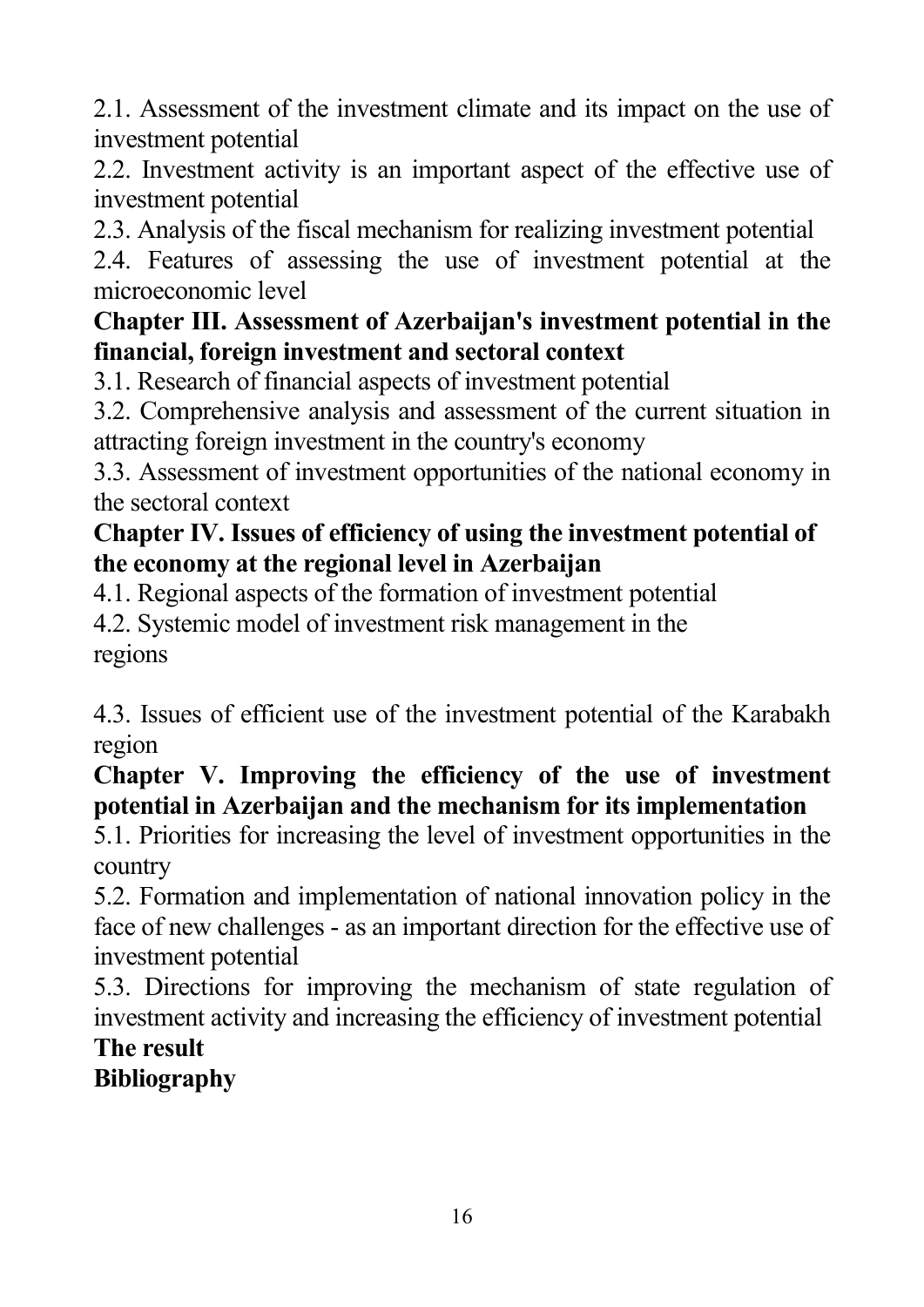#### <span id="page-16-0"></span>**MAIN PROVISIONS PROVIDED FOR DEFENSE**

### **1.Theoretical and methodological foundations of research on the formation and use of investment potential in the national economy**

The dissertation examines investment in the context of its important role in fundamental economic processes occurring both at the level of the economy as a whole and at the level of individual industries and enterprises, and concludes that the qualitative and quantitative parameters of investment depend on the country's production potential, the efficiency of production activities, the sectoral and reproductive structure of production, and the rate of economic growth. From a macroeconomic point of view, the author divides the country's total investment expenditures into groups of investments in fixed assets, investments in housing construction, and investments to increase reserves. Purchases that redistribute existing assets between different people are not considered to be investments in the economy<sup>[19](#page-16-0)</sup>.

According to the author, the demand for investment in the national economy is formed due to the influence of the following factors:

–the current economic situation in the country, the possibility of financing investments, improving the channels for converting savings into investments, etc.

–production volume (demand volume), level of capacity utilization;

- the cost of using capital (including depreciation rate), prices of goods and products, the level of wages;

–retained earnings, depreciation, tax liabilities;

–interest rate, return on investment;

-

– the ratio between private and borrowed funds of the firm and the level of risk in this regard

– valuation of the firm by the stock market, the cost of restoring capital.

In a closed economy, aggregate savings are one of the key factors determining economic growth. It is impossible to make investments and

*<sup>19</sup> Karimova, T.I. Investment potential of the economy: mechanisms of formation and use // Monograph, Baku. - 2008. - 223 p. Karimova, T.I. Problems of formation and effective use of the investment potential of the economy. Monograph, Baku, - 2017. - 371 p.*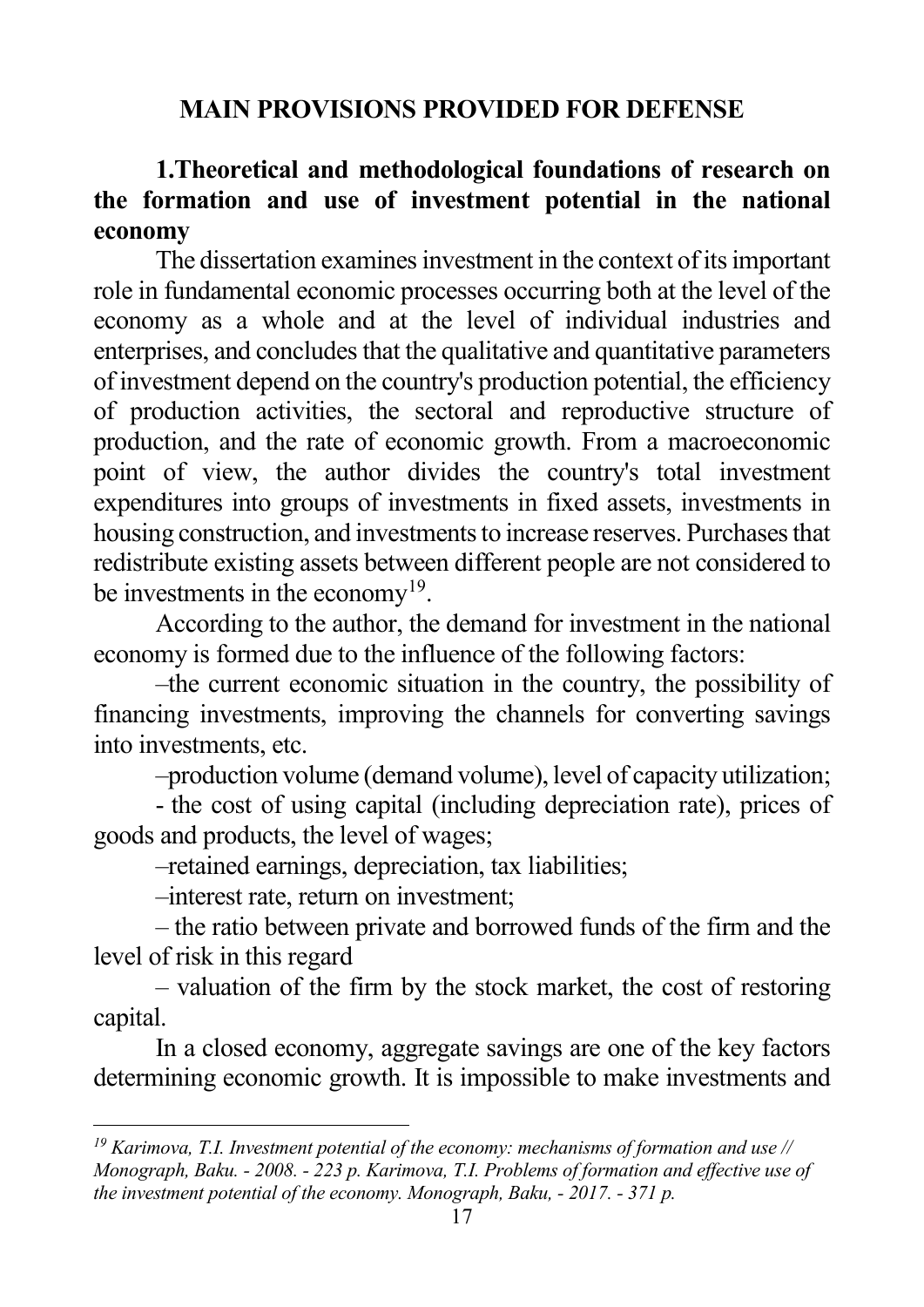<span id="page-17-1"></span><span id="page-17-0"></span>achieve economic growth without savings. At the same time, along with the total savings in the implementation of investments in the open economy, attracting foreign investment also plays an important role. Research shows that in a closed economy, there is a direct correlation between the total savings and investment. However, in an open economy where capital is mobile, this dependence is limited, as savings are usually directed to higher-income areas at the international level.

According to the author, the economic category "investment potential" should be explained by its dual nature. Thus, the investment potential should be characterized, on the one hand, by the availability of opportunities, and on the other, by the realization of this opportunity. In the first case, the investment potential consists of the amount of investment resources available to the country at a given time, and this opportunity is realized through investment activity. Thus, the investment potential is determined by the sum of investment resources capable of ensuring the reproduction and growth of real, financial and intellectual capital by realizing the economic interests and incentives of the participants in the investment process in a favorable market environment.

According to research, when implementing the investment potential, it is necessary to take into account the structure of the investment potential, which determines the technological parameters of the investment process. On fig. 1 is a schematic diagram of the components of the investment potential of an economic system<sup>20</sup>.

The investment potential structure includes eight elements (Figure 1): resource and raw materials potential; production potential; labor (intellectual) potential; financial potential; consumption potential; infrastructure potential; innovative potential; institutional capacity<sup>21</sup>.

*<sup>20</sup> Karimova, T.I. Investment potential of the economy: mechanisms of formation and use // Monograph, Baku. - 2008. - 223 pp., pp. 15-25. 21 Karimova, T.I. Problems of formation and effective use of the investment potential of the* 

*economy. Monograph, Baku, - 2017. - 371 p.*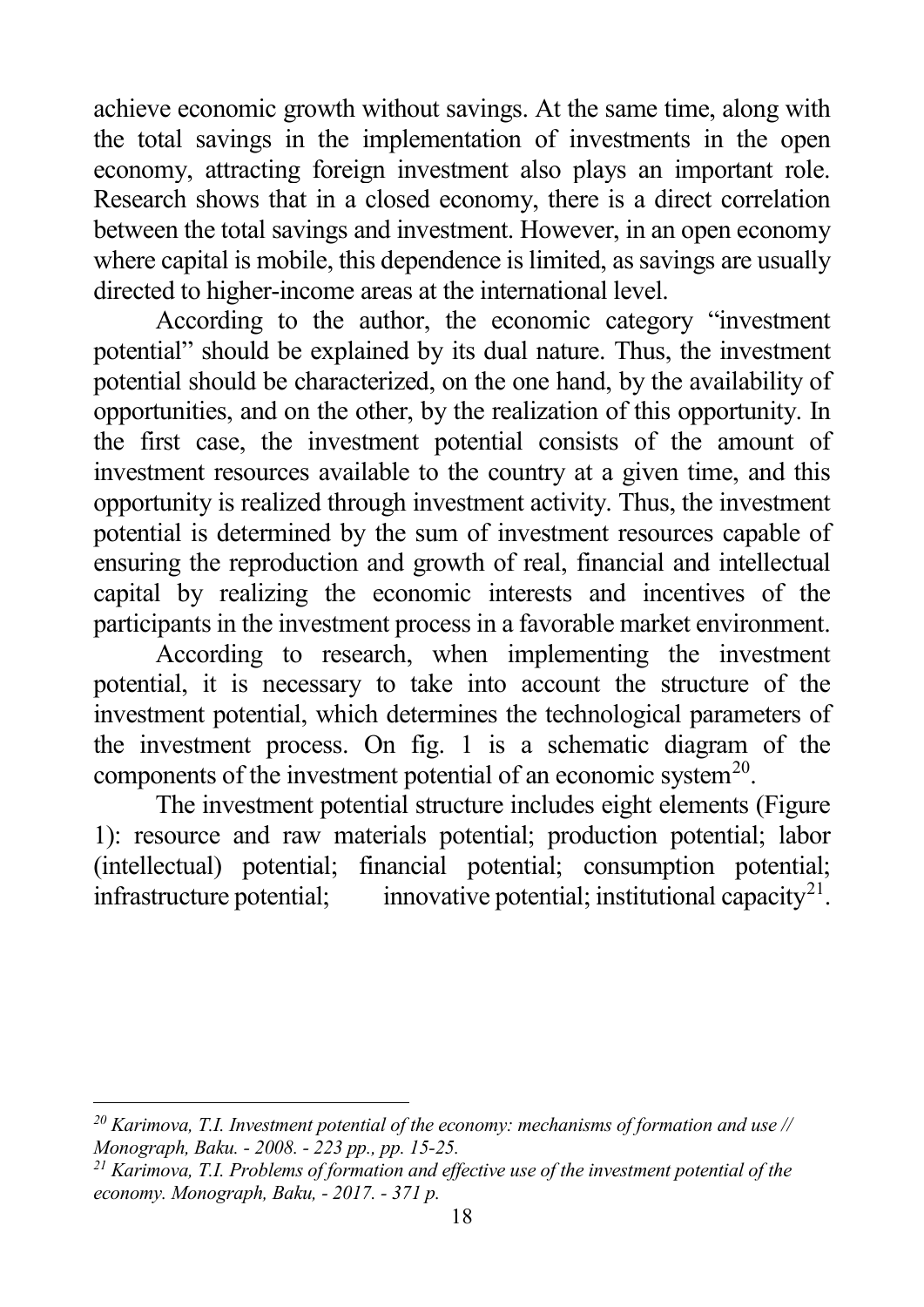

## **Figure 1. Block diagram of the components of the investment potential of the economic system (Compiled by the author).**

These elements form the country's investment potential. Thus, in the preparation of any investment project, the number of personnel needed to implement the idea, the availability of raw materials, machinery and equipment, the volume and cost of services that will be received, etc. issues are studied. All these factors determine the feasibility of investment. Also, in the process of formation and use of investment potential, the enterprise enters into social and economic relations with various subjects of investment activity. Such relations can be established between the enterprise and the state, between the enterprises themselves and within the enterprise between employees and owners.

Thus, the investment potential is formed under the influence of many different factors. In this case, the country's investment potential may be limited by limited sources of investment financing, weak mobilization of available resources, as well as the low competitiveness of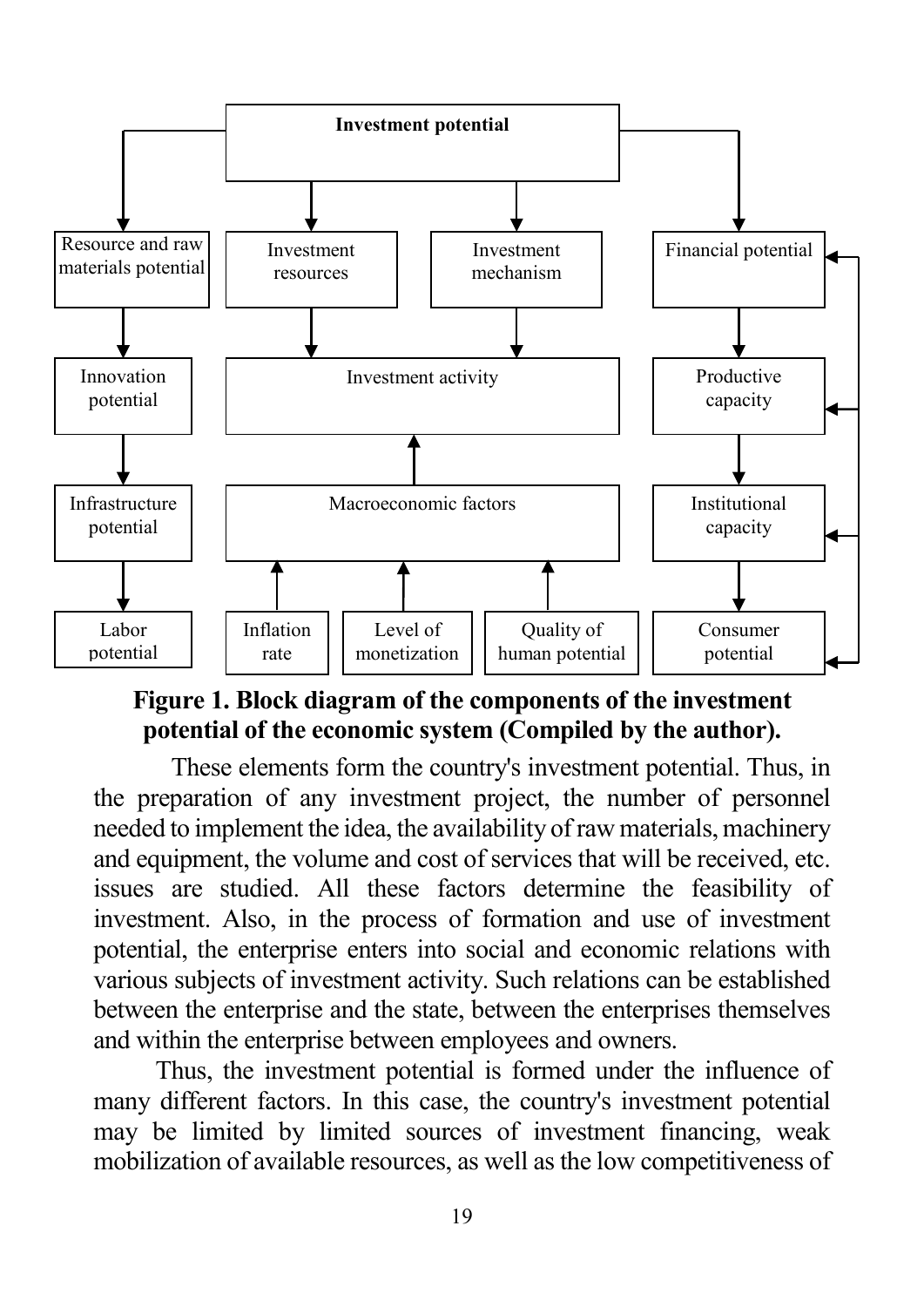existing economic entities and the lack of attractive investment areas.

Figure 2 shows a block diagram of conceptual approaches to the formation of aggregate savings and investment potential in the national economy.



**Figure 2. Conceptual approaches to the formation of aggregate savings and investment potential in the national economy (Compiled by the author).**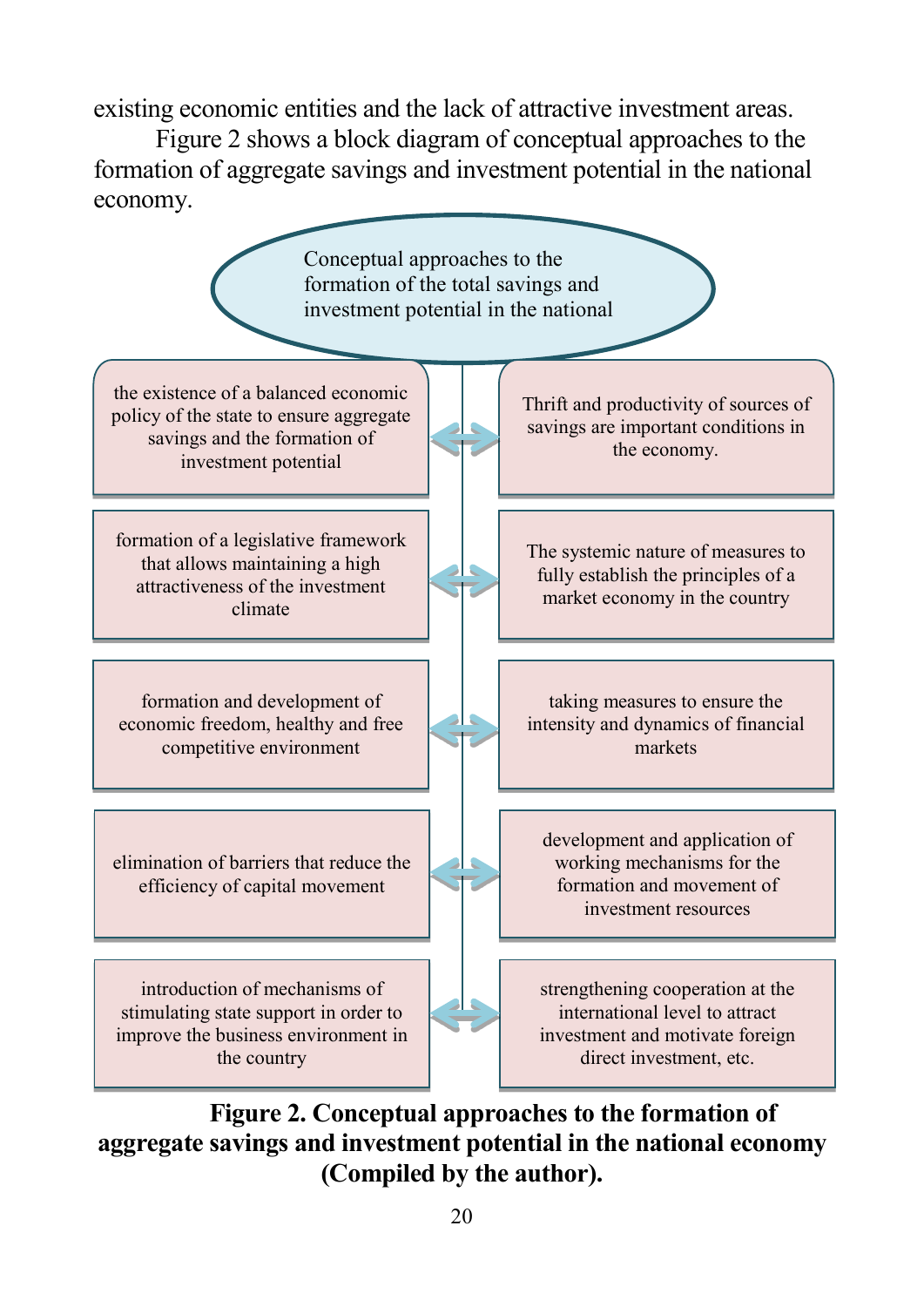<span id="page-20-0"></span>If we approach the analysis of Figure 2, then from the point of view of conceptual approaches to the formation of accumulative savings and investment potential in the national economy, such important conditions and approaches as the existence of a balanced state policy in this area, giving greater importance to the efficiency of savings and accumulating resources in the economy, increasing the attractiveness of the investment climate, intensification of financial markets are more characterized.

It is obvious that investment decisions are ultimately influenced by investment efficiency and investment risk. In this regard, the concept of "investment attractiveness" reflects the investor's ideas about the expediency and effectiveness of investing in objects existing in a given country, region, industry as a result of the influence of naturalgeographical, socio-economic, political and other factors $^{22}$ .

That is, the investment attractiveness is due to the presence of favorable conditions and advantages of investing, which bring the investor profit and reduce investment risk. In this regard, it is the level of favorable investment climate and the availability of investment potential that determine the investment attractiveness of a country, region, industry (Fig.3).

<sup>-</sup>*<sup>22</sup> Karimova, T.I. Formation of the investment climate in the country and analysis of opportunities for attracting foreign capital // Completion of the transition period in the economy of Azerbaijan: analysis and results. Materials of the Republican scientific-practical conference, Baku. - 2010. - p. 265-267.*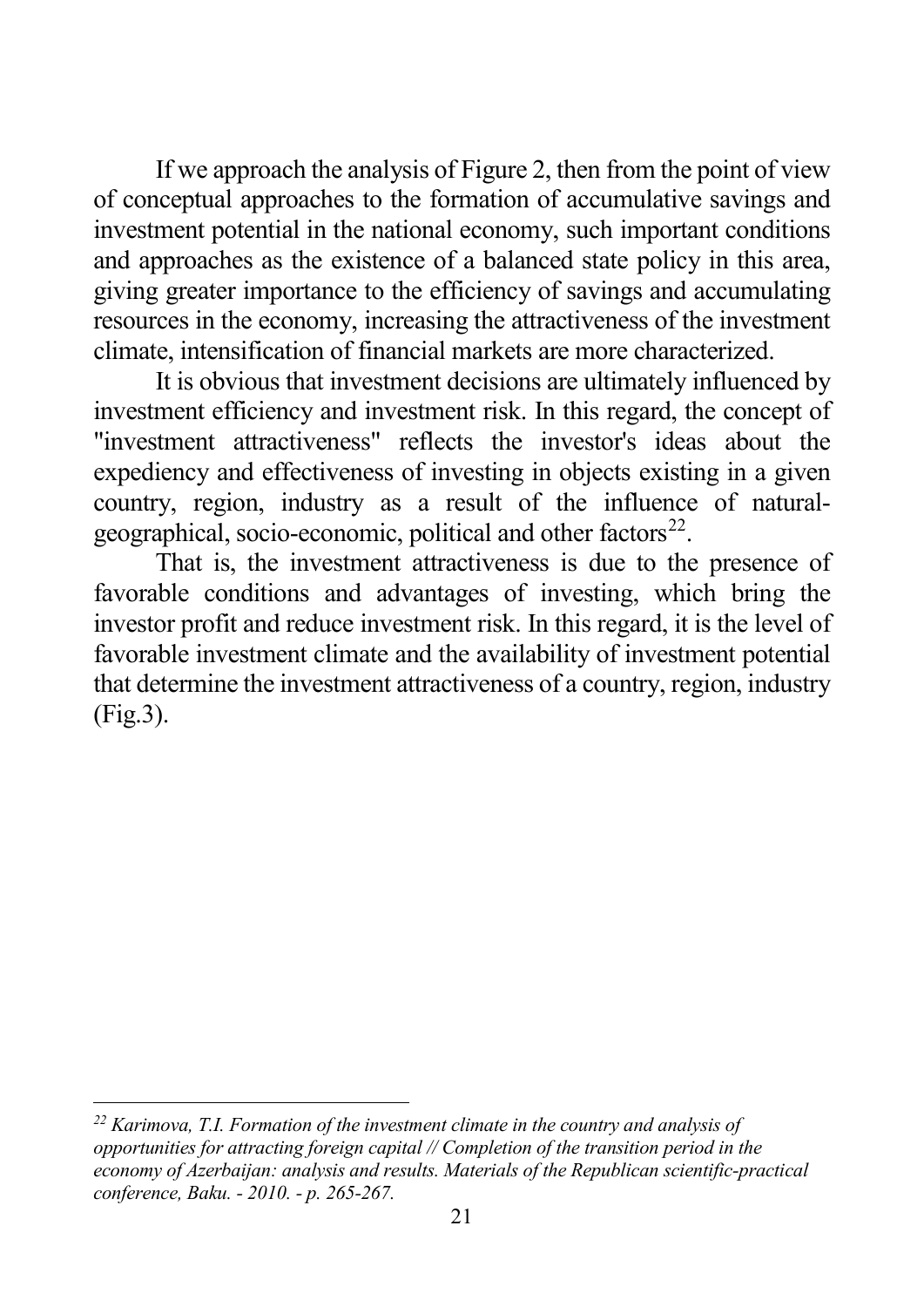

## **Figure 3. Principle-scheme of factors influencing investment attractiveness (compiled by the author).**

Thus, the investment potential is formed under the influence of a variety of factors. At the same time, the investment potential in the country may be limited both by the limited financial and organizational resources of investment, the weakness of the possibilities of mobilizing available resources, and the low competitiveness of existing economic entities and the lack of investment-attractive industries for investment.

#### **2. Assessment of the possibilities of financing existing investments and the level of use of these funds**

The study concludes that the amount of total savings in the country determines the financial side of the investment potential. Thus,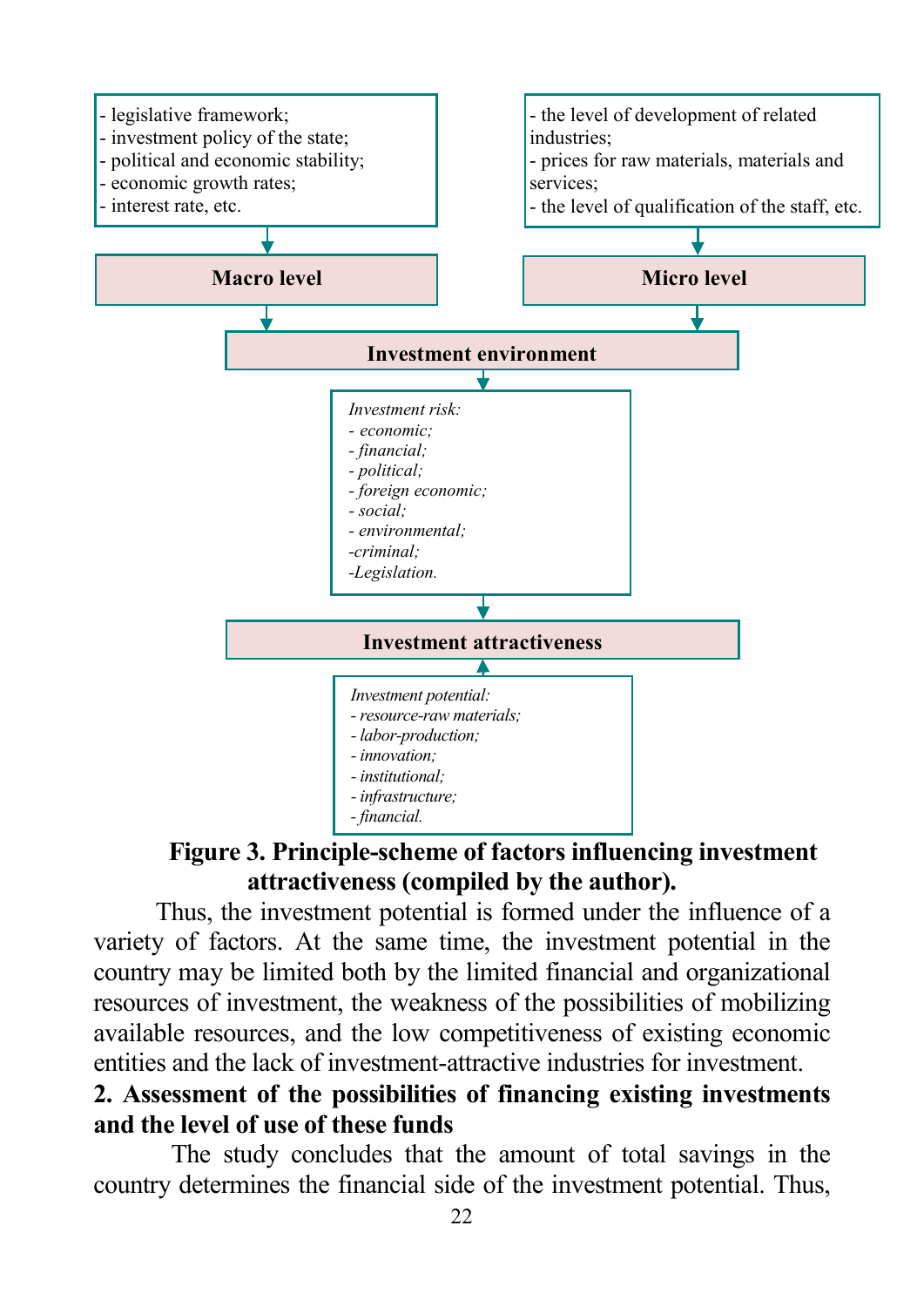<span id="page-22-1"></span><span id="page-22-0"></span>one of the main factors limiting investment activity is budgetary constraints. If most of the income received in the country goes to consumption, then there is less money left for investment. From this point of view, both the absolute and relative size of savings in the country is one of the factors that shape the investment potential.

Based on the analysis of statistical data, it was found that the successful implementation of the oil strategy in Azerbaijan has led to rapid economic growth in the country in recent years. As a result, in 2000, oil production in the country increased from 14.0 million tons in 2010 to 50.8 million tons, in 2018-to 38.8 million tons, and gas-from 5.6 billion m3 to 26.3 billion m3 and 30.6 billion m3, respectively. As a result, the gross domestic product increased 9.0 times in 2010 compared to 2000, and 15.4 times in 2020. Such high growth has led to the formation of funds necessary for the development of the national economy.Thus, in comparison with 2000, the nominal volume of total savings in 2010 increased by 13.7 times, and in 2020 - by 13 times<sup>[23](#page-22-0)</sup>.

In recent years, the total cost savings in the country has increased significantly compared to 2000 and 2005, and in the period before 2005, the savings rate was high. However, in 2015 and 2016, total savings decreased. Thus, this figure increased from 27.5 percent in 2000 to 43.6 percent in 2009, to 47.8 percent in 2010, but in 2014 this figure fell to 45.4 percent, in 2015 to 29.5 percent, and in 2016 to 24.8 percent. In 2017, this figure rose to 30.3 percent, and in 2018- to 33.8 percent, by 2020 it has decreased to 24.7 percent. In general, over the years 2005-2020, total savings increased 3.3 times. In 2000-2010, as a whole, 48.4 percent of the income remaining at the disposal was saved, and only 51.6 percent was spent. In 2011-2020, 47.6 percent of total disposable income was saved and only 52.4 percent was consumed. Such a high level of savings provides high rates of economic growth. For example, according to our calculations based on the Harrod-Domar model, the development of aggregate savings as investment within the country in 2000-2020 would lead to a GDP growth rate of 13.3 percent due to domestic sources. Also, based on the Solow model, an increase in savings in the country in 2000- 2020 should ensure economic growth<sup>24</sup>.

*<sup>23</sup> www.azstat.org - Official web address of the State Statistics Committee of Azerbaijan.*

*<sup>24</sup> Kerimova, T.I. Problems of formation and effective use of the investment potential of the*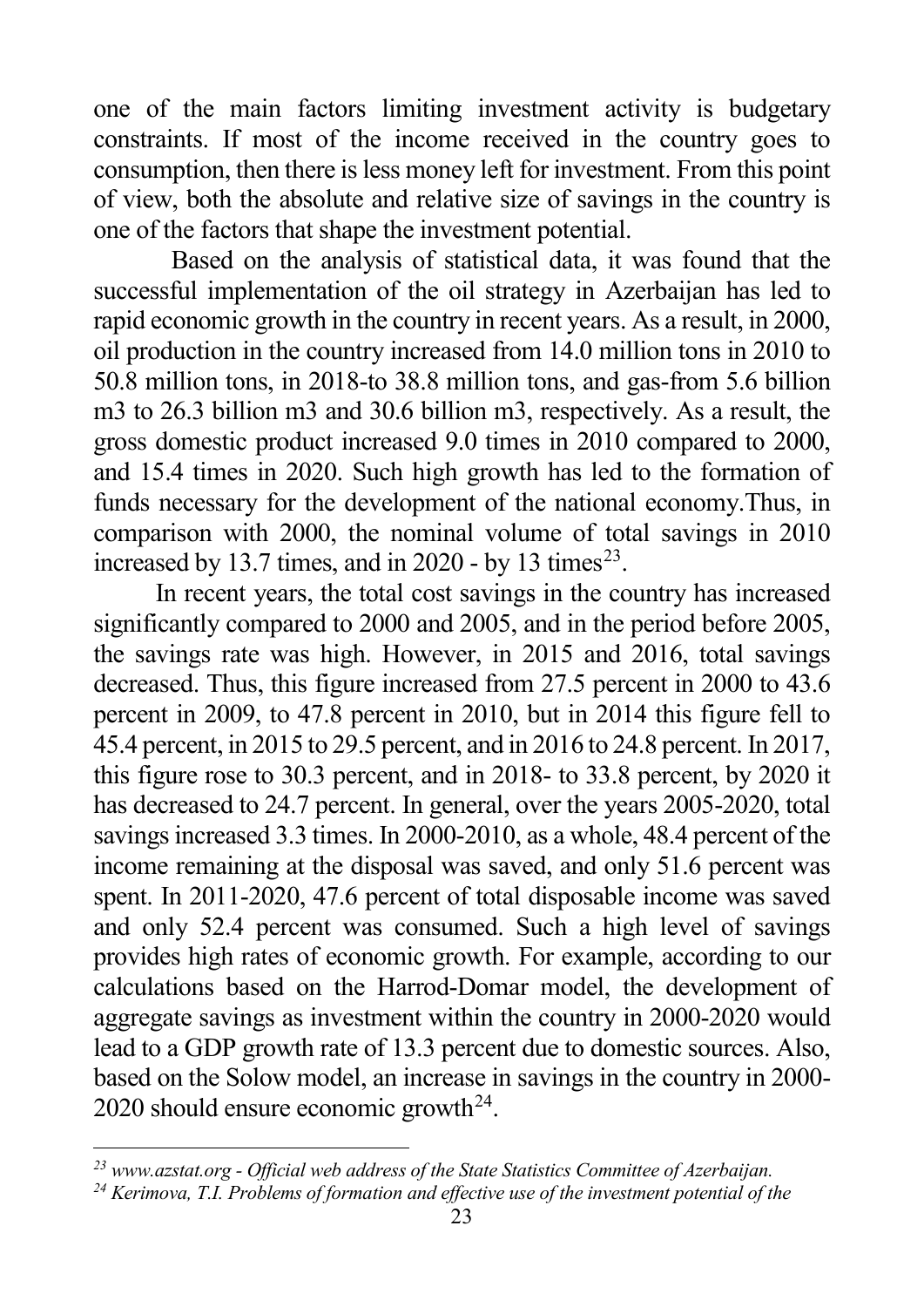Thus, an increase in the savings rate according to this model negatively affects the optimal stationary state of capital, which ensures an increase in total output due to an increase in capital.

As already noted, the American economist S. Kuznets explained the factors limiting investment in developing countries, the lack of savings in the gross national product (GNP) as a financial instrument, the lack of real savings and the lack of foreign currency. None of these factors limited investment activity in Azerbaijan.

As a result, the share of the oil sector in GDP in 2009 amounted to 45.1 percent, in 2010-48.0 percent, in 2014-36.6 percent, in 2015-30.3 percent, in 2016-33.8 percent, in 2017-37.2 percent, in 2020-41.2 percent.The bulk of the products of this industry were also exported.Thus, in 2015, oil, gas and petroleum products accounted for 86.0 percent of exports, in 2016-86.2 percent, in 2017-88.6 percent, in 2020-91.2 percent. This was about 80 percent of the total production of this sector. As you can see, a significant part of GDP was obtained from export production, which shows that the factors mentioned by S. Kuznets do not limit investment in Azerbaijan. In addition, a significant part of the added value in the field of oil and gas is rent. So, in 2020, in this area, the share of intermediate consumption in total output was 38.2 percent, wages-16.9 percent, consumption of fixed assets-4.8 percent, and net profit-39.8 percent. Such a high share of net profit is due to the fact that it includes rent. As a result, rent creates favorable conditions for large investments in the development of existing production.Thus, the growth of total savings in recent years has led to an increase in the country's investment potential.

The analysis of statistical data shows that in the conditions of high growth of total savings in 2010-2015, the main part of it was at the disposal of the state. However, although the state's share in total savings increased slightly in 2016, a decrease was observed in 2017. Thus, the state accounted for 19.0% of total savings in 2005, 64.3% in 2010, 54.9% in 2014, 51.7% in 2015, 59.4% in 2016, in 2017 50.9%, and in 2020 61.3%. It should be noted that this was due to the implementation of oil contracts. Thus, in 2000-2004, the volume of public administration savings was either negative or very small. As a result of the implementation of oil contracts, with the start of the commissioning phase

l *economy. Monograph, Baku, - 2017. - 371 p.*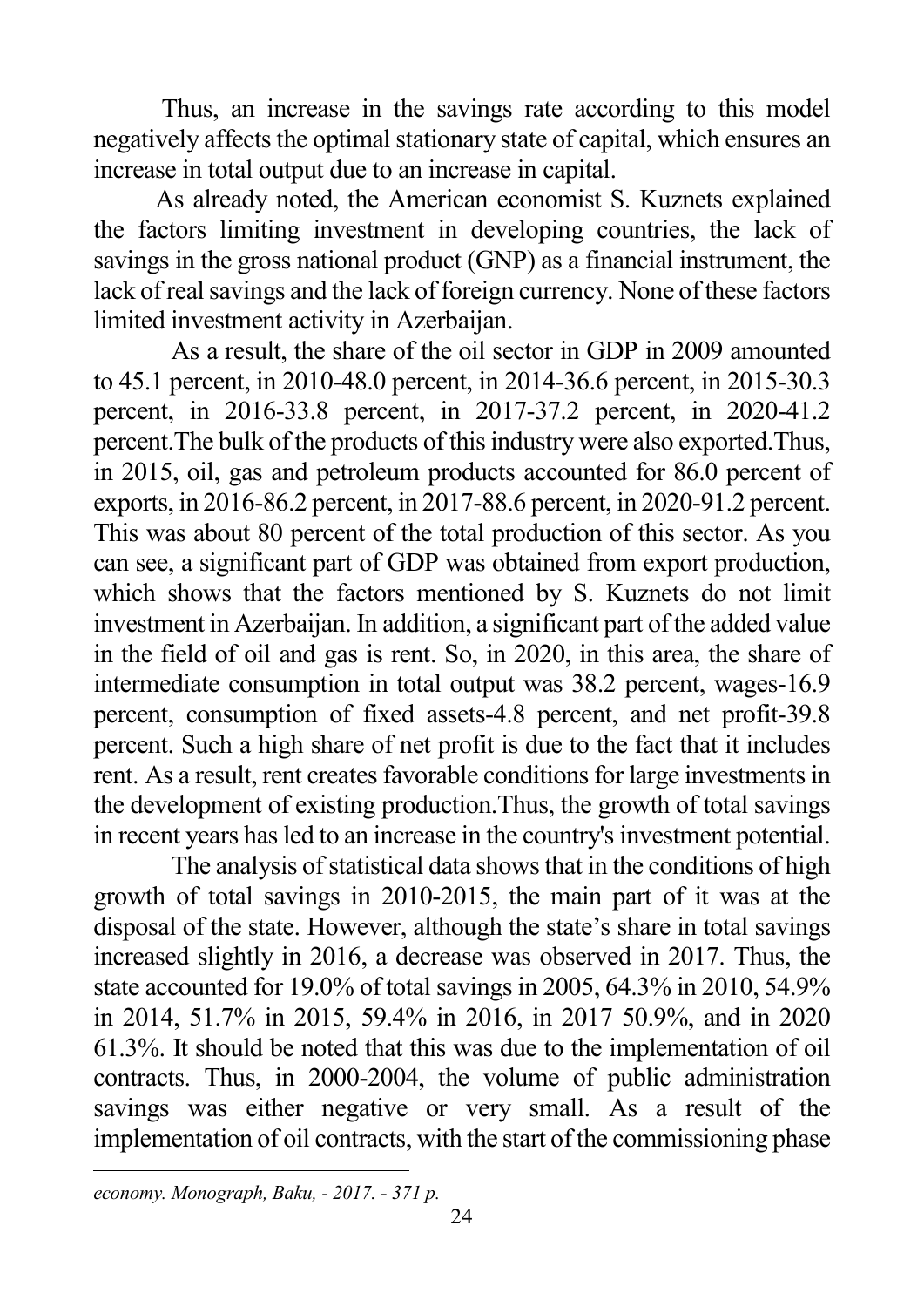of fixed assets in the field of oil and gas production, state revenues began to increase, and as a result, along with increased savings, the state's share increased.

Observations show that oil production has been growing rapidly since 2005, and gas production since 2006. Since 2005, government revenues have also begun to grow, leading to increased savings in public administration. Thus, the share of government savings in total savings increased to 48.1 percent in 2019 and 61.3 percent in 2020.

Most of the savings held by the state administration were accumulated in the State Oil Fund. By the end of 2020, the assets of the State Oil Fund amounted to \$43,564.3 million. These funds, unlike the reserves of the Central Bank, are formed due to the non-use of part of the economic resources and can be used both for consumption and investment.

Thus, at present, in addition to general savings as an internal source of investments, taking into account the funds of the State Oil Fund, it is concluded that there are no problems in the field of financing investments.

Recently, the deposits of the population in banks have increased significantly. Thus, in comparison with 2000, the volume of attracted deposits of the population increased 6.3 times in 2005, 38.3 times in 2010, 119.5 times in 2015, and 108.9 times in 2019.

Research shows that the amount of loans issued by banks to finance capital investments amounted to a very small part of the savings of the population. As a result, the ratio of investments financed by bank loans to household deposits was 1.18 in 2009, 1.21 in 2010, 1.20 in 2011, 1.38 in 2015, 1. 25 in 2016, it was 1.31 in 2017 and 1.85 in 2019.

On September 20, 1994, the "Contract of the Century" was signed with the world's leading oil companies concerning the development of the Chirag and Azerineft fields located in the Caspian Sea, as well as the deepest part of the Guneshli field. Since the conclusion of this agreement, about 30 new contracts have been signed in the oil and gas production sector, the Tbilisi-Baku-Ceyhan oil pipeline and the Tbilisi-Baku-Erzurum gas pipeline have been put into operation. In the following years, TANAP and TAP projects were implemented at the regional and international level, which are important for turning Azerbaijan into a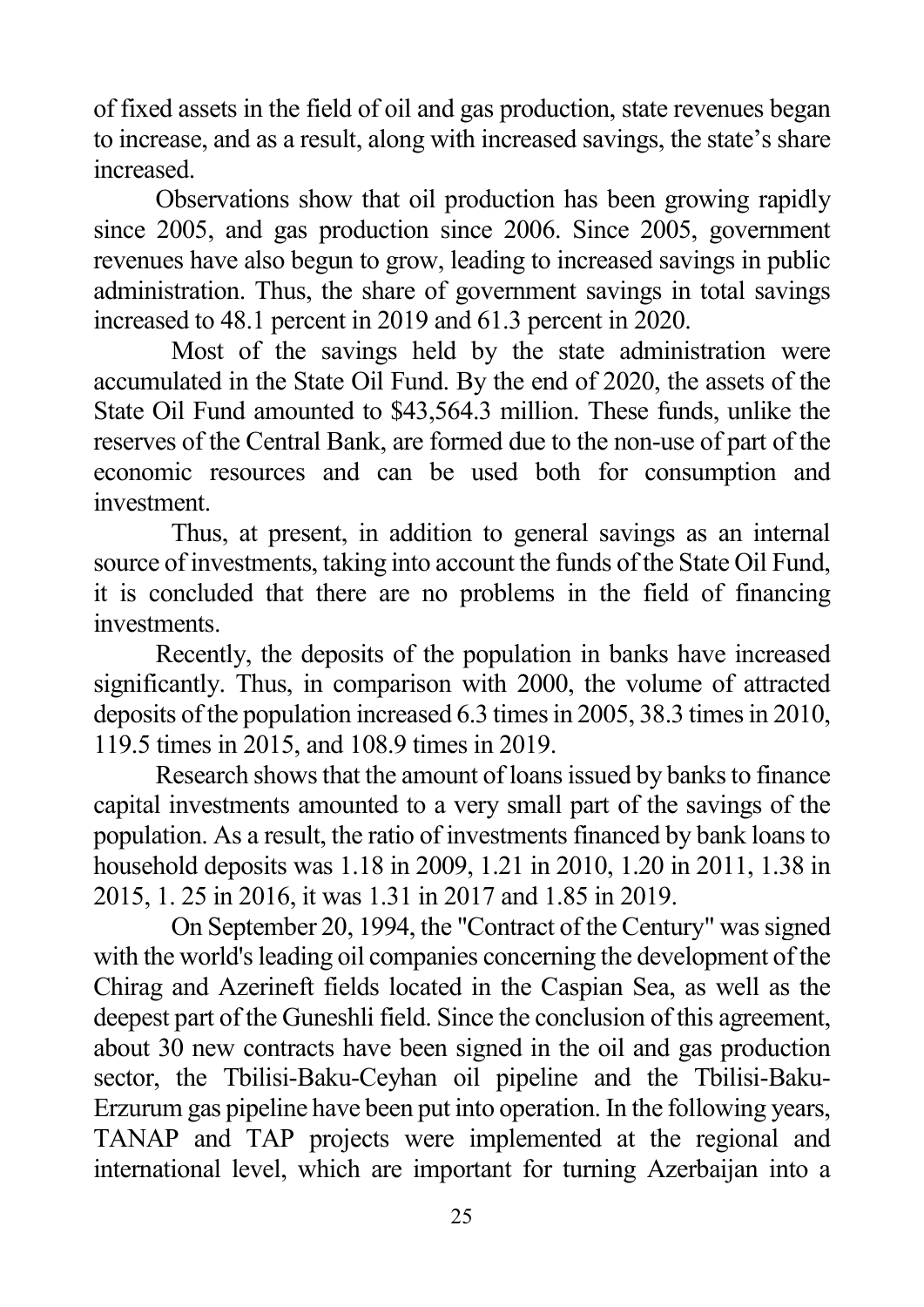reliable partner in the energy security of the European Union. Azerbaijan's natural gas, along with oil exports to various countries of the world, was delivered to the European market on December 31, 2020. During this period, foreign investment in the country's economy has increased significantly, despite the relative decrease in the intensity of the negative consequences of the global financial crisis that began at the end of 2008, the flow of foreign investment into our country continues to grow every year. Table 1 analyzes the dynamics of attracting foreign investments into the economy of Azerbaijan in 2000-2020.

**Table 1 Foreign investments in the economy of Azerbaijan (million US dollars)**

|                                                   |       |       |               |                                                                   |                      |                                    |        |                             |       | $mmon \, \mathcal{C} \, \mathcal{C}$ womans |                         |
|---------------------------------------------------|-------|-------|---------------|-------------------------------------------------------------------|----------------------|------------------------------------|--------|-----------------------------|-------|---------------------------------------------|-------------------------|
| <b>Indicators</b>                                 | 2000  | 2005  | 2010          | 2014                                                              | 2015                 | 2016                               | 2017   | 2018                        | 2019  | 2020                                        | Ratio 2020<br>to $2000$ |
| Total foreign<br>investments,<br>Including:       | 927   |       |               | 4893,2 8247,8 11500,0 0 719,1 10161,1 9120,5 8236,5 7129,1 6125,4 |                      |                                    |        |                             |       |                                             | 6,6                     |
| Financial loans                                   | 262.9 | 698.4 | 3405.8        | 2162.8 2 210.2                                                    |                      | 2197.8                             |        | 1783.3 2880.0 1736.1 1004.4 |       |                                             | 3,8                     |
| Oil industry                                      | 546.1 |       | 3799,9 2955,3 | 6500.5 6 622.7                                                    |                      | 5617,4 4900,8 3142,0 3345,2 3922,1 |        |                             |       |                                             | 7,2                     |
| Direct<br>investments in<br>the non-oil<br>sector | 118   | 230,5 | 659,6         | 1119,8                                                            | 860,4                | 1706,2                             | 813,0  | 967,1                       | 930,1 | 605,6                                       | 5,1                     |
| Oil bonus                                         |       | 1,0   | 2,0           | 17,0                                                              | 2,0                  | 0,1                                | 1,4    | 450,1                       | 450,8 | 451,6                                       |                         |
| Other<br>investments                              |       | 163.4 | 1225.0        | 1699.8                                                            | 023.8<br>$\mathbf 1$ | 639,6                              | 1622.0 | 797.3                       | 666.9 | 141.7                                       |                         |

*Source: statistical indicators of Azerbaijan 2008, p.380; 2011, p.413; 2012, p. 401; 2018, p.405; Azerbaijan in figures 2015, p. 132-133; 2020, p. 397; 2021, p. 380.*

Table 1 shows that the volume of foreign investments in the country's economy has increased significantly recently. As a result, the volume of foreign investment in the country's economy in 2020 amounted to 6,125.4 million manats. This is 6.6 times more than the corresponding level in 2000. The share of the oil industry in the volume of attracted foreign investments decreased from 58.8% in 2000 to 39.4% in 2011, increased from 2012 to 61.8% in 2015 and grew. It declined to 53.7% in 2017, to 38.2% in 2018, but increased again to 46.9% in 2019 and to 64.0% in 2020. It is important to emphasize that the share of foreign investments in fixed assets decreased from 54.8% in 2000 to 30% in 2011, increased to 43.2% during 2015, amounted to 58.9% in 2016, decreased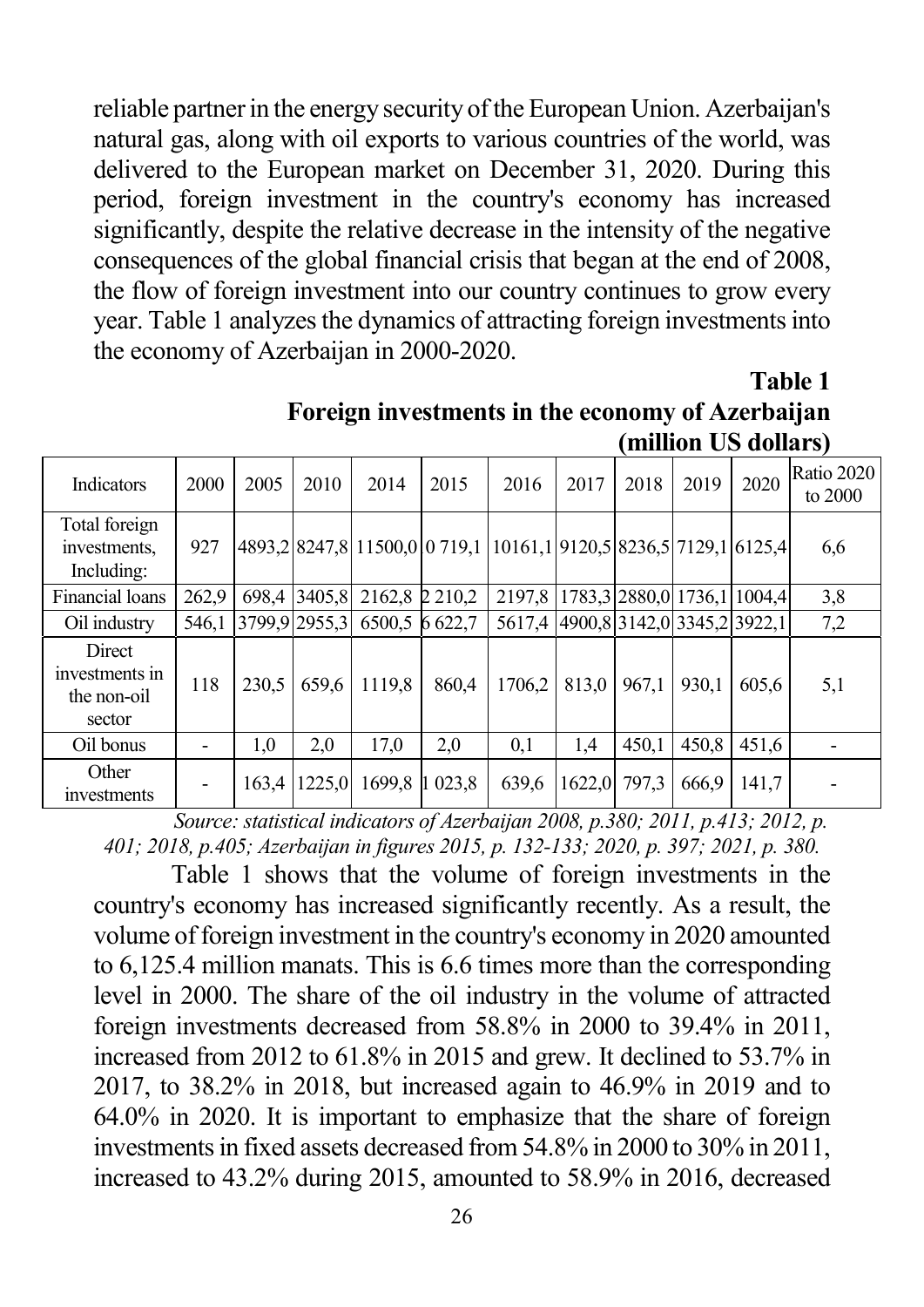<span id="page-26-0"></span>again to 49.7% in 2017, to 31.1% in 2018, to 30.6% in 2019 and in 2020, it was 29.9%.

In 1994-2018, more than 200 loan agreements worth USD 14.169 billion were concluded between international financial and credit institutions and the Government. In this regard, the implementation of 133 projects and programs has been completed, the rest are currently being implemented. As of January 1, 2019, the total amount of loans used amounted to US\$ 12.394 billion. This represents 87.5 percent of the total amount of signed loan agreements.

As of January 1, 2021, Azerbaijan cooperated with international financial and credit institutions for a total amount of USD 13.031 billion, provided directly to the government and serviced at the expense of the state budget. A loan agreement in US dollars has been signed. In accordance with these agreements, 11.833 billion US dollars (up to 95%) were used out of the loans provided for attraction, including \$470.7 million during 2020.

Over the last two quarters of 2018, the remaining debt of 840.0 million on a loan of about \$1.5 billion aimed at financing 8 projects with terms covering 2020-2030 was repaid ahead of schedule to creditors. External public debt "as of January 1, 2020 was about \$9.1 billion, of which about 59% is direct government borrowing." The dynamics of Azerbaijan's external debt is shown in Figure 5, while a significant increase in the amount of external debt has not been observed in recent years.

However, despite the fact that in 2017 the ratio of external public debt to GDP increased by about 2.3 percentage points compared to 2003, in 2019 this indicator decreased by 1.6 percentage points and amounted to 18.9 percent, and in 2020 - by 1.8 percent and amounted to 20.7 percent. But at the same time, this indicator is at a favorable level both in terms of macroeconomic stability and economic growth, and attracting foreign investment.

**3. Sectoral problems of the formation of investment potential[25.](#page-26-0)**

*<sup>25</sup> Kerimova, T.I. Assessment of investment opportunities in the sectoral context of the national economy // "Strategic roadmap of the economy of Azerbaijan: problems of accountability and transparency", International Scientific and Practical Conference, Baku, 2017. - p. 366-368. Kerimova, T.I. Assessment of the investment potential of the national economy by sector // "II International Conference of Young Scientists", Ganja. - 2017. - p. 104-106.*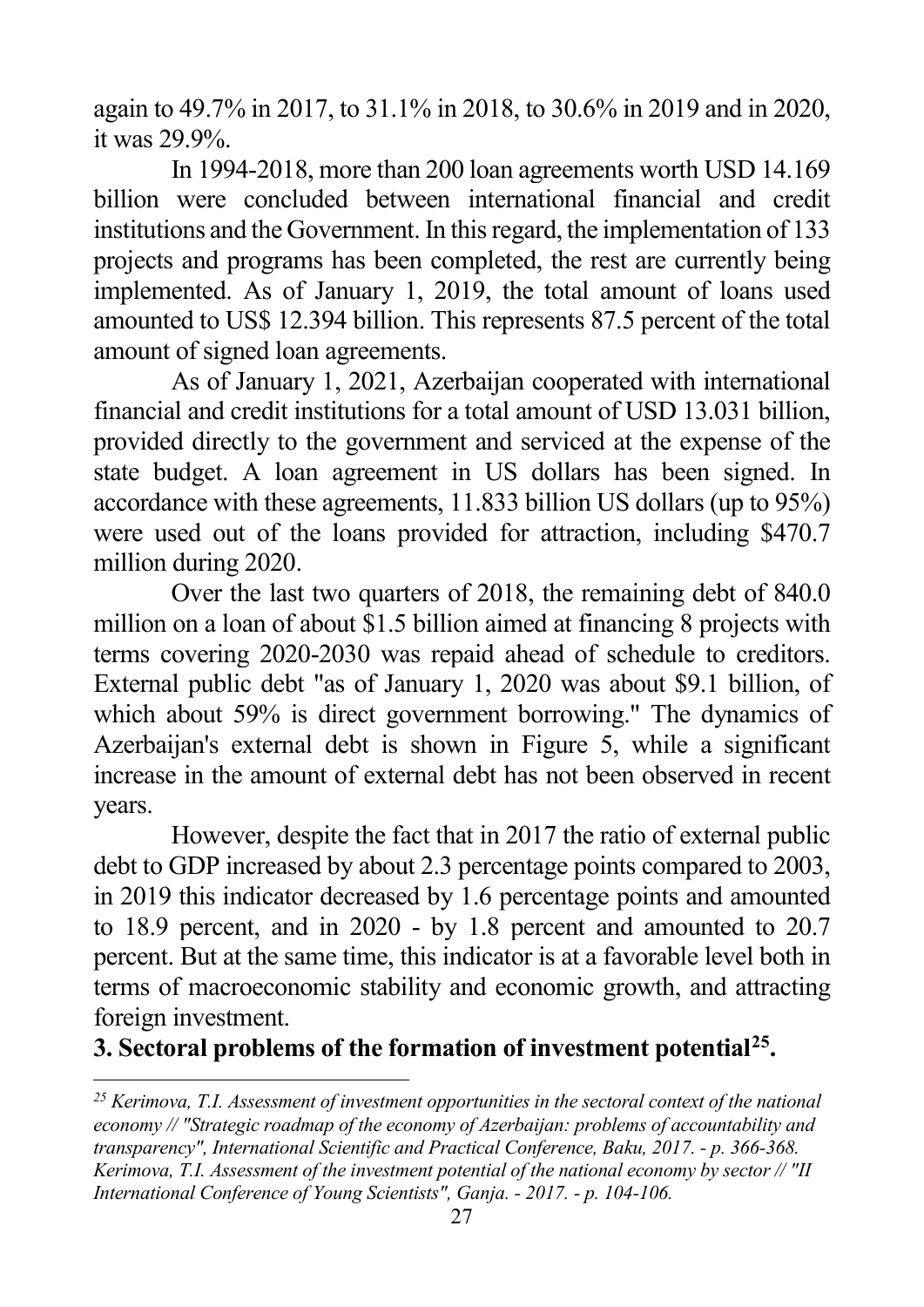To assess the investment potential of various sectors of the economy, it is considered appropriate to use the following indicators. An assessment of the investment potential in various sectors of the economy was carried out (Table 2). Based on the indicator of the investment potential rating calculated by industry, the first 3 places are occupied by industries, agriculture, as well as transport.

#### **Table 2**

**Rating of investment potential by sectors of the economy of the Republic of Azerbaijan in 2020**

|                            |      |      |      |      |      |      |      | $1.66 \mu$ and $0.1 \mu$ and $0.01 \mu$ and $1.00 \mu$ |      |      |      |
|----------------------------|------|------|------|------|------|------|------|--------------------------------------------------------|------|------|------|
| Branches of the<br>economy |      | 2    | 3    | 4    |      | 6    |      | 8                                                      | 9    | 10   | Rang |
| 1. Industry                | 0.52 | 0.95 | 0.64 | 0.08 | 0.40 | 0.08 | 0.98 | 0.53                                                   | 0.88 | 0.65 |      |
| 2. Agriculture             | 0.12 | 1.02 | 0.74 | 0.05 | 0.03 | 1,06 | 0.68 | 0.03                                                   | 1.00 | 0.05 | 2    |
| 3. Transport               | 0.07 | 1.05 | 0.05 | 0.02 | 0.21 | 1.01 | 0.96 | 0.12                                                   | 0.00 | 0.03 | 3    |
| 4. Communication           | 0.02 | 1.01 | 0,01 | 0,02 | 0,02 | 1,00 | 0.62 | 0.01                                                   | 0.01 | 0.01 | 4    |
| 5. Construction            | 0.08 | 0.91 | 0,13 | 0.22 | 0.07 | 1.00 | 0.90 | 0.19                                                   | 0.00 | 0.00 | 6    |
| 6. Trade and service       | 0.13 | 0.90 | 0.02 | 0,15 | 0.08 | 1,01 | 0.71 | 0.01                                                   | 0.01 | 0.01 | 5    |

*Source: calculated by the author on the basis of data from the State Statistical Committee of the Republic of Azerbaijan.*

The investment attractiveness of the fuel sector has significantly affected the fact that the industry is in the first place . In particular, the development of industry and agriculture in the country creates opportunities for the development of other industries. As a result, communications, trade, transport, finance, and other areas are mainly concerned with organizing material, information, and financial flows. This usually depends on the progress of industry and agriculture.

It is believed that the task of assessing the investment potential of any sector is to determine a set of socio-economic indicators that reflect the investment process in this area. In this case, individual factors or groups of factors may be used, depending on the purpose of the analysis.

Investment potential includes all the main macroeconomic indicators of the sector: number of enterprises, profitability, production volume, labor productivity and the level of modernization and renewal of technical base, you should consider the structure of income and expenses. To conduct the study, the investment potential was divided into four main elements-financial, investment, production and export potential.

Given the above, it is known that it is necessary to use the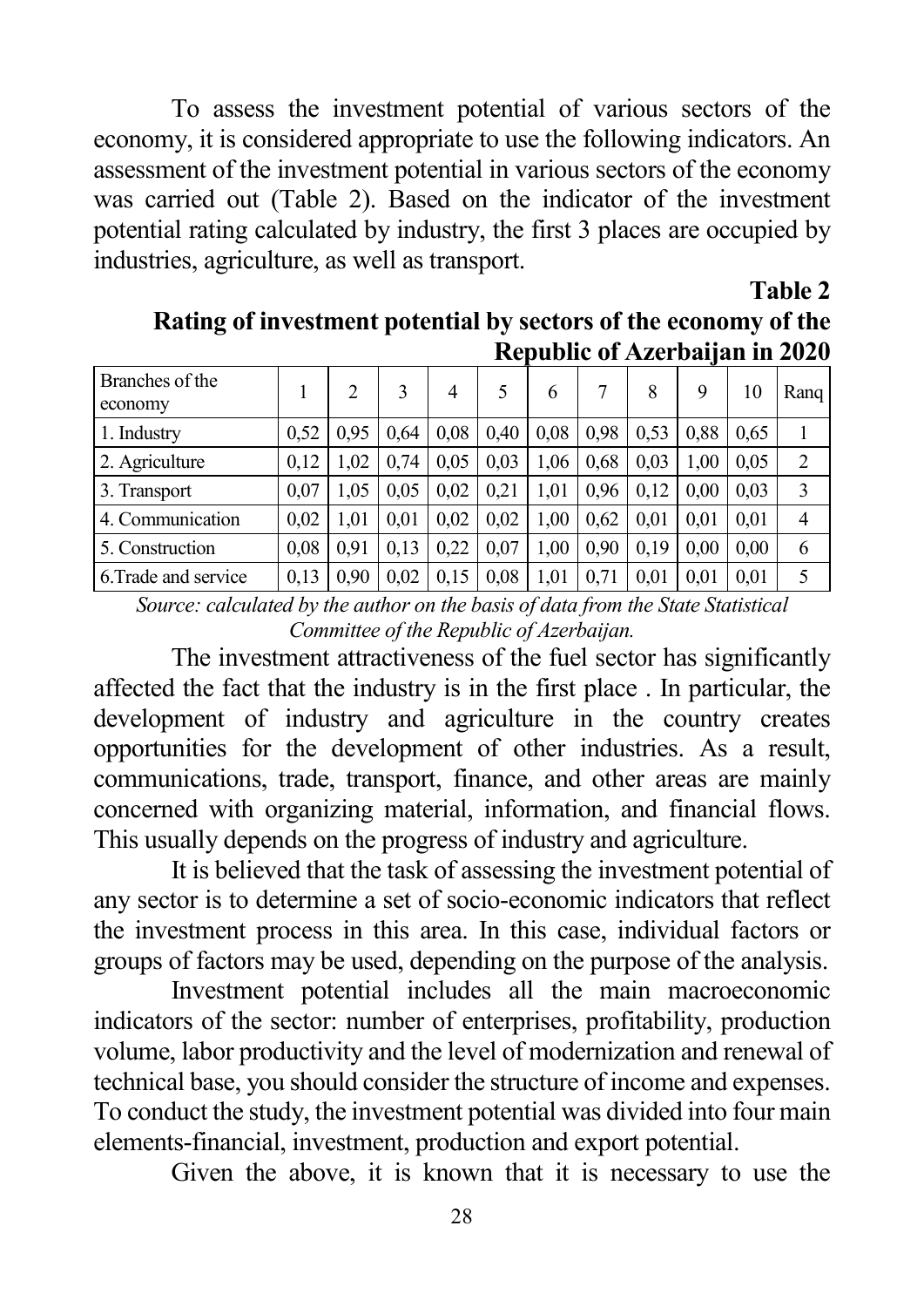following index system, which creates conditions for obtaining a reliable rating of the investment potential of industrial sectors.

Statistics for the corresponding years are used to assess the investment potential of industries. At the same time, the index method and the modification of the comparative analysis, converted into coefficients, are given. The final potential indicators of the field should be calculated according to the synergetic effect. The main sources of information are data from the state statistics Committee of Azerbaijan, the Central Bank, the Ministry of economy, the Ministry of Finance, the Ministry of Transport, Communications and High Technologies.

**Table 3**

|                |      | o              |      |      |      |      |      |      |      |      |                |
|----------------|------|----------------|------|------|------|------|------|------|------|------|----------------|
| Name of        |      | $\mathfrak{D}$ | 3    | 4    | 5    | 6    | 7    | 8    | 9    | 10   | rank           |
| industries     |      |                |      |      |      |      |      |      |      |      |                |
| Electric power | 0,06 | 1,12           | 1,02 | 0,05 | 0,05 | 0,69 | 1,77 | 0.08 | 0,83 | 0,01 | 6              |
| industry       |      |                |      |      |      |      |      |      |      |      |                |
| Fuel industry  | 0,81 | 0,86           | 0,71 | 0,85 | 0,27 | 1,35 | 0.95 | 0,46 | 1,73 | 0,71 |                |
| Metallurgical  | 0,02 | 1,81           | 1,09 | 1,82 | 0,21 | 1,06 | 4,53 | 0,02 | 1,33 | 0,10 | $\overline{4}$ |
| industry       |      |                |      |      |      |      |      |      |      |      |                |
| Chemical,      | 0,01 | 1,11           | 1,22 | 0,80 | 0,21 | 1,11 | 1,05 | 0,01 | 1,10 | 0,01 | 5              |
| petrochemical  |      |                |      |      |      |      |      |      |      |      |                |
| industry       |      |                |      |      |      |      |      |      |      |      |                |
| Mechanical     | 0,02 | 1,15           | 0,82 | 0,79 | 0,06 | 0,91 | 0.38 | 0,00 | 1,05 | 0,01 | 3              |
| engineering,   |      |                |      |      |      |      |      |      |      |      |                |
| metalworking   |      |                |      |      |      |      |      |      |      |      |                |
| Wood.          | 0.00 | 1,20           | 1,76 | 0,01 | 0,02 | 0,89 | 1,35 | 0,01 | 0,01 | 0,00 | 8              |
| woodworking.   |      |                |      |      |      |      |      |      |      |      |                |
| pulp and paper |      |                |      |      |      |      |      |      |      |      |                |
| Light industry | 0,00 | 1,22           | 1,52 | 0,02 | 0,01 | 1,09 | 0,52 | 0,00 | 1,01 | 0,01 | 7              |
| Food industry  | 0,01 | 1,03           | 1,59 | 1,08 | 0,01 | 1,02 | 2,15 | 0,02 | 1,08 | 0,02 | $\overline{2}$ |

**Rating of the investment potential of the industry in 2020**

*Note: based on the author's personal calculations*

As can be seen from table the fuel industry ranks first among industries in terms of investment potential. The food industry, machine building and metal processing, which are the second and third largest in the country, also have great development potential. Thus, the progress of the agricultural sector, the improvement of the supply of raw materials to this sector, and the growth of regional markets have a positive impact on the growth of markets for products in this area. And the rating indicators of other areas were close to each other.

It is important to emphasize that the investment potential should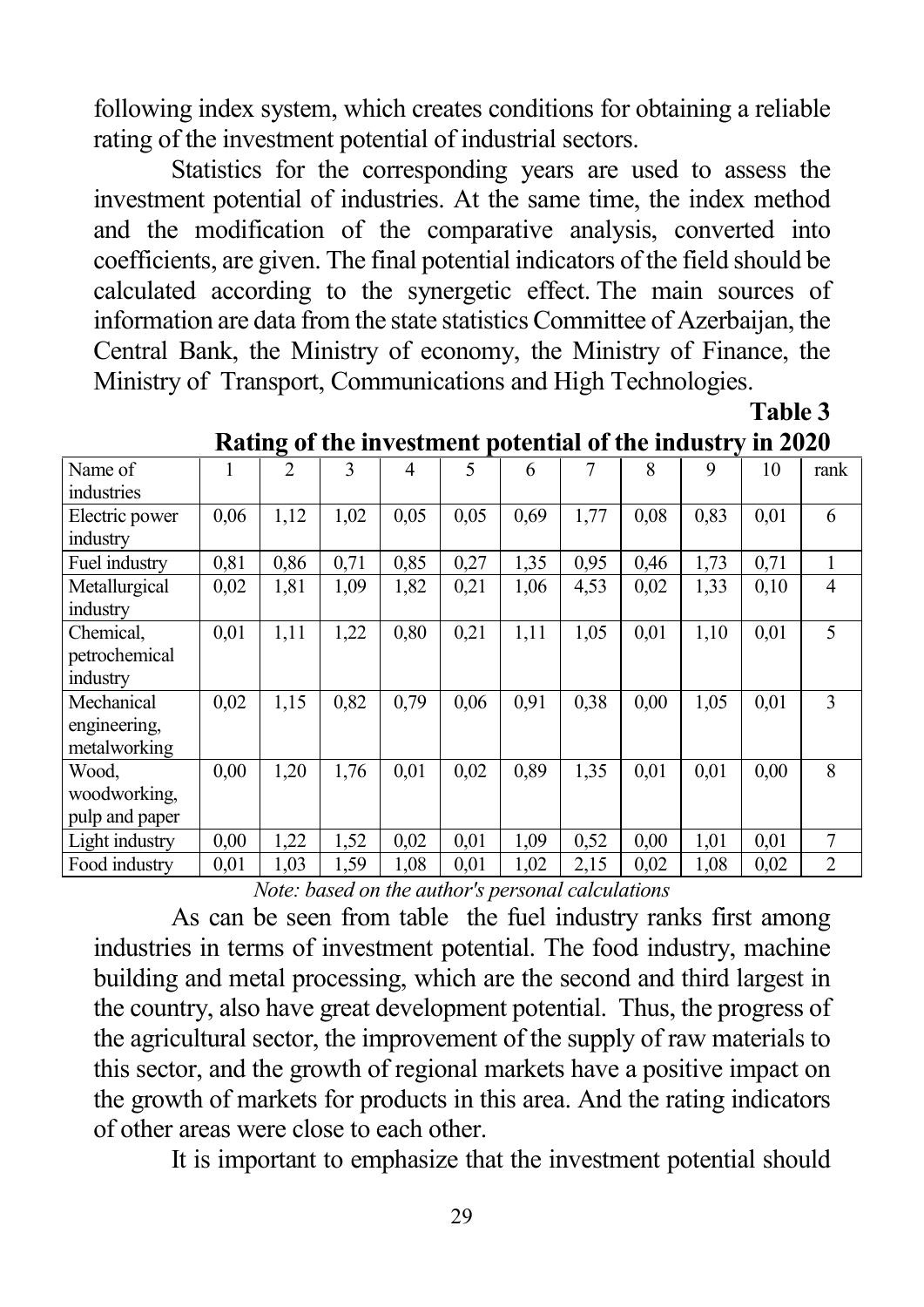not be understood as a set of resources, opportunities for their use. The use of resources is always aimed at meeting the needs of economic entities in a certain order. For this reason, it is not enough to identify areas where indices are highly rated to determine investment potential. In other words, the classification of areas and investment volume is not enough to reliably assess the current situation in the industry. Given the above, to determine the investment potential of the industry, it is advisable to calculate the coefficients of investment distribution in relation to the volume of output (table 4), as well as to the cost of fixed assets (table 5).

**Table 4**

| Industry                                      | 2000 | 2005 | 2010 | 2015 | 2019 | 2020 |
|-----------------------------------------------|------|------|------|------|------|------|
| Energy                                        | 0,25 | 0,28 | 0,49 | 0,68 | 0,24 | 0,22 |
| Fuel                                          | 0.31 | 0,37 | 1,18 | 0,67 | 0,18 | 0,31 |
| Metallurgy                                    | 1,91 | 0,90 | 0.14 | 0.03 | 0.03 | 0.03 |
| Chemistry and<br>petrochemistry               | 0,04 | 0,04 | 0.05 | 0,04 | 1,62 | 1,41 |
| Mechanical<br>engineering and<br>metalworking | 0,08 | 0,01 | 0,01 | 0.10 | 0,14 | 0.03 |
| Wood.<br>woodworking, pulp<br>and paper       | 0,13 | 0.01 | 0,04 | 0.00 | 0,07 | 0.08 |
| Light industry                                | 0,01 | 0,01 | 0,00 | 0,07 | 0.03 | 0,11 |
| Food industry                                 | 0.06 | 0,02 | 0.01 | 0.03 | 0.05 | 0,06 |

**Investment distribution coefficients by output volume by industry** 

*Source: calculated by the author on the basis of data from the State Statistical Committee of the Republic of Azerbaijan.*

According to the author, a comparison of the investment structure with the structure of production volumes allows us to determine the degree to which existing investment priorities match the role of a particular industry in the overall product. According to this information, the industry is divided into two areas: "more invested" (more than a ratio unit) and "partially invested" (less than a ratio unit).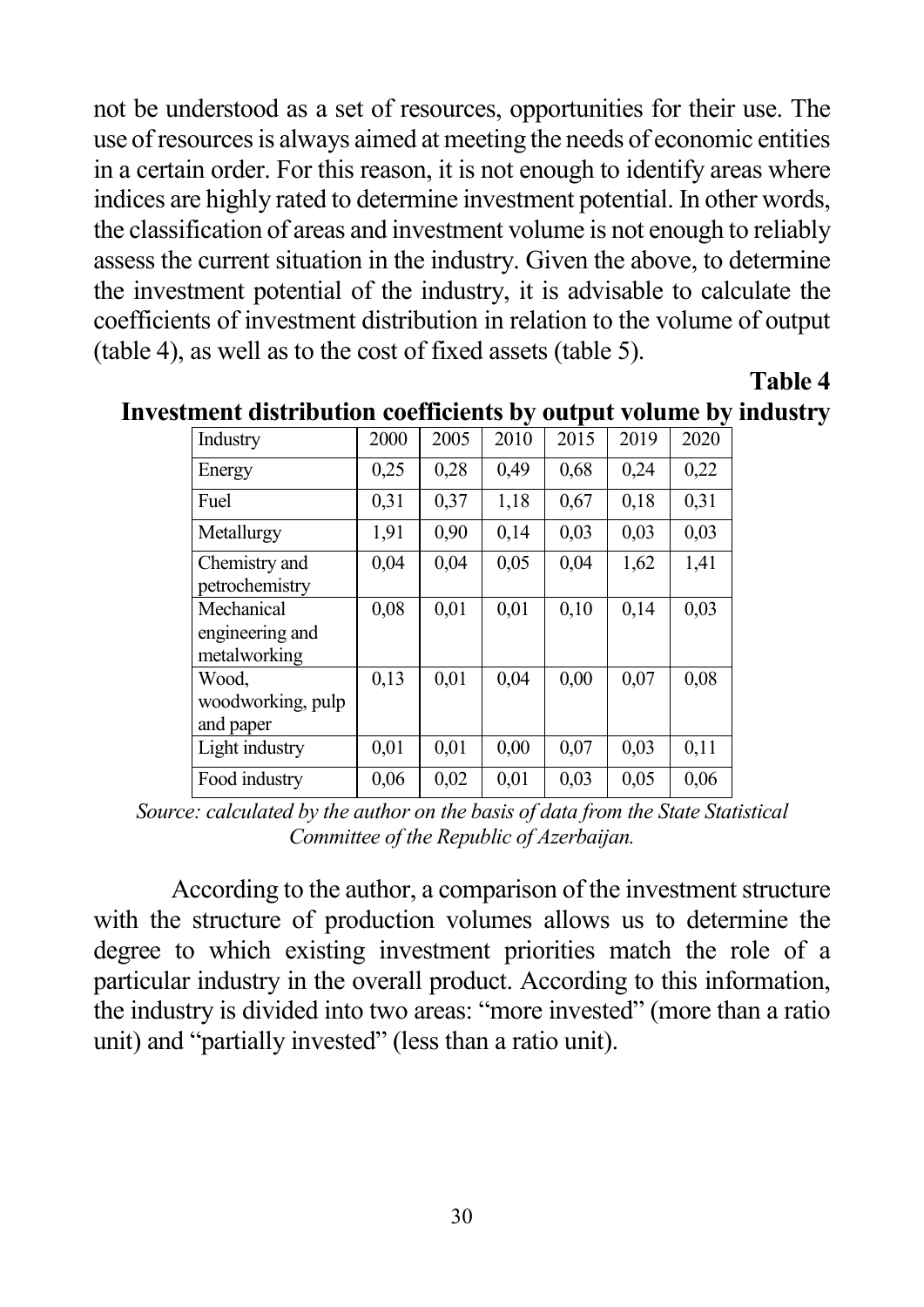**Table 5**

| The coefficient of distribution of investments in relation |  |
|------------------------------------------------------------|--|
| to the cost of fixed production assets                     |  |

|                            |      | to the cost of macu |      |      | рт омисион изэссэ |      |
|----------------------------|------|---------------------|------|------|-------------------|------|
| Industry                   | 2000 | 2005                | 2010 | 2015 | 2019              | 2020 |
| Electric power industry    | 0,09 | 0,09                | 0,13 | 0,15 | 0,16              | 0,18 |
| Fuel industry              | 0,11 | 0,14                | 0,33 | 0,25 | 0,26              | 0,18 |
| Metallurgy                 | 0,00 | 0,06                | 0,05 | 0,01 | 0,02              | 0,01 |
| Chemical and petrochemical | 0,01 | 0,01                | 0,04 | 0,02 | 0,02              | 0,02 |
| industry                   |      |                     |      |      |                   |      |
| Mechanical engineering and | 0,00 | 0,01                | 0,01 | 0,04 | 0,03              | 0,03 |
| metalworking               |      |                     |      |      |                   |      |
| Forestry, woodworking and  | 0,06 | 0,04                | 0,03 | 0,00 | 0,00              | 0,00 |
| pulp and paper industry    |      |                     |      |      |                   |      |
| Light industry             | 0,00 | 0,01                | 0,00 | 0.09 | 0,12              | 0,11 |
| Food industry              | 0,09 | 0,03                | 0,02 | 0,05 | 0,10              | 0.12 |

#### **Note: based on the author's personal calculations**

Compared to the share of production, more investments were made in fuel, machine building and metallurgy, electric power industry, and light industry.

As for fixed assets, investments were made to a greater extent in the fuel and energy sector, light and food industries (table 6). More investment in the food industry is due to the fact that there is a lower capital intensity of the product compared to other industries. In particular, insufficient investment is provided in such areas as the metallurgical industry, forestry, woodworking, pulp and paper industry, chemical and petrochemical industry.

The accuracy of our long-term research fully indicates that the presidential decree "the main directions of the Strategic road map for the development of the national economy and basic industries of the national economy", approved March 16, 2016, a special consideration of the eight priority industries that are a vital part of the economy of the Republic. Four of them are manufacturing, i.e. oil and gas, agricultural, heavy industry, including mechanical engineering, as well as the production of consumer goods. It was called upon to identify the strengths and weaknesses of the economy of the Republic of Azerbaijan, its real possibilities and potential threats, and to conduct a 360-degree diagnosis based on facts. Each of these key units was entrusted with the preparation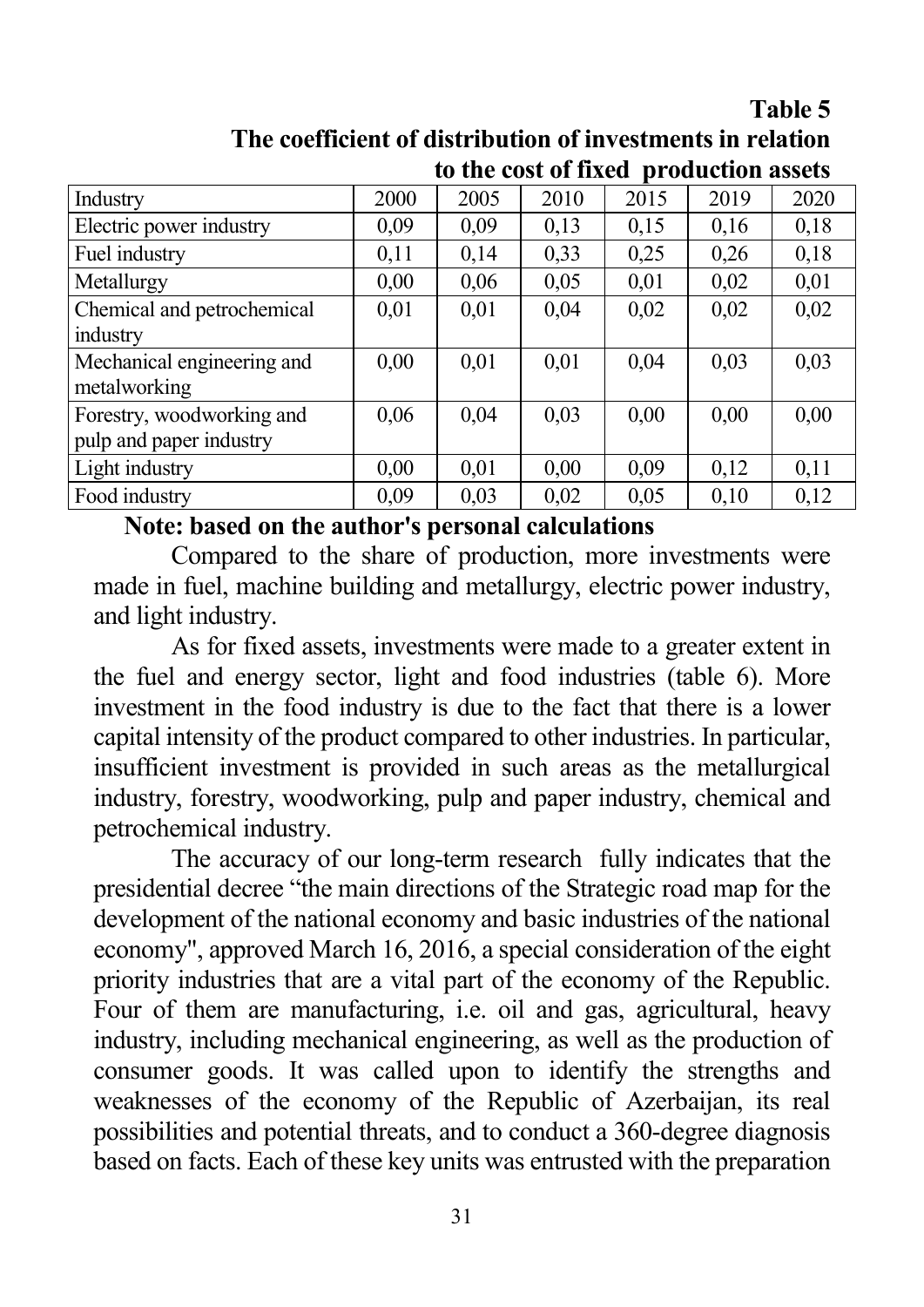of a diagnostic report and a roadmap.

As a result of the fulfillment of this order, Presidential Decree No. 1138 of December 6, 2016 "About approval of strategic road maps on national economy and the main sectors of economy" developed strategic roadmaps in the following areas:

1.1. "The strategic road map on prospect of national economy of the Azerbaijan Republic";

1.2. "The strategic road map concerning development of the oil and gas industry (including chemical products) the Azerbaijan Republic";

1.3. "The strategic road map concerning production and conversion of agricultural products in the Azerbaijan Republic";

1.4. "The strategic road map concerning production of consumer goods at the level of small and medium business in the Azerbaijan Republic";

1.5. "The strategic road map concerning development of the heavy industry and mechanical engineering in the Azerbaijan Republic";

1.6. "The strategic road map concerning development of the industry of specialized tourism in the Azerbaijan Republic";

1.7. "The strategic road map concerning development of logistics and trade in the Azerbaijan Republic";

1.8. "The strategic road map concerning development of provision of housing in reasonable price in the Azerbaijan Republic";

1.9. "The strategic road map concerning development of professional education and training in the Azerbaijan Republic";

1.10. "The strategic road map concerning development of financial services in the Azerbaijan Republic";

1.11. "The strategic road map concerning development of telecommunication and information technologies in the Azerbaijan Republic";

1.12. "The strategic road map concerning development of utilities (electrical and heat energy, water and gas) in the Azerbaijan Republic".

## **4. Directions for improving the investment climate in Azerbaijan.**

The leading role in the main directions of the strategic roadmap is to create a favorable investment climate in the country as an important factor in ensuring investment activity and using investment potential. Along with the existing investment potential, the investment climate is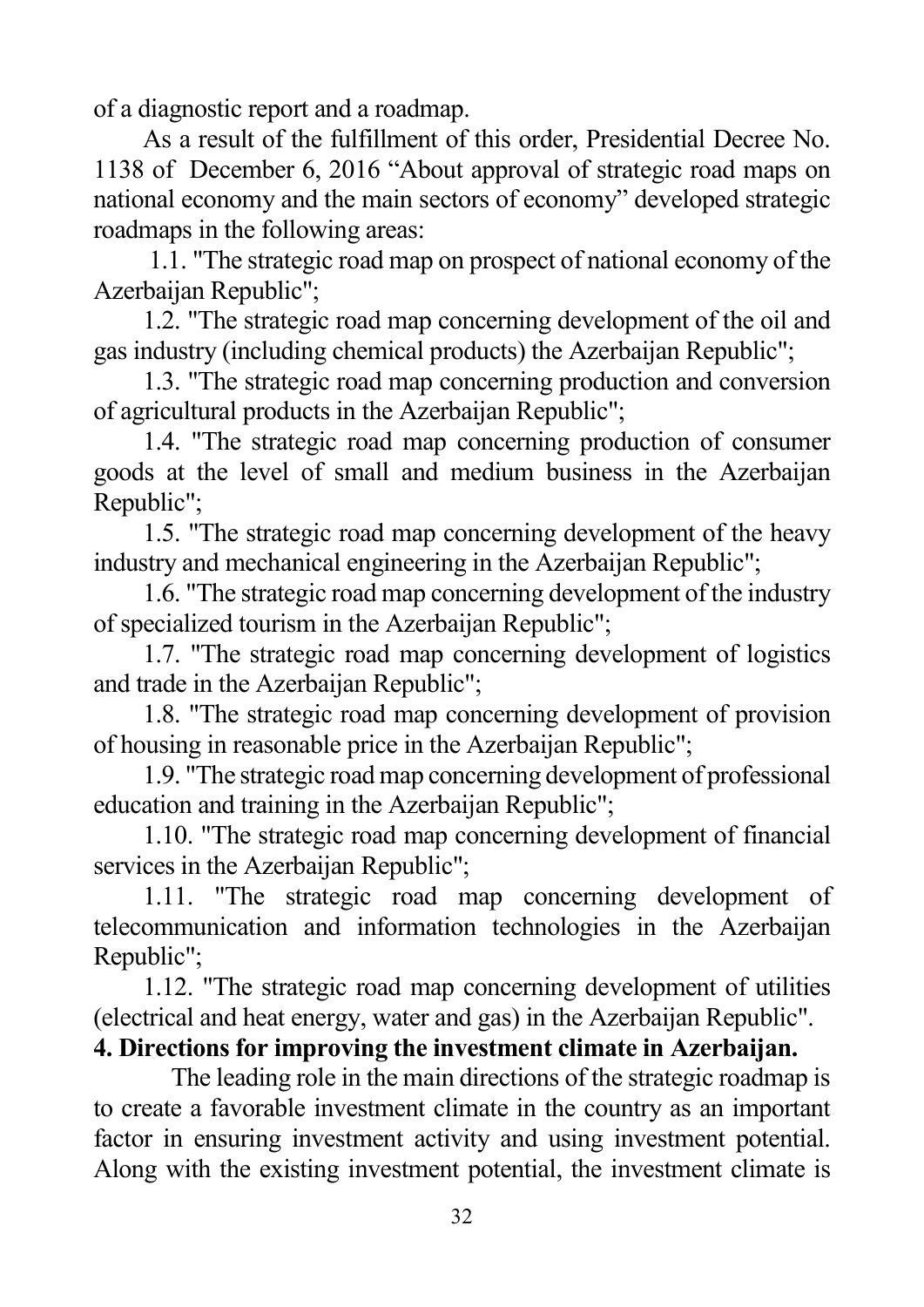<span id="page-32-0"></span>one of the main factors determining the investment attractiveness of the country. The investment climate is a combination of socio-economic and financial, as well as organizational, legal, political, socio-cultural factors that determine the attraction and inflow of investments. As a result of these factors, investment risk is formed that does not go unnoticed when making investment decisions. The risk generated depending on the level of investment climate favorability is a systemic risk. It is impossible to reduce such risks by diversifying investments<sup>[26](#page-32-0)</sup>.

The increase in budget expenditures and incomes of the population, as well as the growth in aggregate demand as a result of favorable external economic conditions, played an important role in ensuring high rates of economic growth in the country. The increase in aggregate demand directly affects the growth of investment activity. The increase in demand creates the need to create additional production capacities, which is possible due to additional investments. In 2020, final consumption expenditures increased by 8.4 times compared to 2005, government consumption expenditures - by 3.8 times, investments in fixed assets -by almost 3 times.

Ensuring macroeconomic stability in the country is one of the necessary conditions for determining a favorable investment climate. The ability of businesses and investors to conduct efficient operations in the face of uncertainty and high risk is limited. In addition, ensuring macroeconomic stability affects the trust of business entities in the existing economic and political system of the country. High inflation in the country leads to a number of costs, which leads to a decrease in investment activity.

One of the forms of influence of inflation on the activity of firms is a decrease in the cost of depreciation charges. Thus, according to the rules in force in Azerbaijan, depreciation charges are calculated based on the initial residual value of fixed assets. At the same time, as inflation increases, the cost of restoring fixed assets increases, and accrued depreciation charges fall in value. If companies increase the price of the product that they produce to compensate for these losses, then the amount of profit increases and, as a result, the amount of income tax paid

*<sup>26</sup> Kerimova, T.I. System management of investment risks // Scientific and pedagogical news of Odlar Yurdu University, Baku. - 2012. - No. 33. - S. 68-71.*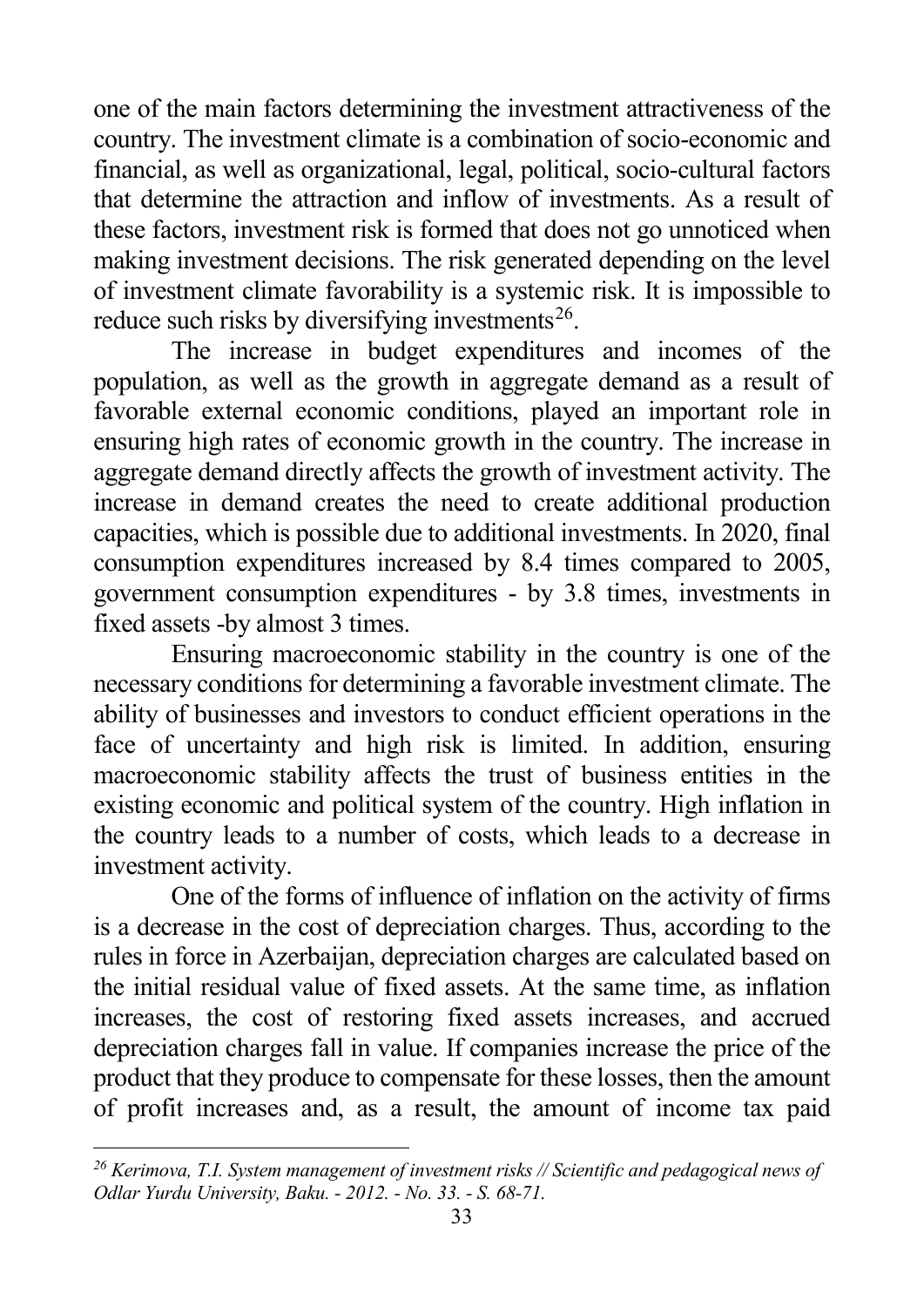increases. This factor reduces investment efficiency by reducing the real cash flow of the enterprise. Therefore, the ability to regulate inflation in the country within certain limits increases the favorable investment climate. The inflation rate in Azerbaijan in recent years has been relatively high. So, the inflation rate in 2004 was 6.7%, in 2005–9. 6%, in 2006-8. 3%, in 2007 - 16.7%, in 2008 - 20.8%, in 2010 - 5.7%, in 2011 - 7.9%, in 2012 - 1, 1%, in 2013 - 2.4, despite a decrease to 1.4% in 2014, it increased by 4.0% in 2015, by 12.4% in 2016 and by 12.9% in 2017. In recent years, this indicator has decreased significantly, amounting to 2.3% in 2018, 2.6% in 2019 and 2.8% in 2020. The inflationary trend occurred due to demand, supply, as well as external factors. Thus, as already mentioned, an increase in consumer and investment spending in the country increases the demand for both domestic and imported products. An increase in demand for local products affects the rise in prices for these products. At the same time, in recent years, the world market has seen an increase in prices, which leads to an acceleration in the rate of inflation due to an increase in prices for imported products.

From the studies it was found out that in the country there are problems in the field of connecting business entities to the power grid. According to a study conducted within the framework of the world Bank's "Doing Business" project, Azerbaijan ranks 173rd among 183 countries in this indicator. It is considered that it is advisable to reduce the number and timing of procedures for joining the country's business entities to the energy systems. In addition, there is a need to implement measures to increase responsibility for the implementation of obligations between economic entities of the country. According to the author, in the country there is a need to improve the mechanism for determining and compensating damage to the enterprise for non-fulfillment of obligations at the necessary level by economic entities that provide services and provide them on a contractual basis, in particular, companies that provide electricity.

### **5. Systematic research and assessment of the use of investment potential in Azerbaijan.**

The successful implementation of the oil strategy made it possible to take measures for progress and reconstruction in many areas of the national economy, which led to an increase in investment activity. As a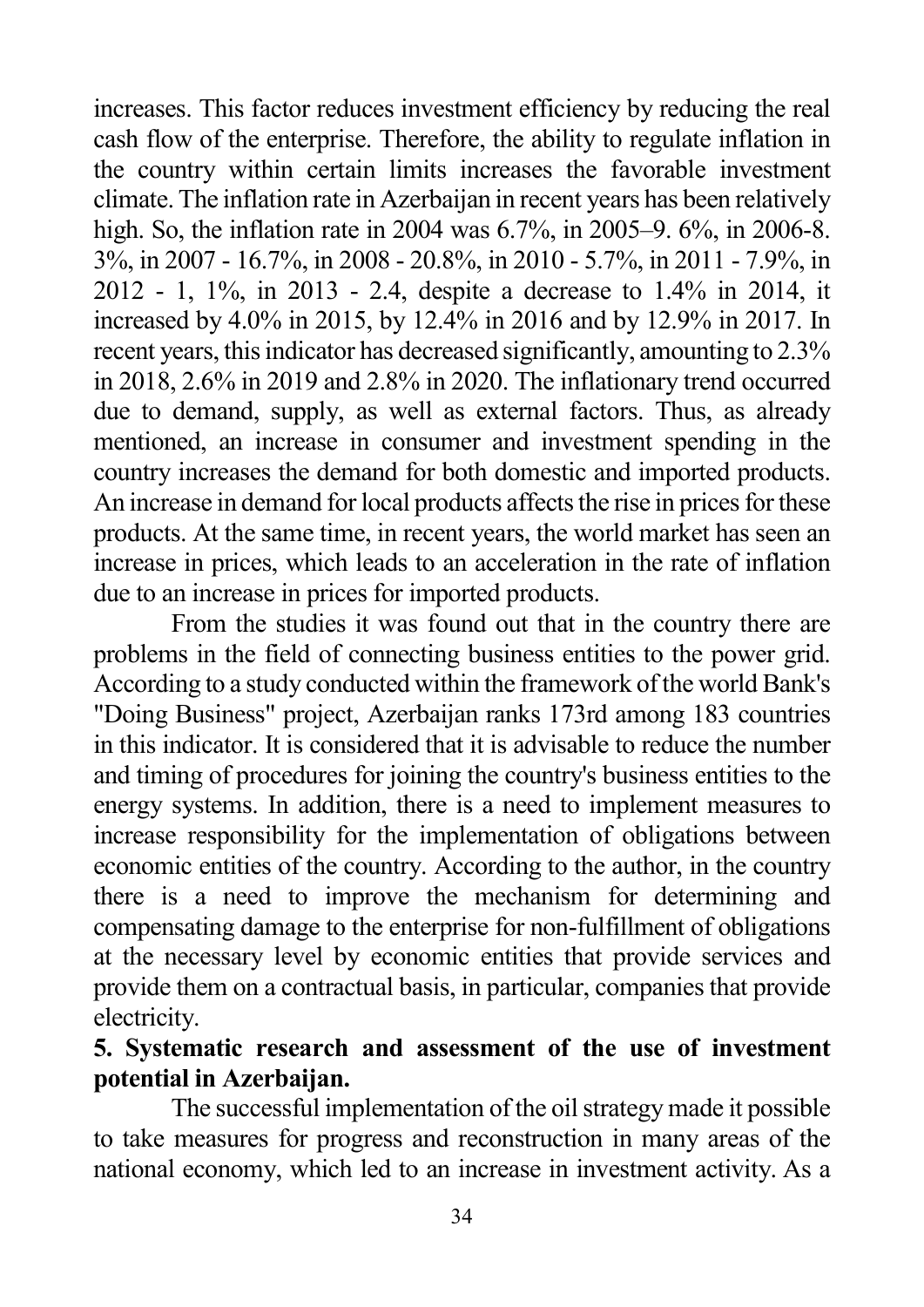result, compared with 2005, investments in fixed assets in comparable prices increased 1.7 times in 2010, 3.1 times in 2017 and in 2020 by 3.0 times. If earlier investment activity in the Republic of Azerbaijan was associated with attracting foreign investment, recently the share of local sources in investment has increased significantly.

> **Table 6 Volume of investments in the country's economy (million manats)**

|                         | 2005-<br>2009 | In total for In total for<br>2010-<br>2014 | In total for<br>2015-2020 | 2010-2014<br>comparison as<br>a percentage<br>to 1995-1999 | 2015-2019-<br>comparison<br>as a<br>percentage to<br>2010-2014 | In total for<br>1995-2020 |
|-------------------------|---------------|--------------------------------------------|---------------------------|------------------------------------------------------------|----------------------------------------------------------------|---------------------------|
| Total                   | 37144,7       | 73581,5                                    | 140573,9                  | 19,3                                                       | 160,5                                                          | 268068,4                  |
| Foreign<br>investments  | 13729,6       | 17841,0                                    | 79447,1                   | 7,6                                                        | 370,1                                                          | 122602,8                  |
| Domestic<br>investments | 23415,1       | 55740,5                                    | 61126,8                   | 37,7                                                       | 88,0                                                           | 145465,6                  |

 **Note: the table was compiled by the author.**

As can be seen from the data in Table 6, the volume of attracted investments in the country's economy from domestic sources in 2005- 2009 amounted to 63.0 percent, in 2010-2014 -75.8 percent, in 2015- 2019-54.3 percent, and in 2020 -53.7 percent. It is advisable to increase the share of foreign capital in investments made in the country to 20%, as well as the share of investments made at the expense of domestic opportunities to 80%.

As can be seen from Table 11, the share of services in investments in fixed capital decreased from 18.3% in 2000 to 16.9% in 2005 and increased to 43% in 2010, and in 2015 and 2020 and decreased to 31.3 and 25.9%, respectively.

In recent years, progress in infrastructure has mainly been related to public investment. Large investments in this area have a positive impact on the growth of efficiency of private sector investments.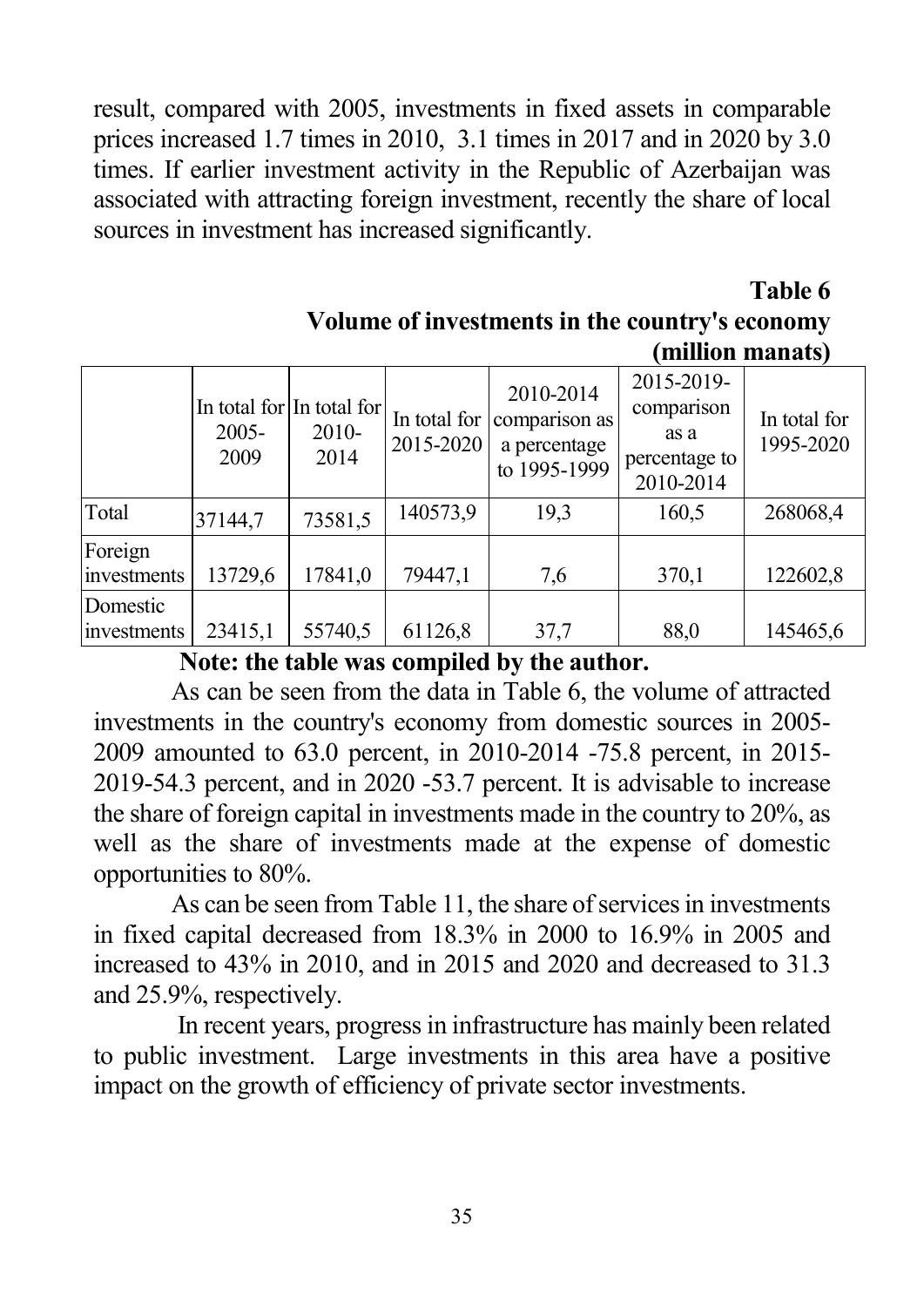#### **Table 7 Distribution of investment in fixed capital between production and services (percentage)**

|                                                        | 2000  | 2005  | 2010  | 2015  | 2017  | 2018  | 2019  | 2020  |
|--------------------------------------------------------|-------|-------|-------|-------|-------|-------|-------|-------|
| to production<br>areas                                 | 70,2  | 73,8  | 48,7  | 62,3  | 74,7  | 67,1  | 66,1  | 66,0  |
| to service areas                                       | 18,3  | 16,9  | 43,0  | 31,3  | 19,9  | 24,7  | 26,8  | 25,9  |
| for the<br>construction of<br>residential<br>buildings | 11,5  | 9,3   | 8,3   | 6,4   | 5,4   | 8,2   | 7,1   | 8,1   |
| General                                                | 100,0 | 100,0 | 100,0 | 100,0 | 100,0 | 100,0 | 100,0 | 100,0 |

**Note: the table was compiled by the author.**

However, since this effect manifests itself after a certain period of time, it is advisable to invest in infrastructure at the same time as increasing the financial opportunities of the private sector for investment. Although the volume of investments in fixed assets in the country increased by 6.7 times in 2010 compared to 2000, and by 17.8 times in 2020, the volume of investments from the budget increased by 143.3 and 209.3 times, respectively. As a result, the share of budget funds in financing investments in fixed assets increased from 2.4% in 2000 to 32.8% in 2010, but in 2017 it decreased to 18.7%, in 2018 and 2019 it increased again to 25.8 and 28.8%, respectively, and in 2020 to 27.5%.

The processes of forming a model that includes the impact of budget revenues, attracted deposits of the population, profits of enterprises and organizations, credit investments in the economy on investments in fixed assets and computer-generated results are given in this sequence.The method of grouping data and indicators for calculations in accordance with the conducted research is given.

Here are the main parameters:

Y – investments in fixed assets;

 $X_1$  – budget revenues;

 $X_2$  – savings attracted from the population;

 $X_3$  – profit of enterprises and organizations;

X4-credit investments in the economy.

Empirical studies and theoretical foundations for the construction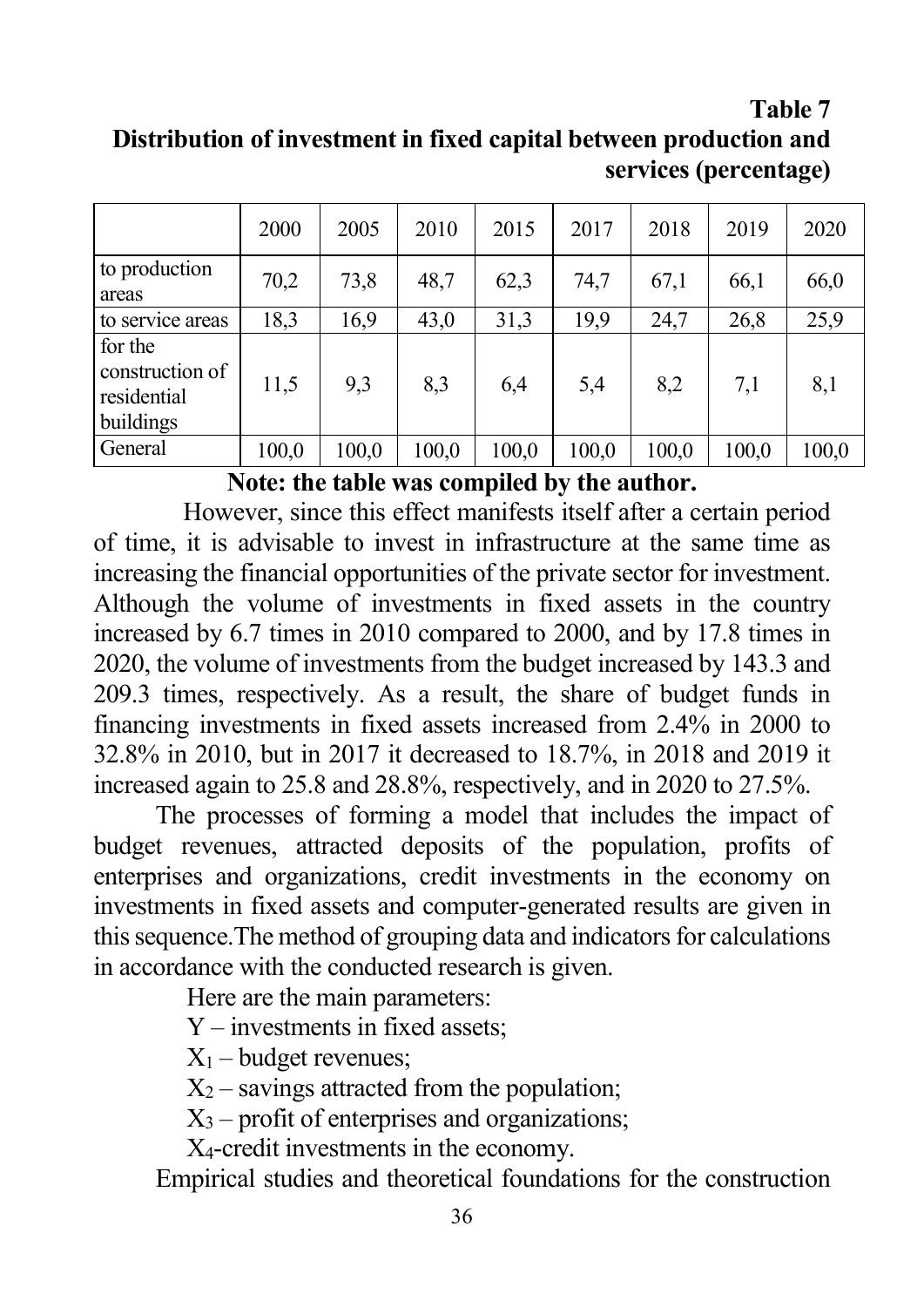of the model as a whole were given. When building a model, preference is given to identification and verification.That is, the theoretical foundations, the specification of the model, the evaluation of parameters, the verification of the quality of the model, the adequacy of the model, and finally, the analysis and forecasting are important.

|            | ESAS KAP | BUDCE G  | CELB EDI. | IQTISADIYY | <b>MUESSISE</b> |
|------------|----------|----------|-----------|------------|-----------------|
| ESAS KAP   | 1.000000 | 0.951815 | 0.934270  | 0.887864   | 0.825104        |
| BUDCE G    | 0.951815 | 1.000000 | 0.907943  | 0.843554   | 0.926431        |
| CELB EDI   | 0.934270 | 0.907943 | 1.000000  | 0.918066   | 0.772720        |
| IQTISADIYY | 0.887864 | 0.843554 | 0.918066  | 1.000000   | 0.614042        |
| MUESSISE   | 0.825104 | 0.926431 | 0.772720  | 0.614042   | 1.000000        |
|            |          |          |           |            |                 |
|            |          |          |           |            |                 |

Calculation results:

In the theory of fixed capital investment, an adequate model is obtained as a result of including factors that initially affect it in the model, and later excluding factors that do not have a significant impact from the model, and, in addition, including the shock of the 2009 global financial crisis as a fictitious variable in the model.

 $LOG_v = 4.4 + 295LOGx2 + 0.275LOGx4 (1) -0.379$ 

DUMMY(2009)

Here;  $LOG_v$  - natural logarithm of investment in fixed assets;

 $LOGx<sub>2</sub>$  - natural logarithm of attracted deposits;

 $LOGx_4(1)$  = natural logarithm of lending to the economy next year.

Based on the results, the following conclusions can be drawn:

1) The 2009 crisis reduced investment in fixed assets by 37%.

2) An increase in credit investments in the economy by 1% increases investment in fixed assets by 0.27% in a year.

3) An increase in attracted deposits by 1% increases investments in fixed assets by 0.29%.

According to the author, the impact of state budget expenditures on investment activity affects the growth of demand and investment at the same time. Thus, although domestic demand in the country in 2000 was 17.3%, in 2001-15.8% due to state budget expenditures, in 2005 this figure was 19.3%, in 2008-48.2%, in 2010-43.7%, in 2020-43.0%. In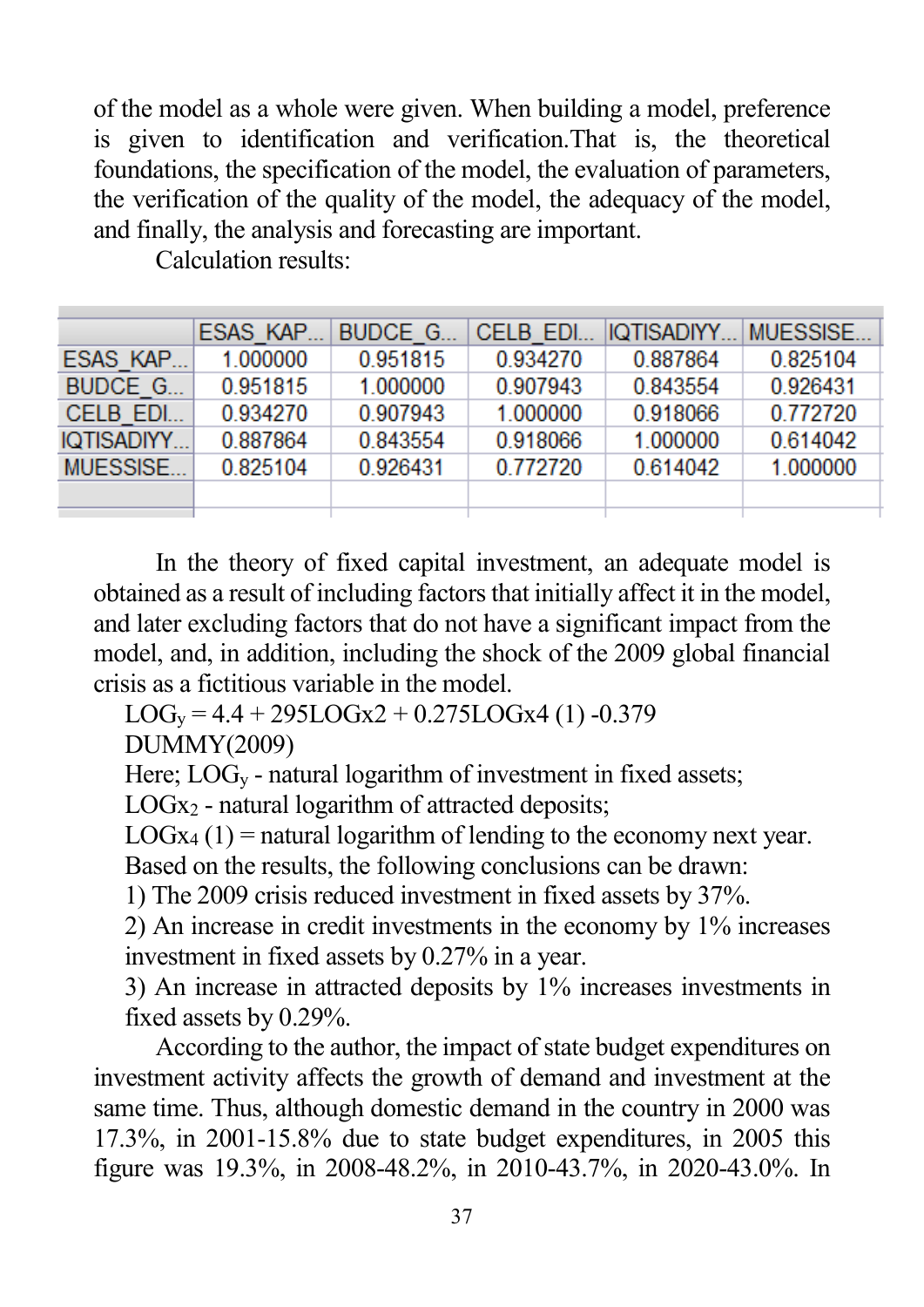2020, 48.8% of the growth in domestic demand compared to 2000 was provided by the state budget. Given that the increase in domestic demand is an important condition for investment activity, the author came to the conclusion that revenues from the state budget play an important role in the formation of investment demand.

### **6. Issues of efficient use of the investment potential of the Karabakh region**

After the victory in the Great Patriotic War in the Karabakh region, as well as in 7 adjacent regions, there are strategic tasks ahead, such as creating added value in the country's economy, as well as effectively using opportunities to increase investment potential. These territories occupied an important place in the economy of Azerbaijan during the Soviet Union. It is known that every war has its end, and after peace is established, revival and construction work are required. The principles and criteria for carrying out revival and restoration work in the liberated territories should be determined and improved in the most orderly and organized manner in accordance with modern conditions.

It should be noted that in our time there are many global problems, and countries around the world are working to reduce the impact of global problems. On the one hand, the problems caused by the new conditions created by the COVID-19 pandemic have put the lives of 100 million people at risk. All this requires large resources, including financial ones, it is necessary to restore the dynamics of life and economic development, to revive the paralyzed sectors of the economy.

It should be noted that the formation and increase of investment potential, the intensification of the arrival of more real investors in the region, the reasonable presentation of specific investment and innovative projects at the disposal of specialized international investment and financial companies can have a great effect. For this, it is important to more objectively assess the large and productive natural and economic potential of Karabakh and Eastern Zangezur and take adequate measures. It is important to deeply study the features of self-development of the liberated territories, conduct fundamental research, objectively assess the existing investment potential, create conditions that can ensure the effective use of these resources, and take measures to apply the necessary mechanisms and tools. 25% of the country's forest potential is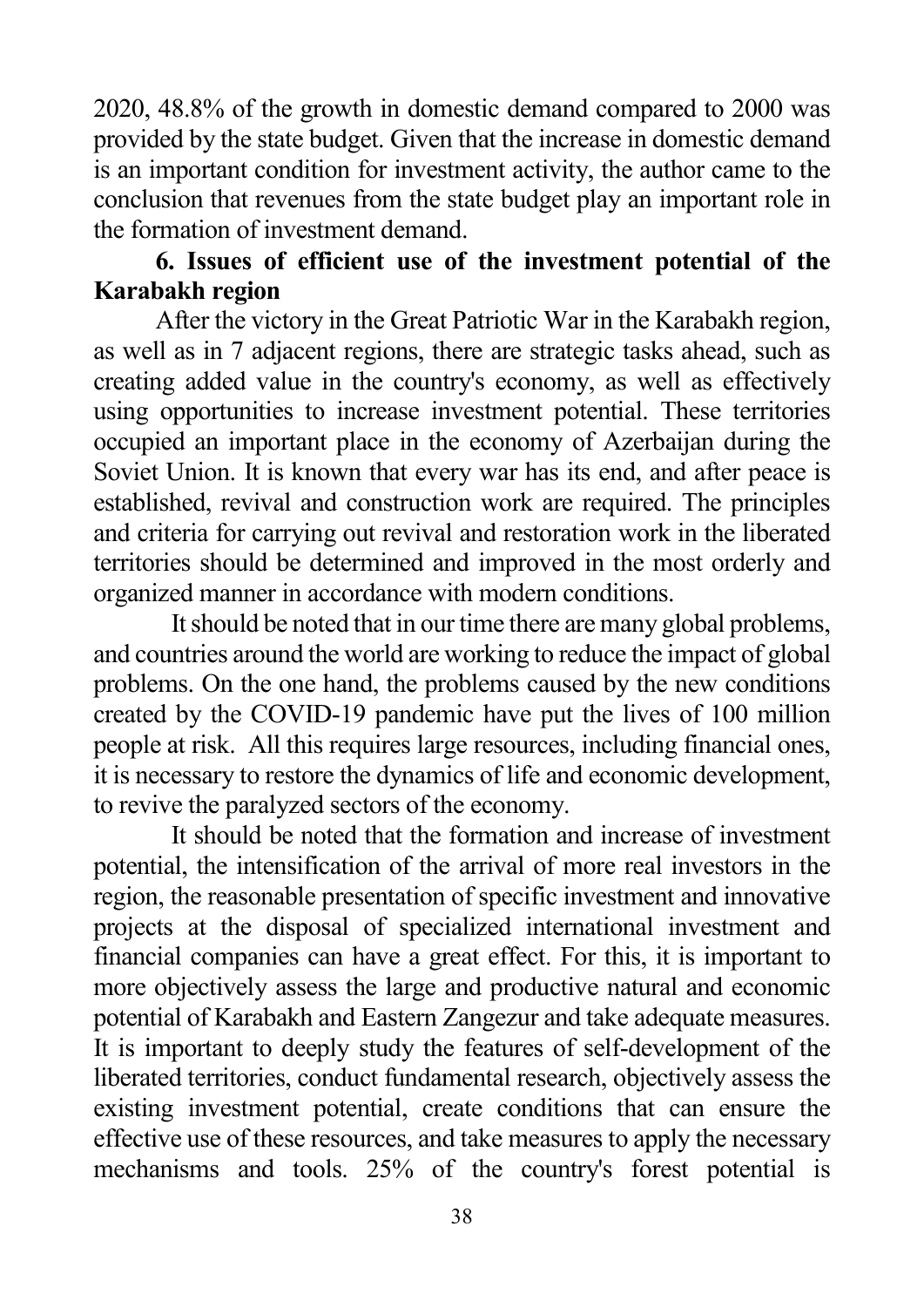concentrated in the Karabakh region, as well as half of our water resources, on the other hand, in the times of the former USSR, about 40% of the country's agricultural products were produced in these regions. In Aghdam and Fizuli regions they were engaged in grain growing and cotton growing, viticulture, in Jabrayil and Zangilan regions - viticulture, and animal husbandry was developed in Gubadli, Lachin and Kelbajar districts. In these regions, there were many secondary processing enterprises processing agricultural products. There were many wineries that processed grapes, and cotton factories that processed cotton. The enemy wiped it all off the face of the earth, and there was nothing left. It is no coincidence that a group of economists speaks of the high potential of the liberated territories. It is believed that the presence of a strong natural and economic potential in the Karabakh region, the availability of resources, as well as the formation of appropriate working conditions on favorable terms and without bureaucracy will be attractive for local and foreign investments.

In addition, the implementation of large-scale projects in the Karabakh region and the liberated regions adjacent to it requires significant financial resources and investments. In 2021, 2.2 billion manats were allocated from the state budget for these purposes. At the same time, the "Karabakh Revival Fund" was created, priority projects are being developed and implemented in post-conflict areas. From the point of view of increasing the investment potential in Karabakh, there are great opportunities, in particular due to natural resources, including ore and non-metallic, it is possible to create enterprises of a wide processing network and the formation of sources that create added value. Along with traditional animal husbandry, there are powerful ore and nonmetallic deposits in the Kelbajar district for the development of the mining industry. Shusha, Kelbajar and Lachin regions can create very strong tourist and recreational complexes and become one of the most attractive tourist regions in the world. From the point of view of increasing investment potential, it is important to take into account the fact that the Karabakh region will be completely rebuilt and a "construction boom" will be inevitable. On the other hand, the prioritization of smart village and smart city projects in the liberated territories underlined the importance of intensive investment channels, including the inflow of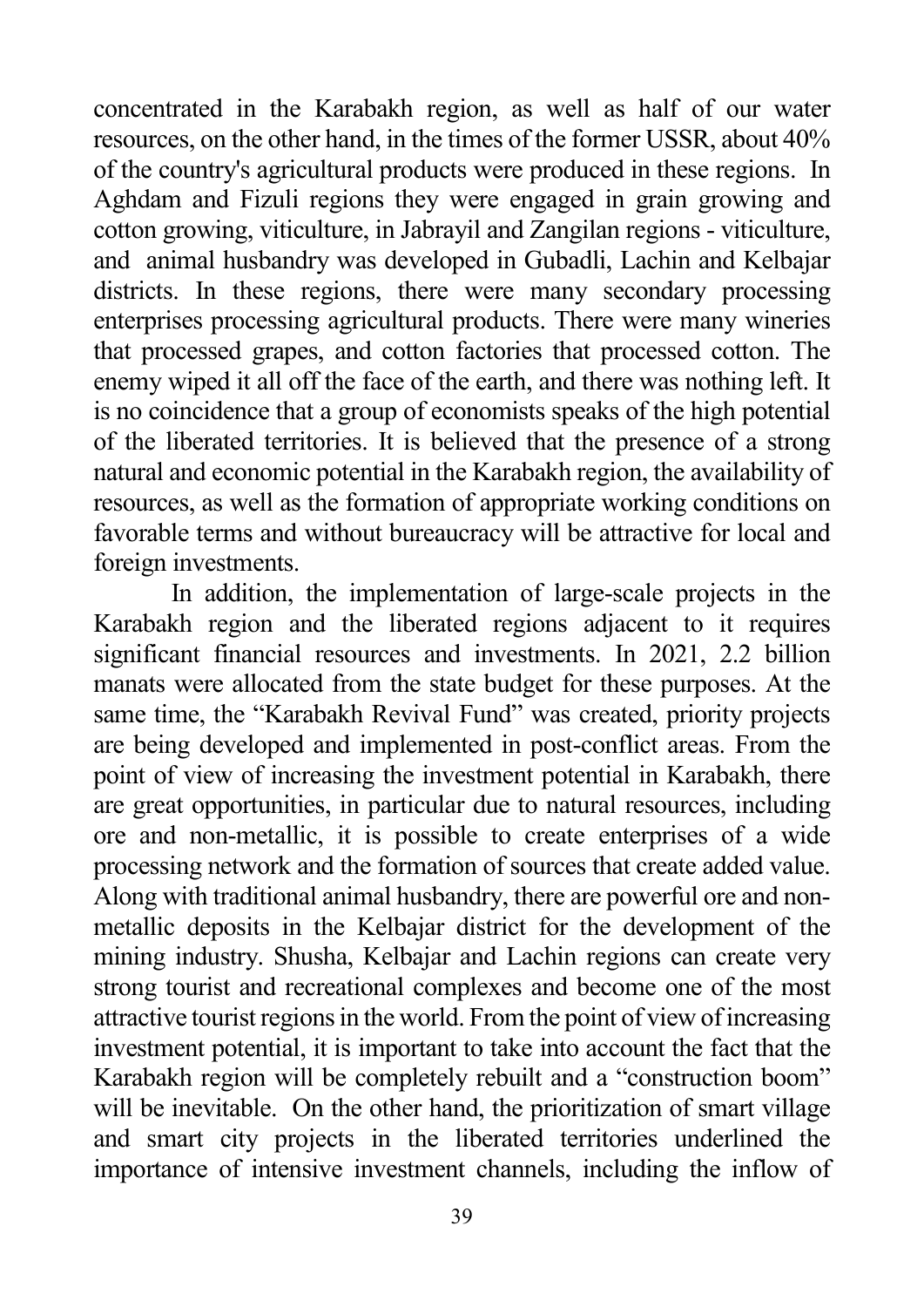foreign investment. Many projects have already been launched in this region, the Ahmedbeyli-Fizuli-Shusha (Victory Road) highway has been opened in the Fizuli region. Füzuli The international airport has been put into operation. This year, the Zangilan International Airport is expected to open, railway lines are being restored, other new roads are being built, and a network of infrastructure facilities is being created. All this will significantly increase the level of efficiency in the use of the investment potential of the Karabakh region. We believe that this region, which is of strategic importance for our country, has a strong resource and real opportunities to increase investment potential. In the coming years, the main priority should be the systematic and consistent implementation of related issues at a high level and the maximum improvement of the investment climate in the Karabakh region, which is important for our country, the creation of favorable conditions for investors and the intensification of investment flows, etc.

## **7. Problems of increasing the level of use of investment potential in Azerbaijan and ways to solve them**

The study showed that ensuring economic growth and increasing employment in the Republic of Azerbaijan will largely depend on the development of the non-oil sector. The existing opportunities for investment growth within the country do not directly provide for the development of the non-oil sector. Therefore, to ensure the progress of the non-oil sector within the country, the necessary structural, institutional, and cultural foundations must be created, in other words, the commodity and money markets must be improved, specialists for the nonoil sector must be trained and attracted, a class representing entrepreneurship, an effective administrative system, etc. should be created. The formation of new production structures within the country includes determining the type of products produced, providing its production with raw materials, determining production volumes, as well as sales markets, organizing production and selecting technology, building a financing scheme, distributing risks, and so on. Inexperience in this area limits the development of the non-oil sector within the country and the use of oil revenues as investments. The influence of this factor on the development of the non-oil sector in the country, especially in the field of oil refining, is usually higher than the limited sources of financing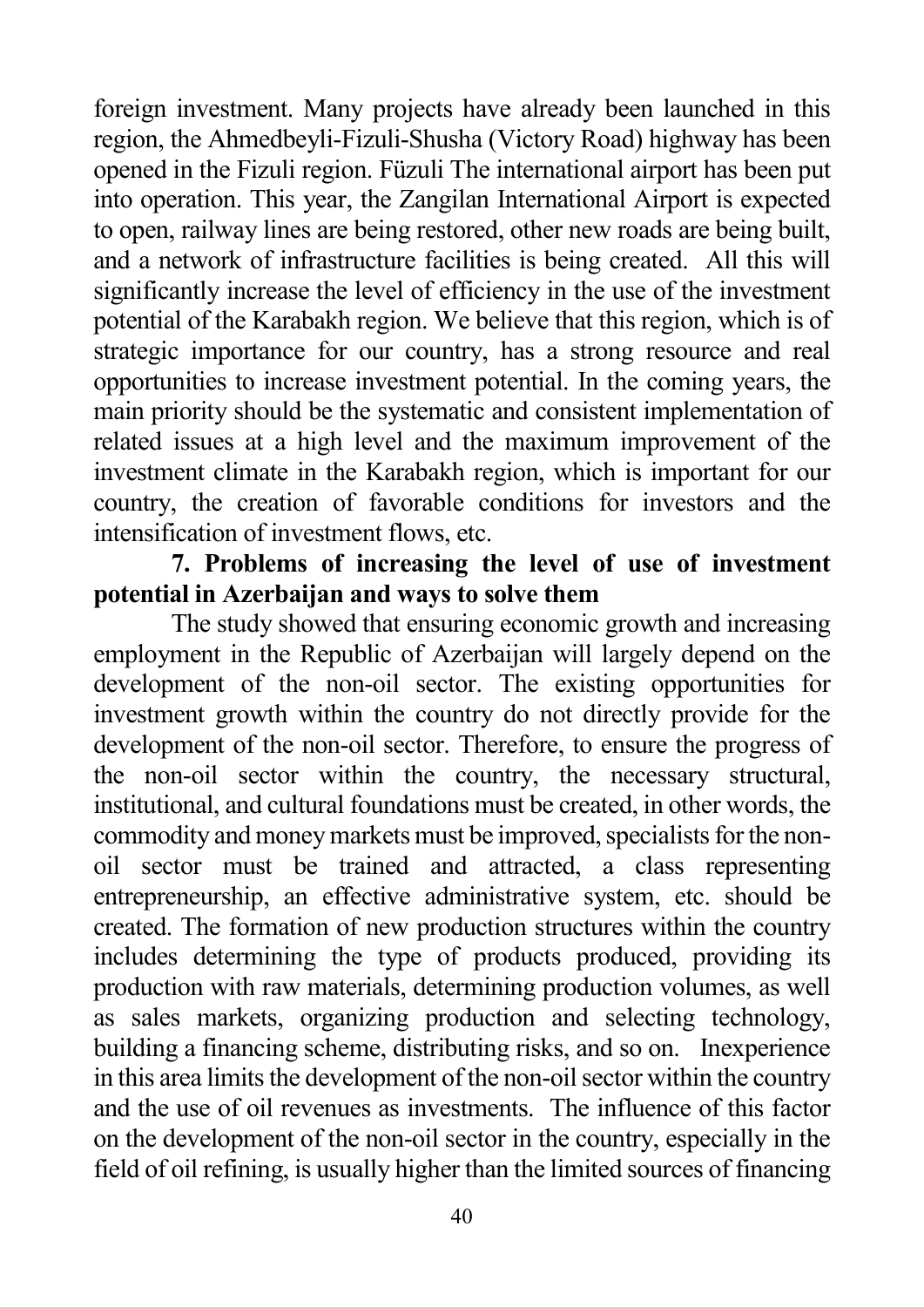for the development of these areas.

The government needs to take comprehensive measures over a long period of time to improve the country's processing industry. It is believed that such a program contributes not only to the progress of the industry, but also to its raw materials supply, progress in areas that serve this sector, training issues, etc. One of the main issues in the process of developing such a program is the correct definition of the industry's progress model. Therefore, it is advisable to pay attention to the following projects for the formation of processing industry enterprises:

- projects that can be implemented by a private sector or foreign partners

- to projects that allow the application of scientific and technological progress

- projects leading to the development of export-oriented industries, etc.

The level of protection of investors ' rights is significantly affected by the progress of corporate governance in the country. Corporate governance is a system of organizational, economic, legal and managerial relations between business entities interested in the organization's activities. It should be noted that improved corporate governance, as a rule, allows you to effectively control the management of the company, takes into account the interests of most of the economic entities interested in its activities, has a decisive impact on the effectiveness of the organization, as well as on its achievement of additional competitive advantages.

The competitiveness of an organization, as well as the success of its activities, is the result of collective work with the participation of investors, creditors, employees, suppliers, etc., participating in its work.

Therefore, the development of mutually beneficial cooperation with interested parties meets the long-term interests of the company. Thus, one of the most important ways to improve the investment climate in the country is to improve corporate governance.

In the modern world, innovation is of particular importance for increasing the competitiveness of the national economy, as well as for ensuring sustainable growth. Innovative economies are more efficient and have a higher level of development.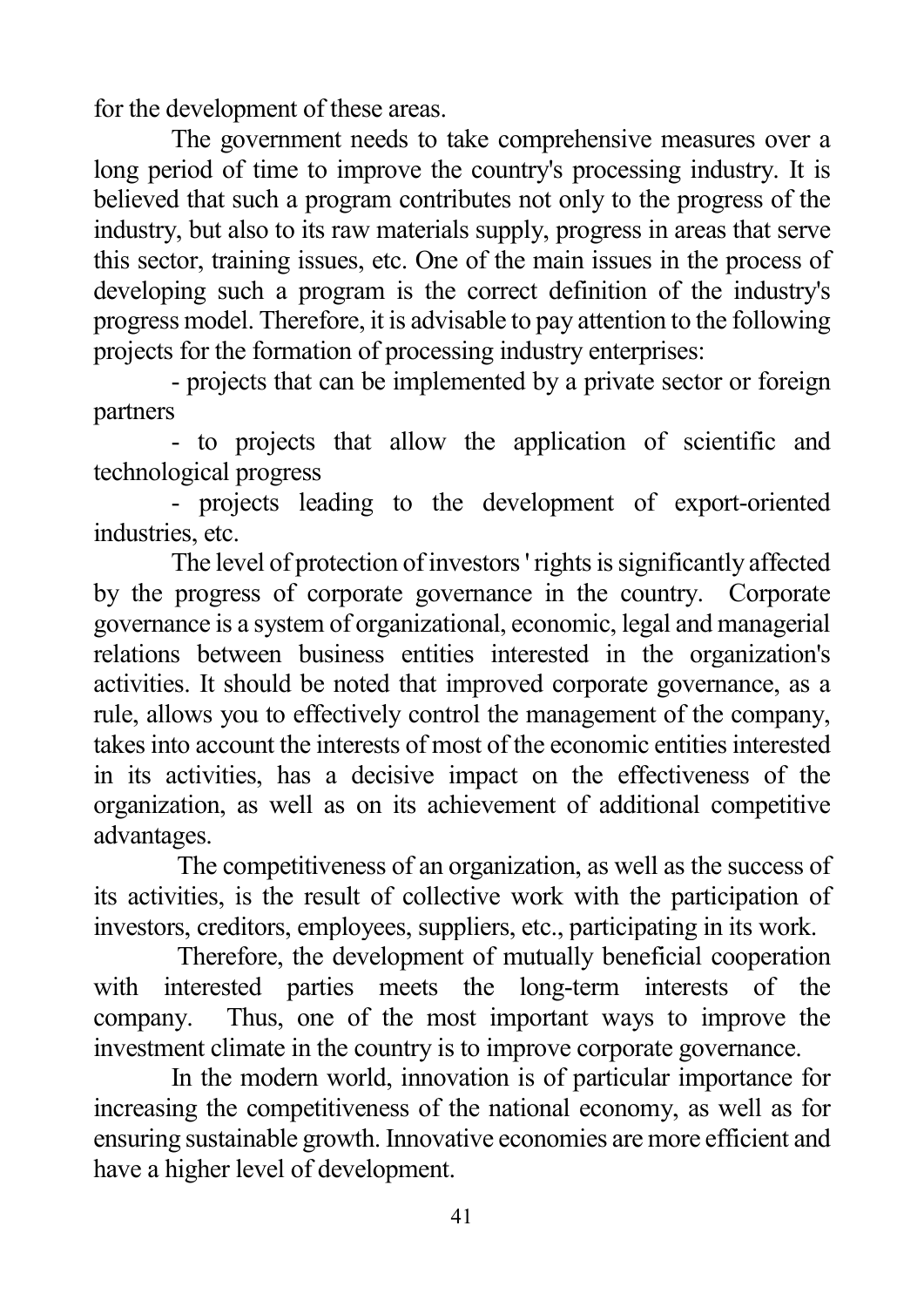<span id="page-41-0"></span>At present, both the volume of innovative products and the funds spent on innovations in Azerbaijan are very low in terms of the transition of the national economy to the innovative stage of development. For example, in the country's industry in 2020, the volume of production of newly introduced and improved products that made significant changes amounted to 28.6 million manat, which is not even 0.1 percent of industrial production. Such a small volume of production of newly introduced products has become characteristic of recent years. Thus, in 2010-2020, the total volume of production of industrial products that have undergone significant changes, as well as innovative and improved products amounted to 246.5 million manats. Also, expenditures on product and process innovations in industry amounted to 1.3 million manats in 2006, in 2011-31.6 million manats, in 2015-35.2 million manats, in 2016-27.9 million manats, in 2017-16.1 million manats, in 2018-34.4 million manats, in 2019-48.0 million manats and in 2020-35.9 million manats. Research shows that there has been virtually no cost in the industry across the country to create product and process innovations.

Ensuring innovation in the country, the constant development of technology is the result of interconnected actions that form business structures, universities, research institutes and government bodies. Therefore, it is advisable to create a National Innovation Center in the country for the effective coordination of these entities and institutions. The National Innovation Center characterizes the network of public and private sector institutions working and interacting in connection with the creation, import, modification and dissemination of new technologies. The need to create a national innovation center is due to the fact that technological and information flows between people, enterprises and institutions are crucial for the innovation process. $27$ 

The scheme of the National Innovation Center is presented below (Fig. 4). The creation of this center will allow the government to further intensify innovation activities, as well as determine the means of influence to increase the competitiveness of the national economy, and coordinate state policy with the promotion of innovation. From this point

*<sup>27</sup>Kerimova, T.I. Problems of development of the national innovation system / Proceedings of the international scientific conference "Problems of innovation-oriented development of the economy of the Republic of Azerbaijan and ways to solve them" Sumgayit. - 2010. - p. 87-88.*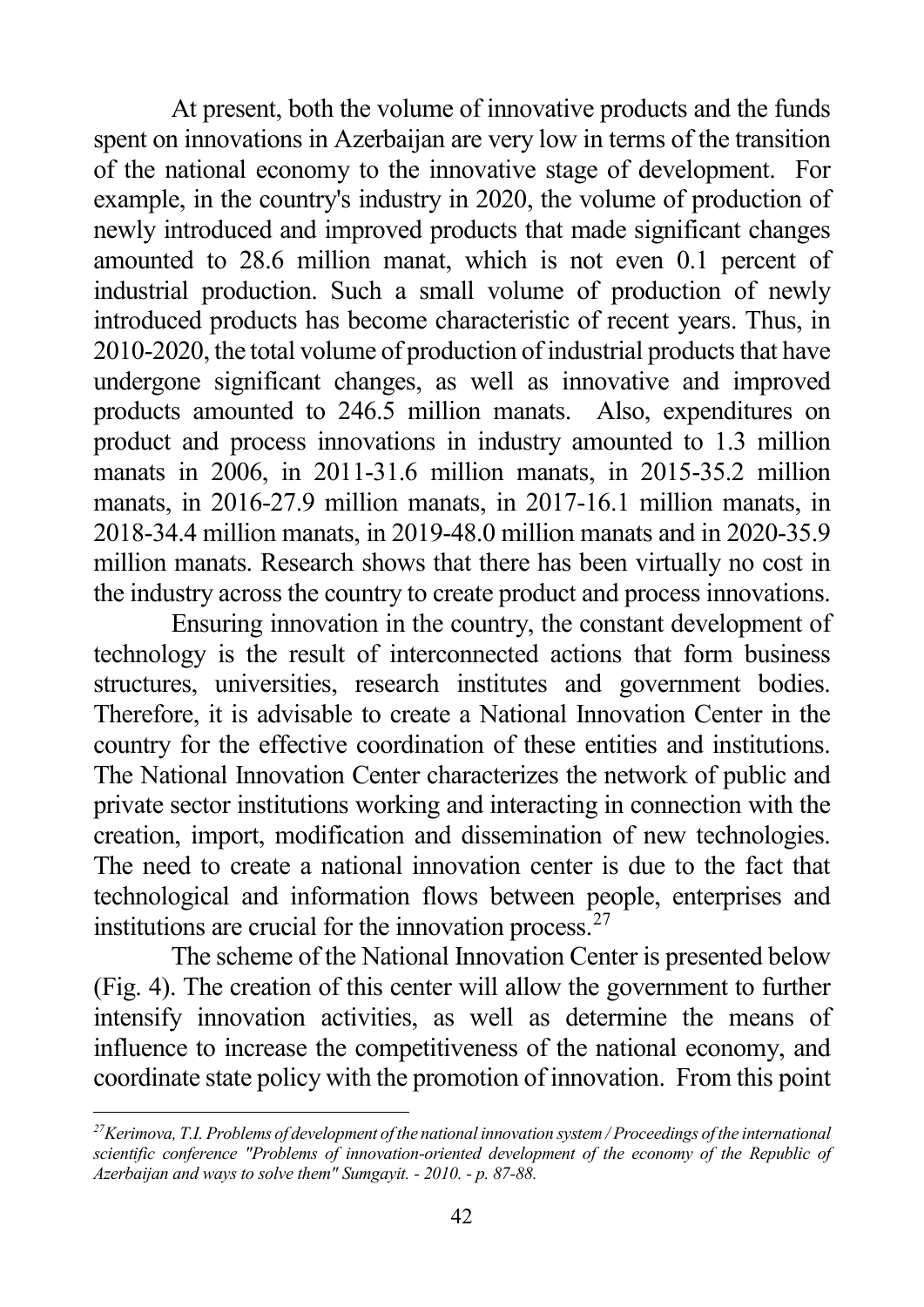of view, government policy aimed at establishing interaction between the above-mentioned stakeholders to increase the innovative potential of local firms, especially their ability to create and master new technologies, is of great importance from the point of view of economic development.



#### **Figure 4. Participants in innovation activities and interactions between them**

The state should create organizations that can carry out innovative activities in the country and participate in financing the innovative activities of these firms. To do this, it is advisable to create an Innovation Fund in the country. The real purpose of this fund should be to finance local firms involved in developing their material and technical markets, acquiring products and technological innovations from abroad, including implementing innovative activities. At the same time, the fund can act as a shareholder in the authorized capital of an organization or its subsidiary in order to finance specific projects. As noted, the risks in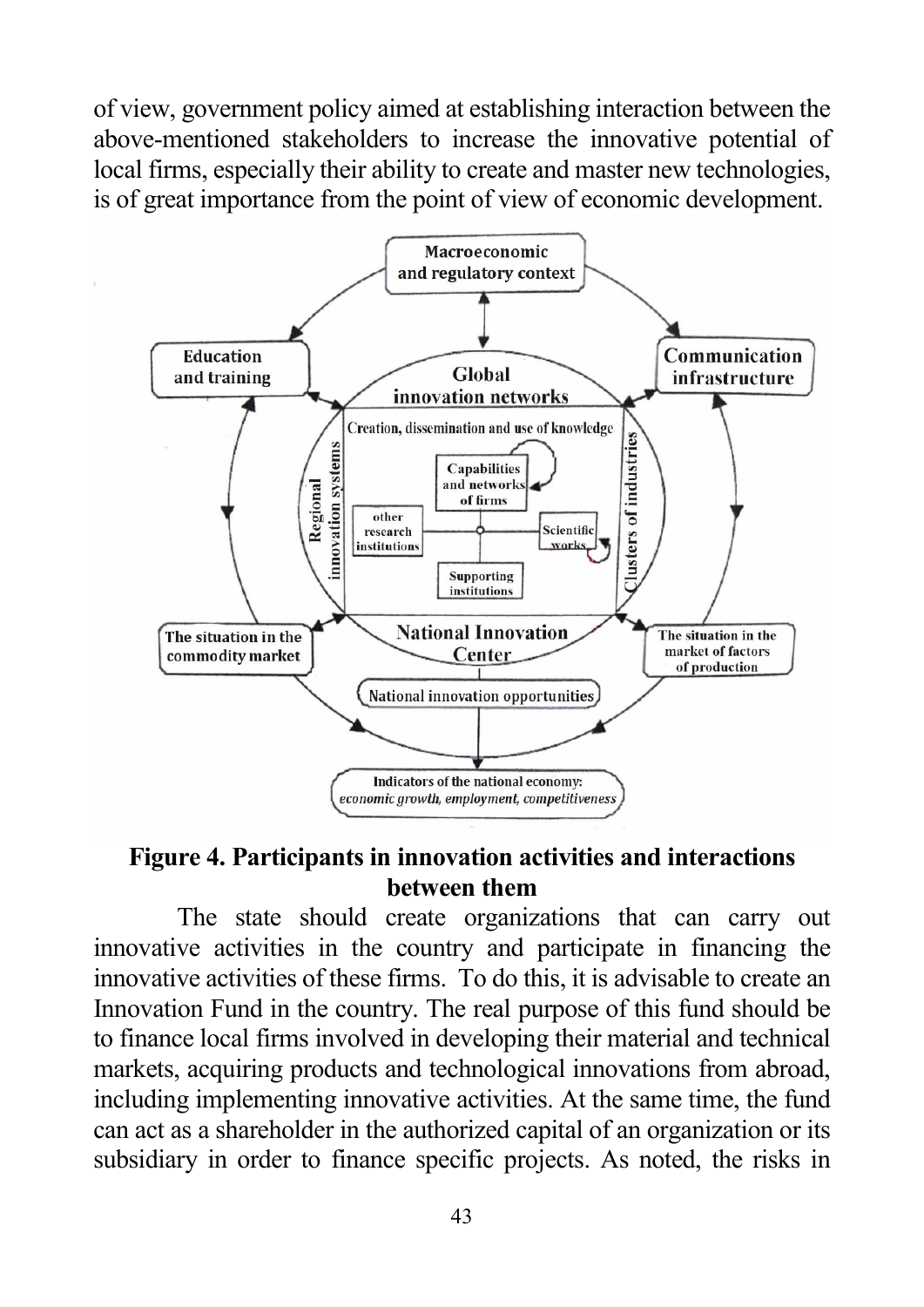<span id="page-43-0"></span>innovation are very high. However, when the innovation project is successfully completed, the benefits to the economy are great. This fund evaluates the feasibility study of the proposed innovation projects, assesses the risks, economic and technical expected results. As a result of this assessment, decisions are made on financing investment projects with a real degree of risk. At the same time, the Innovation Fund actively participates in the management of the innovation project it finances. As a result, there is an urgent need to create development institutions aimed at increasing innovative activity in the country, and these institutions should be involved in creating the basis for the transition of the national economy to innovative development. However, it is possible to strengthen socioeconomic progress in the country by organizing an improved innovation system linking the country's scientific potential with production potential[28](#page-43-0).

## **8. Ways to improve the mechanism of state regulation of investment activity**

Government agencies create opportunities and incentives for companies by influencing costs, risks,and competition. These three factors are important not only for companies, but also for economic growth and poverty reduction. Thus, investment activity within a country depends on the country's regulatory mechanism.

The choice of methods of government influence on investment activity depends on which model it prefers when implementing investment policy. There are three main models of investment policy. These models are based on the principle of stimulating one or another aspect of investment.

The first model, which includes tax incentives for private investment, gives tax instruments a key role in public investment policy. At the same time, a consistent liberal macroeconomic policy is being pursued aimed at stabilizing prices and interest rates using market-based instruments. In the context of this system, banks play a subordinate role. The stock exchange is a mechanism of strict control over the efficient allocation of investment resources. By developing the securities market, you can ensure the successful implementation of this model. The state

*<sup>28</sup> Kerimova, T.I. Problems of formation and effective use of the investment potential of the economy. Monograph, Baku, - 2017. - 371 p., p.288-308.*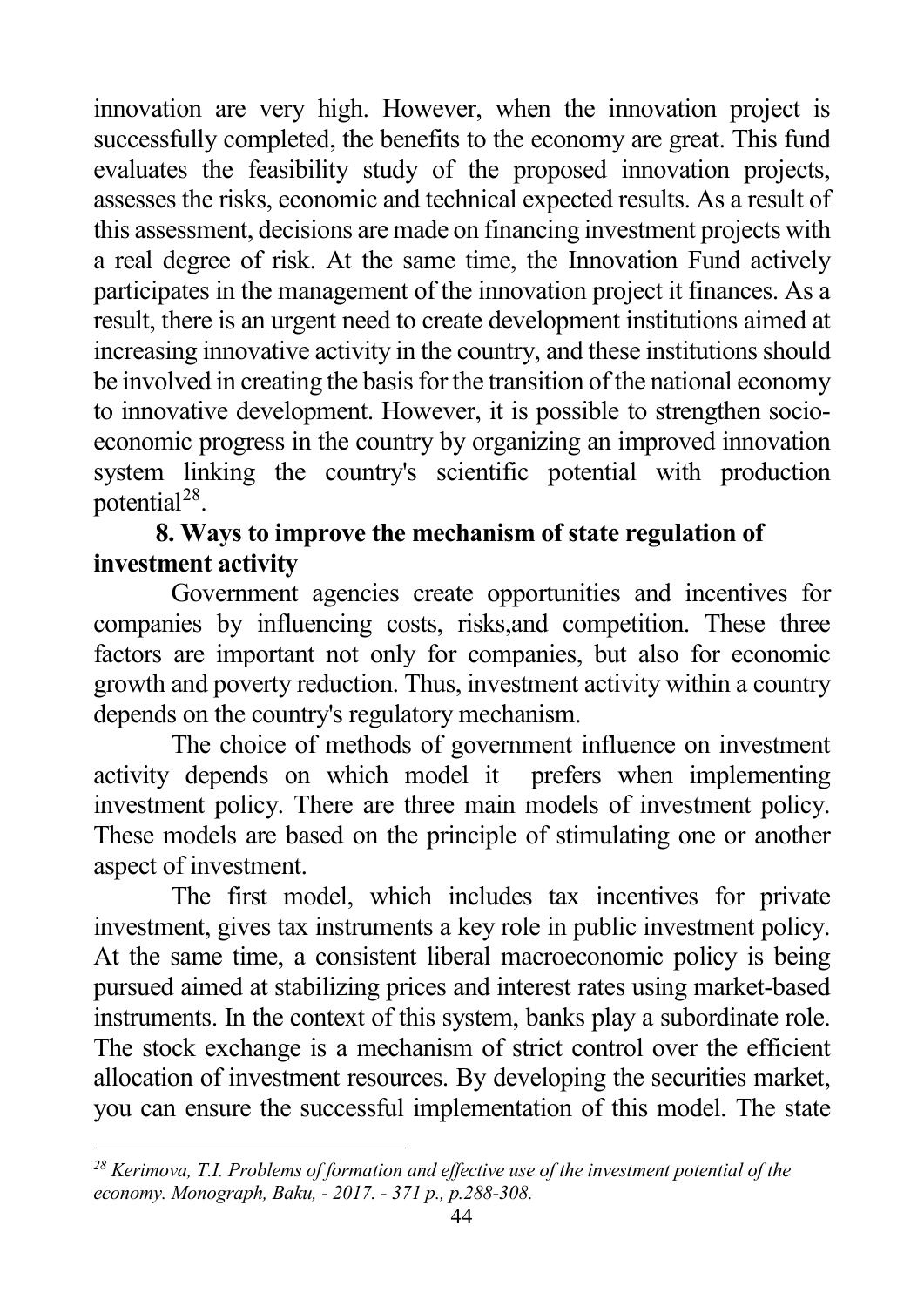<span id="page-44-0"></span>helps the problem of coordination by collecting, analyzing and distributing high-quality economic information about the state and forecast of the country's economy. The model provides an effective allocation of investment resources in the presence of the necessary economic prerequisites. The disadvantage of this model is the lack of a special incentive for investment and the inability to sharply increase savings.

In the second model, preference is given to financing special projects by the state. This model provides for active cooperation between the state and private investors. It uses state control over the banking sector, deposits of the population are mobilized independently, and these funds are exchanged and delivered to corporations on preferential terms.

According to the third model, it is planned to eliminate the shortcomings in the creation and coordination of mechanisms for coordinating decisions of private investors. The state creates only the necessary infrastructure and encourages investment in human capital. According to this model, the main issue is the creation by the state of special mechanisms for coordinating investment decisions. Therefore, it is important to form a set of institutions that are necessary to create a favorable investment climate for the implementation of an effective investment policy model. At the same time, any successful business model is based on a market system that more fully uses the strengths of the national economy.

One of the important macroeconomic factors affecting investment activity in the country is the level of interest rates. Thus, the interest rate directly affects the cost of funds for investment activities in the country. As the interest rate decreases, investment activity increases. Currently, the interest rate in the country remains high. Thus, the interest rate on longterm commercial loans in the domestic market is higher than 20 percent. Given the fact that the country has available funds, it is necessary to improve the mechanism for financing local investments, including the private sector.[29](#page-44-0)

In 2020, the net growth in the volume of loans invested in the

*<sup>29</sup> Kerimova, TI Issues of improving investment policy in the system of socio-economic development of the country // Consumer cooperation: theory, methodology, practice of "Russian University of Cooperation" .– Moscow. - 2010. - p. 202-207.*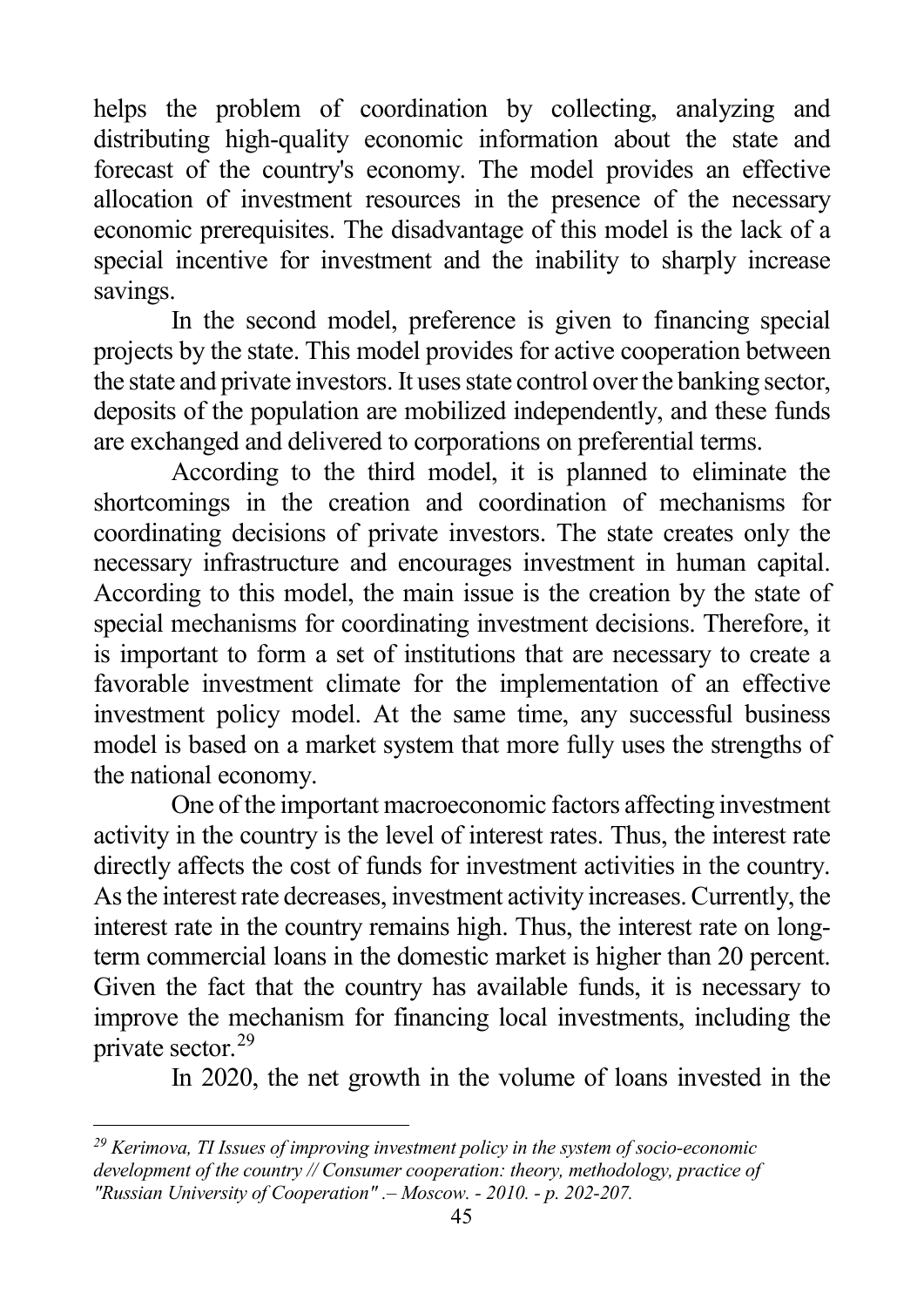country's economy amounted to 2278 million manats, and the total deposit base of banks formed from internal sources (excluding financial organizations) - 1658,6 million manats. In such circumstances, it is possible to significantly reduce the interest rate by placing a relatively small part of the State oil Fund's funds in banks within the country. According to the author, the placement of funds of the Oil Fund is possible by obtaining certificates of Deposit from banks that meet certain requirements.

There are two types of government influence on investment activity through taxes. First, the state affects the level of aggregate savings, depreciation and profit of enterprises, net cash flows and potential sources of investment financing using taxes, and second, the volume and structure of investments using state tax incentives. According to the study, there are currently limited opportunities for increasing investment activity in the country by reducing the overall level of taxes. However, there are opportunities for increasing investment activity through the introduction of tax incentives, and in the future it is necessary to expand the use of tax incentives. Tax incentives perform compensatory and incentive functions. The provision of compensatory benefits is aimed at fully or partially reimbursing business entities for additional expenses caused by an unfavorable investment environment in a certain territory or territory, and stimulating tax benefits are aimed at ensuring the development of priority areas of the economy. In this regard, it is necessary to widely use tax incentives in order to improve the territorial and sectoral structure of the national economy.

In connection with the importance of insurance in agriculture, it is necessary to educate rural producers and create a specialized insurance company that insures agricultural products. In addition, in the field of agriculture, it is advisable to pay all insurance premiums for the first period, and then a gradually decreasing part (50 percent) from the state budget. It is believed that this will not require much resources, and secondly, after farmers see its effectiveness, the scale of insurance will increase.

According to the author, it is important to assess the impact of public investment on certain sectors of the national economy and the socio-economic development of regions. Currently, the impact of the state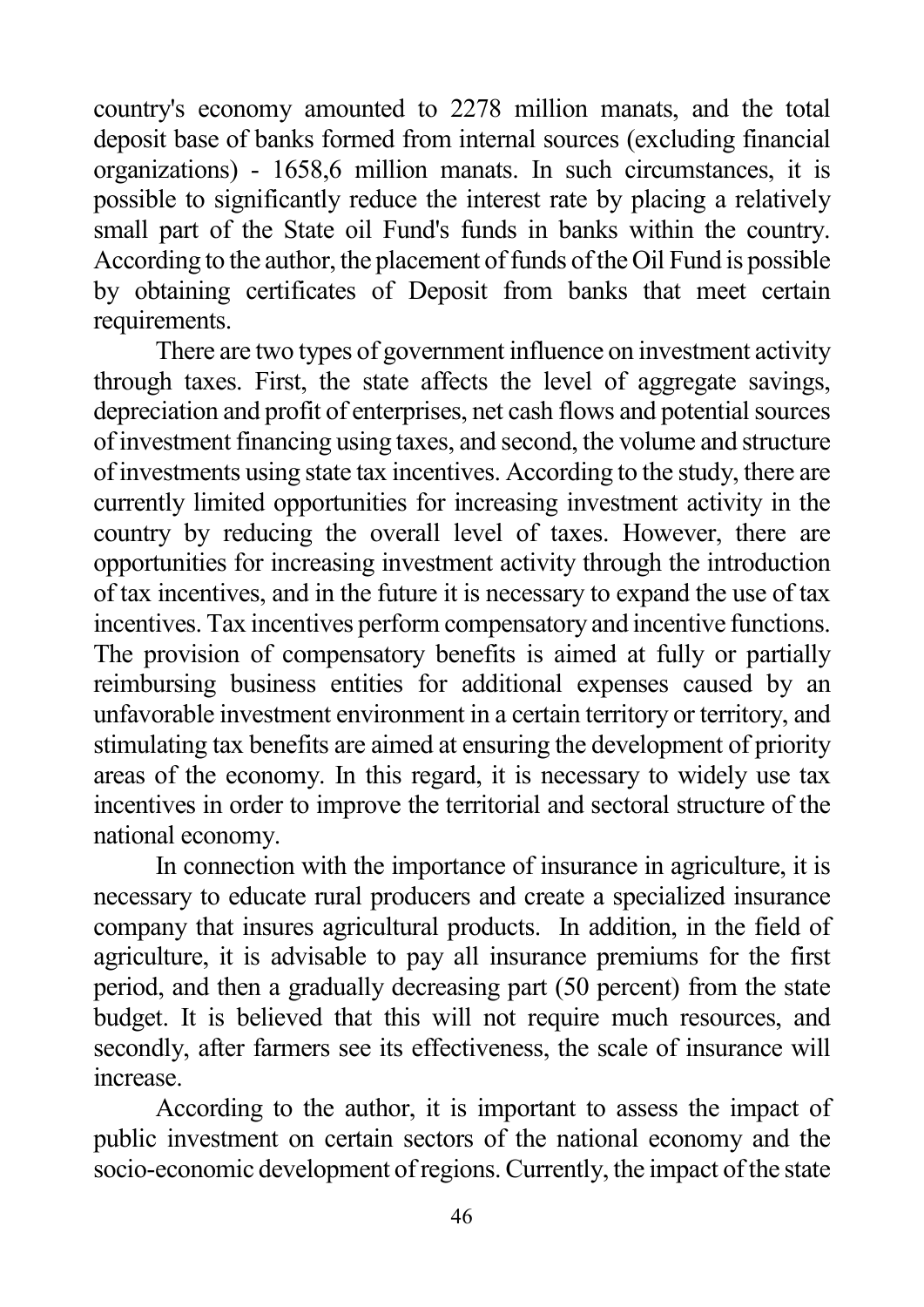investment program on economic development is not evaluated. To determine the optimal set of public investment, it is first of all important to develop a methodology for evaluating the effectiveness of the program. Such an assessment can be made using the net present value method, which is currently used in the evaluation of investment projects. It is easy to determine investment costs with financial prices in any project. However, to determine the cost of the project at economic prices, it is necessary to calculate conversion factors. Conversion factors are used to translate financial prices into economic prices. These coefficients allow you to eliminate deviations from prices formed in competitive market conditions under the influence of factors such as market tariffs, government price regulation, and allow you to accurately determine the project's income and expenses. The developed methodology should also allow us to determine the impact of public investment on the development of individual sectors of the economy, as well as regions and the well-being of various groups of the population. Thus, there are several ways to analyze the distribution of the impact of public investment. First, project impacts can be shared between individual project participants, usually suppliers, consumers, owners, lenders, workers, manufacturers, and the government. The second is related to the analysis of the distribution of project income and expenses between national and foreign participants. Such an analysis allows us to assess the impact of the investment project on the growth of income and outflows in the country. Third, project revenues and expenses can be shared between the public and private sectors. An assessment of this impact is important in assessing the effectiveness of public investment in infrastructure development, which creates favorable conditions for the development of the private sector. Fourth - to determine the distribution of benefits from the investment project among individual participants, including those with different incomes. Fifth, an assessment of the project's revenue distribution for consumption and savings. Conducting such assessments allows you to choose more effective investment projects that will allow investment entities to achieve their goals.

## **Based on the research conducted in the dissertation, the following conclusions and recommendations have been made:**

In recent years, many decisions have been made in our country for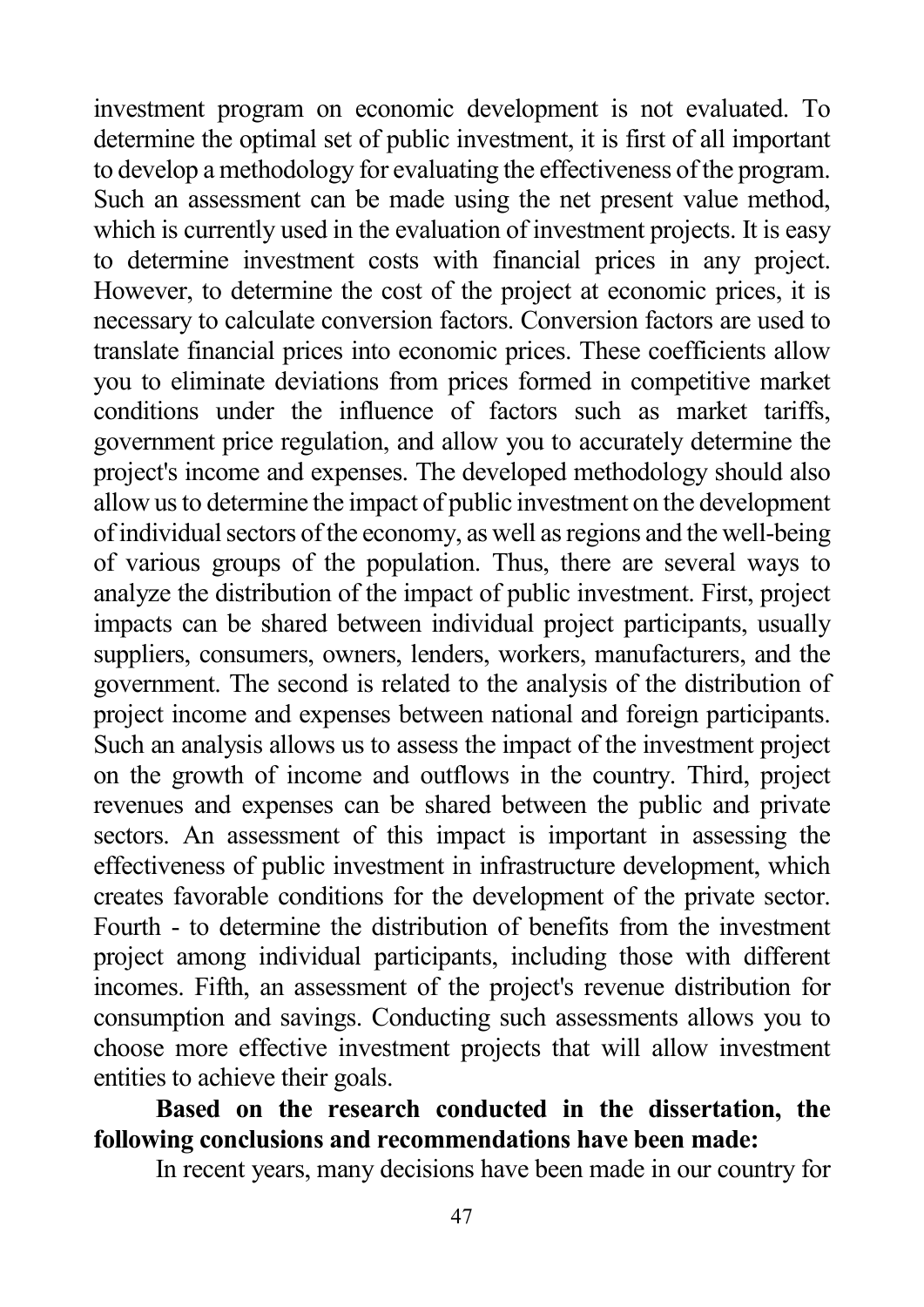the successful implementation of the model of efficient use of investment potential and enhancing investment activity, significant work has been done to improve the business environment, stimulate investment activity and non-oil exports. Nevertheless, we conclude from our research and analysis that the decisions made and the measures taken are still insufficient to increase the efficiency of using the investment potential in the country. Therefore, we consider it necessary to implement the proposed recommendations in the following areas in order to ensure the effective use of investment potential:

- in order to choose the application of the model of innovative and investment economic growth and achieve successful implementation of reforms, it is necessary to ensure an extremely high-quality and effective organization of work in the institutions of state economic regulation;

- it is necessary to develop and implement a comprehensive system of measures to attract foreign direct investment in the non-oil sector of the country's economy, especially in the export-oriented processing industry;

- it is extremely important to develop a unified state investment policy in order to increase investment activity in the country and stimulate investment. The content and provisions of this policy should reflect negative factors that may limit the activity of potential investors, and specific economic measures aimed at eliminating them;

- to improve the investment climate in the country, it is necessary to review the mechanisms for protecting property rights, prevent hidden business activities of officials and ensure that they receive income declarations.

- monetary, fiscal, credit, pricing, customs and investment policies of the state should be effectively coordinated;

- It is necessary to adopt new laws "On investment activity" and "On the protection of foreign investment", "Competition Code".

- the development of "human capital" should be considered a key priority in the investment activity of the state. It is important to focus on improving the quality of education at all levels in the country, bringing it into line with modern market standards and accelerating the development of technical education.

- it is necessary to continue measures to reduce the size of the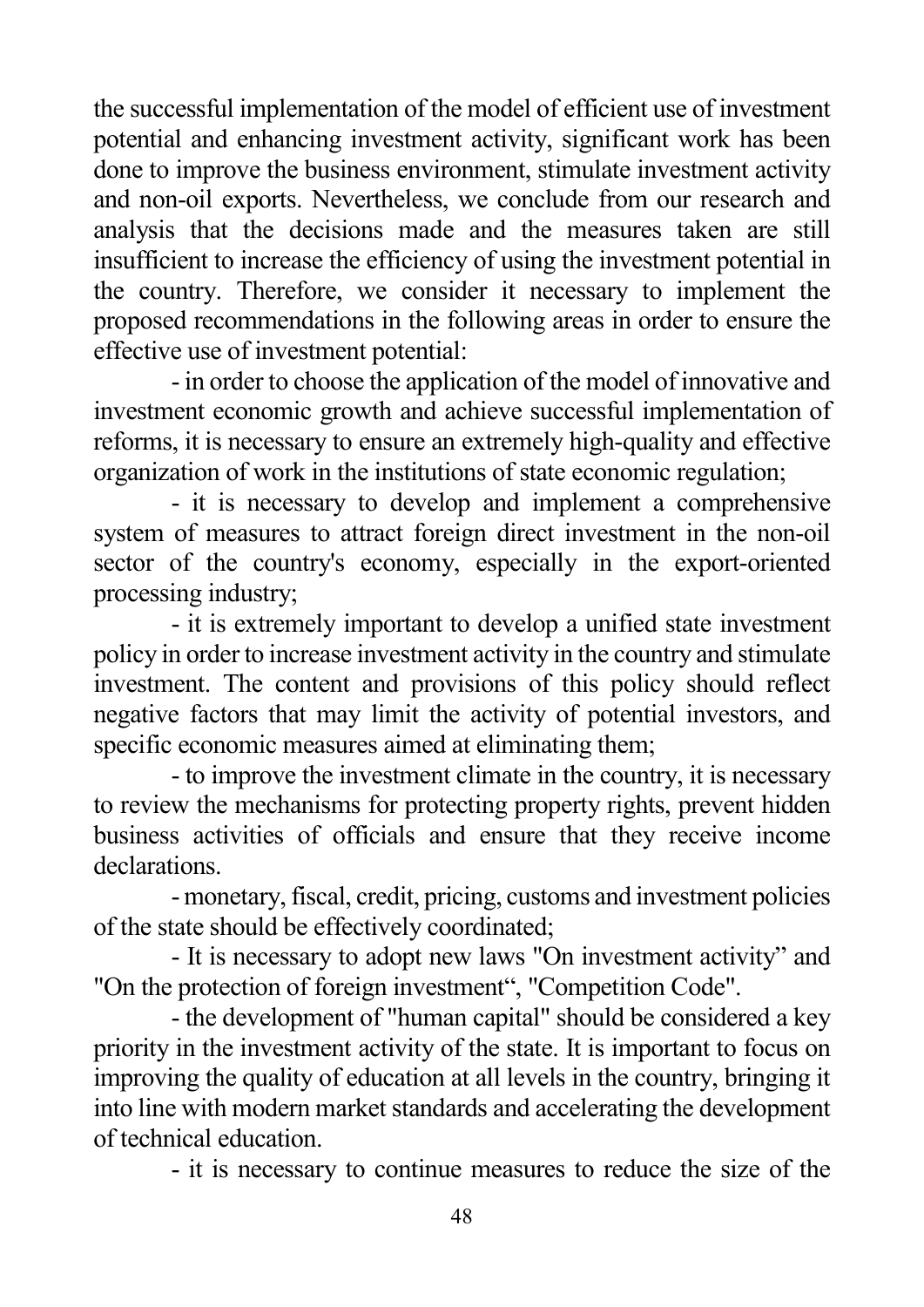public sector, improve the efficiency of state-owned enterprises, and introduce an effective management system and corporate governance standards that meet modern requirements;

- work on improving and implementing mechanisms and criteria for evaluating investment projects should be accelerated;

- the most important issues are the development of criteria and mechanisms for selecting industries that are considered priority by the state, participation in special support programs, their justification ,ensuring fairness and objectivity, and preference for the choice of manufacturing industries;

- When providing loans from the Entrepreneurship Development Fund, it is advisable to give preference to micro and small entrepreneurs, especially novice entrepreneurs, etc.

# **The following works were published on the main scientific results of the dissertation:**

## **Monographs**

- 1. Kərimova T.İ. Iqtisadiyyatın investisiya potensialı: formalaşması və istifadə mexanizmləri. Monoqrafiya. Bakı 2008, 14 ç.v.
- 2. Kərimova T.İ. "Iqtisadiyyatın investisiya potensialının formalaşdırılması və səmərəli istifadəsi problemləri". Monoqrafiya, Bakı, 2017. 14 ç.v.

## **Scientific articles in scientific publications recommended by the Supreme Attestation Commission under the President of the Republic**

- 3. 3Kərimova T.İ. Azərbaycanda neft strategiyasının formalaşmasında qiymət amili. Iqtisadiyyat və audit. Bakı 2002 № 7 (25), 0,2 ç.v.
- 4. Kərimova T.İ. Investisiya qərarlarının əsaslandırılmasında səhmdar kapitalın bazar dəyərinin qiymətləndirilməsi metodları. Iqtisadiyyat və audit №7(85). Bakı 2007, 0,2ç.v.
- 5. Kərimova T.İ. Səmərəli investisiya siyasətinin reallaşmasına əlverişli investisiya mühitinin təsiri. Iqtisadiyyat və audit № 9(87). Bakı 2007, 0,2 ç.v.
- 6. Kərimova T.İ. Əlverişli investisiya mühitinin formalaşması və xarici investisiyaların ölkə iqtisadiyyatına cəlb olunması imkanlarının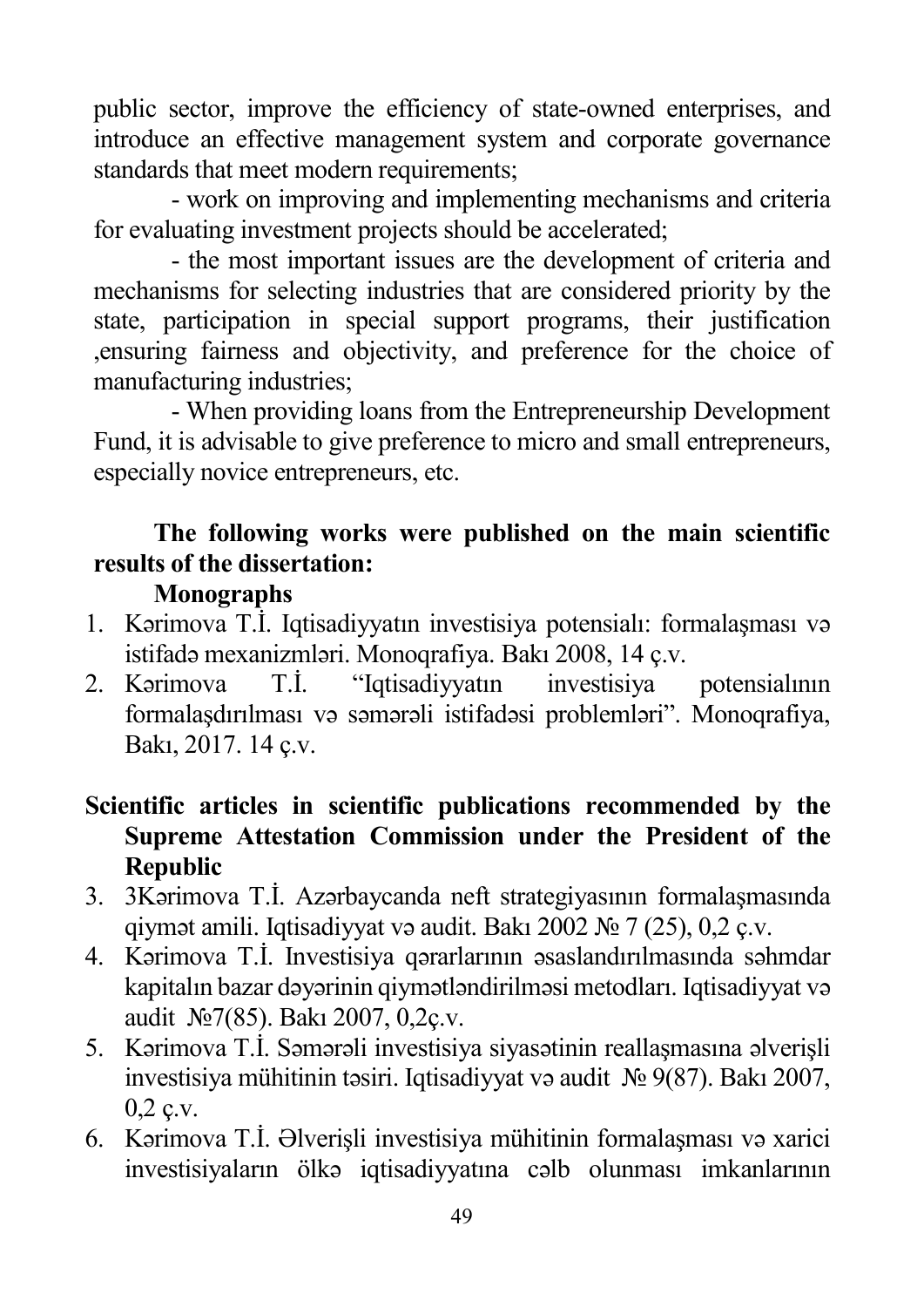reallaşması səviyyəsinin tədqiqi. Iqtisadiyyat və audit № 6(96). Bakı 2008, 0,2 ç.v.

- 7. Kərimova T.İ. Iqtisadiyyatın prioritet sahələrinə investisiya axınlarının səmərəliyinin qiymətləndirilməsi. Odlar yurdu universitetinin elmipedoqoji xəbərləri № 27, Bakı 2009, 0,2 ç.v.
- 8. Kərimova T.İ. İnvestisiya prosesi və struktur cəhətdən yenidənqurmanın əsas istiqamətləri. Odlar yurdu universitetinin elmipedoqoji xəbərləri № 27, Bakı 2009, 0,2 ç.v.
- 9. Kərimova T.İ. Regionun investisiya potensialının qiymətləndirilməsi məsələləri. AMEA-nın xəbərləri. Bakı " Elmi" 2010 № 4 .09, 0,2 ç.v.
- 10. Kərimova T.İ. Regional investisiya risklərinin sistemli idarəetmə modelinin nəzəri-metodoloji əsaslandırılması. AMEA-nın xəbərləri № 4. Bakı 2010, 0,2 ç.v.
- 11. Kərimova T.İ. Müəssisənin investisiya potensialının inkişafı istehsal artımı amili kimi. AMEA-nın xəbərləri №3. 09. Bakı 2010, 0,2 ç.v.
- 12. Kərimova T.İ. Mineral-xammal resursları yataqlarının iqtisadi qiymətləndirilməsi investisiya cəlbediciliyinin yüksəldilməsi amili kimi. AMEA-nın Iqtisadiyyat Institutu elmi əsərləri № 4. 09. Bakı 2010, , 0,2 ç.v.
- 13. Kərimova T.İ. Investisiya resusrları bazarının tənzimlənməsində investisiya siyasətinin təsiririn qiymətləndirilməsi. AMEA Iqtisadiyyat Institutu .Elmi əsərlər № 1, Bakı 2010, 0,2 ç.v.
- 14. Kərimova T.İ. Investisiya potensialından istifadənin mikroiqtisadi aspektlərinin qiymətləndirilməsi. Iqtisad Elmləri: nəzəriyyə və praktika.№ 3, Bakı 2011, 0,2 ç.v.
- 15. Kərimova T.İ. Investisiya fəallığı və onun iqtisadiyyatın investisiya potensialından istifadə səviyyəsinə təsiri. Iqtisad Elmləri : nəzəriyyə və praktika №3 / 2010 Bakı 2011, 0,2 ç.v.
- 16. Kərimova T.İ. Investisiya prosesi və struktur yenidən qurmanın əsas istiqamətləri. Iqtisad Elmləri : nəzəriyyə və praktika. № 1 / 2010, Bakı 2011, 0,2 ç.v.
- 17. Kərimova T.İ. Investisiya potensialından istifadənin səmərəliliyinin artırılmasından milli innovasiya siyasətinin rolu. Odlar yurdu Universitetinin Elmi və pedoqoji xəbərləri № 32. Bakı 2011, 0,2 ç.v.
- 18. Kərimova T.İ. Azərbaycanın uzunmüddətli iqtisadi inkişafına investisiya fəallığının təsiri. AMEA Iqtisadiyyat Instutu . Elmi əsərlər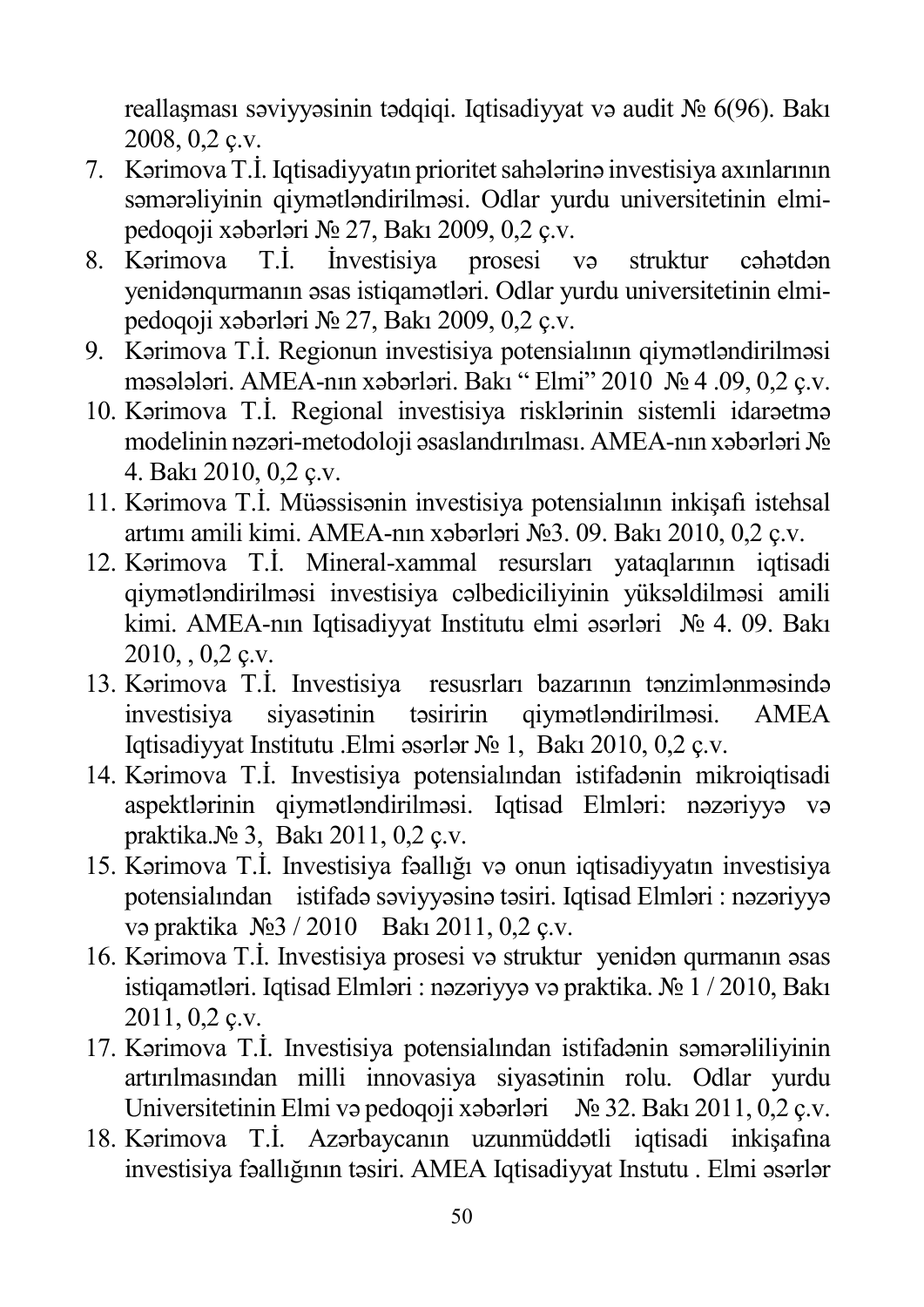№-2 . Bakı 2011, 0,2 ç.v.

- 19. Kərimova T.İ. Investisiya potensialının reallaşdırılmasının büdcəvergi mexanizminin təhlili. Iqtisad Elmləri : nəzəriyyə və praktika. № 4, Baki 2012, 0,2 ç.v.
- 20. Kərimova T.İ. Investisiya potensialından istifadənin mikroiqtisadi aspektlərinin qiymətləndirilməsi. Iqtisad Elmləri : nəzəriyyə və praktika. №- 3, Bakı – 2012, 0,2 ç.v.
- Kərimova T.İ. İnvestisiya risklərinin sistemli idarə olunması. Odlar yurdu Universitetinin Elmi və pedoqoji xəbərləri. Bakı 2012, 0,2 ç.v

## **Articles in foreign journals and publications**

- 21. Керимова Т.И. Вопросы совершенствования инвестиционной политики в системе социально – экономического развития страны. Потребительская кооперация: теория, методология, практика. «Российский Университет Кооперации» Москва 2010, 0,2 ç.v.
- 22. Керимова Т.И. Теоретико методологические вопросы оценки инвестиционного климата Азербайджана. Перспективы науки. № 5.(32) Томбов 2012, 0,2 ç.v.
- 23. Керимова Т.И. Основные направление инвестиционной политики в Республике Азербайджан. Глобальный научный потенциал № 5 (14) Санкт – Петербург 2012, 0,2 ç.v.
- 24. Керимова Т.И. Пути активизации инвестиционного процесса на региональном уровне. Глобальный научный потенциал № 9 (18) Санкт – Петербург 2012, 0,2 ç.v.
- 25. Керимова Т.И. Институциональныеконцепции развития. Экономика и предпринимателство. № 6, 2016, 0,2 ç.v.
- 26. Керимова Т.И. Направления повышения привлекательности инвестиций в России. Экономика и предпринимателство. № 5 2017, 0,2 ç.v.
- 27. Керимова Т.И. Пути повышения привлекательности инвестиций в России». Europen Applied Sciences: challenges and solutions. Hosted by the ORT Publishing and The Center For Social and Political Studies "Premier" Conference papers, May 25-26, 2016.

# **Materials of scientific and practical conferences**

28. Керимова Т.И. Фискальная политика и меры, направленные на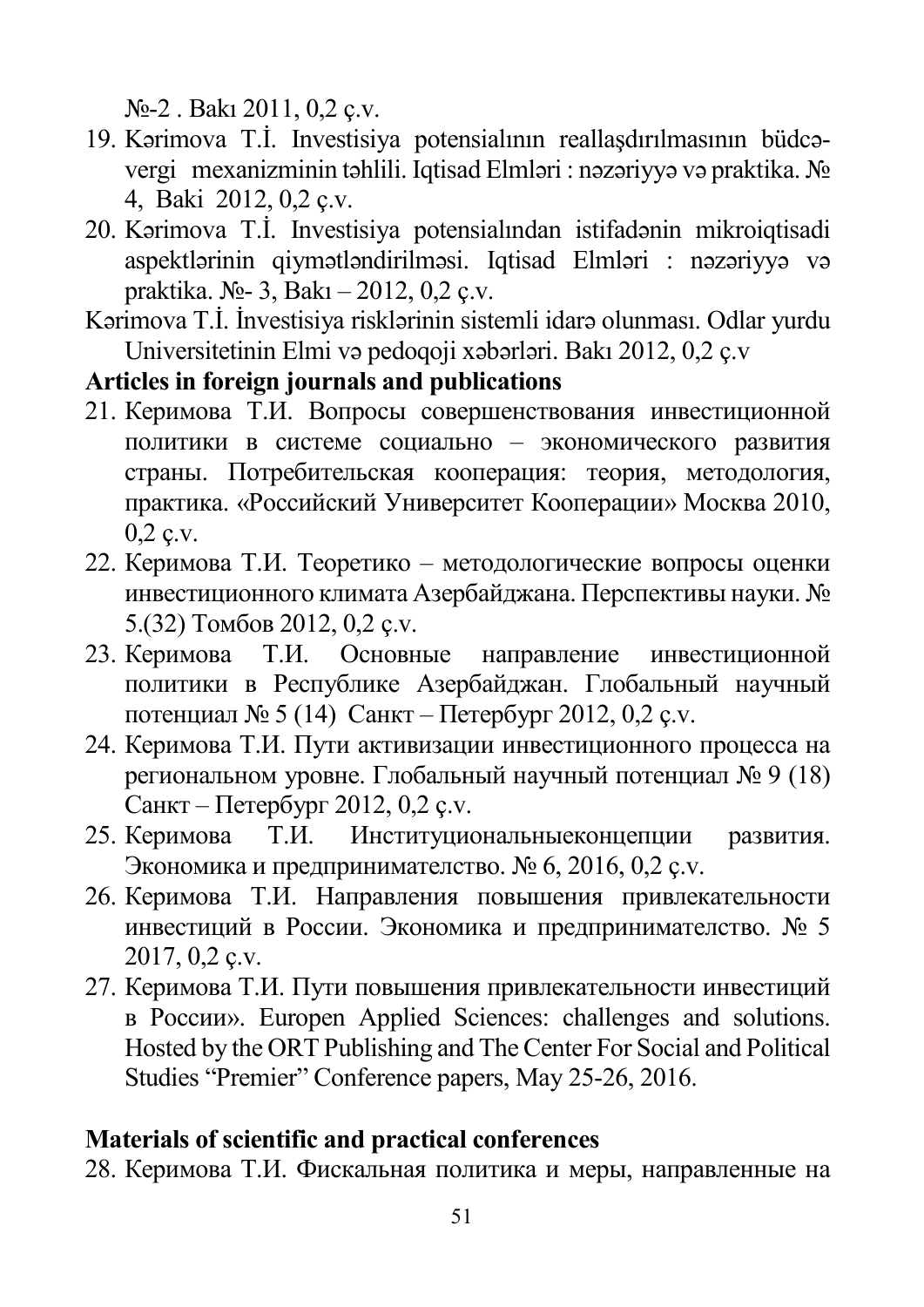макроэкономическую стабильность. Azərbaycanda maliyyə nəzarətivə audit. Elmi-praktik konfransının materialları. Bakı 1999, 0,2 ç.v.

- 29. Керимова Т.И. Роль оценки имуществ в целях налогообложения. Müasir əmlak bazarı və qiymətləndirmə fəaliyyətinin qanunvericilik təminatı. II Beynəlxalq Elmi-praktik konfransı. Bakı 2001,0,2 ç.v.
- 30. Kərimova T.İ. İnvestisiya mühitinin formalaşmasına elmi-nəzəri yanaşmanın zərurəti. "Azərbaycan Respublikasında sahibkarlığın inkişaf problemləri ". Elmi-praktik konfransın materialları. Bakı 2003,  $0,2$  c.v.
- 31. Kərimova T.İ. Kənd təsərrüfatının inkişafı və investisiya amili. "Aqrar islahatların ilkin nəticələri və prespektivlər " Beynəlxalq elmi-praktik konfrans. Bakı 2003, 0,2 ç.v.
- 32. Kərimova T.İ. Bazar iqtisadiyyatı şəraitində kapital rentabelliyinin təhlili. "Çox mülkiyyət şəraitində kooperasiyanın inkişafının sosialiqtisadi problemləri" Elmi-praktik konfransın materialları, Bakı 2003, 0,2 ç.v.
- 33. Kərimova T.İ. Xarici investisiyaların cəlb edilməsinin və səmərəli istifadəsinin strateji prioritetləri. "Oloballasma və regional iqtisadi inkişaf", Beynəlxalq konfransın materialları, Bakı 2004, 0,2 ç.v.
- 34. Kərimova T.İ. Ölkənin investisiya cəlbediciliyinə pul-kredit siyasətinin təsiri. "Keçid iqtisadiyyatı ölkələrində auditin inkişaf problemləri". Beynəlxalq elmi-praktik konfransın materialları, Bakı 2004, 0,2 ç.v.
- 35. Kərimova T.İ. Azərbaycanda innovasiya fəaliyyətinin maliyyə təminatı. "Sosial-iqtisadi inkişafın sürətləndirilməsində maliyyə nəzarətinin rolu" Beynəlxalq elmi-praktik konfrans Bakı 2006, 0,2 ç.v.
- 36. Kərimova T.İ. İnvestisiya layihələrinin maliyyələşdirilməsinin mütərəqqi formaları. Böhrandan sonrakı iqtisadiyyatda maliyyə resurslarının səmərəli idarə olunmasında şəffaflığın rolu (Beynəlxalq elmi-praktik konfrans) Bakı 2009, 0,2 ç.v.
- 37. Kərimova T.İ. Innovasiya yönümlü iqtisadi inkişaf siyasəti və milli innovasiya siyasətinin formalaşması məsələləri. AMEA-nın Iqtisadiyyat Institutu innovasiyalı inkişafın sosial-iqtisadi problemləri mövzusunda beynəlxalq elmi-praktiki konfransın materialları, Bakı 2010, 0,2 ç.v.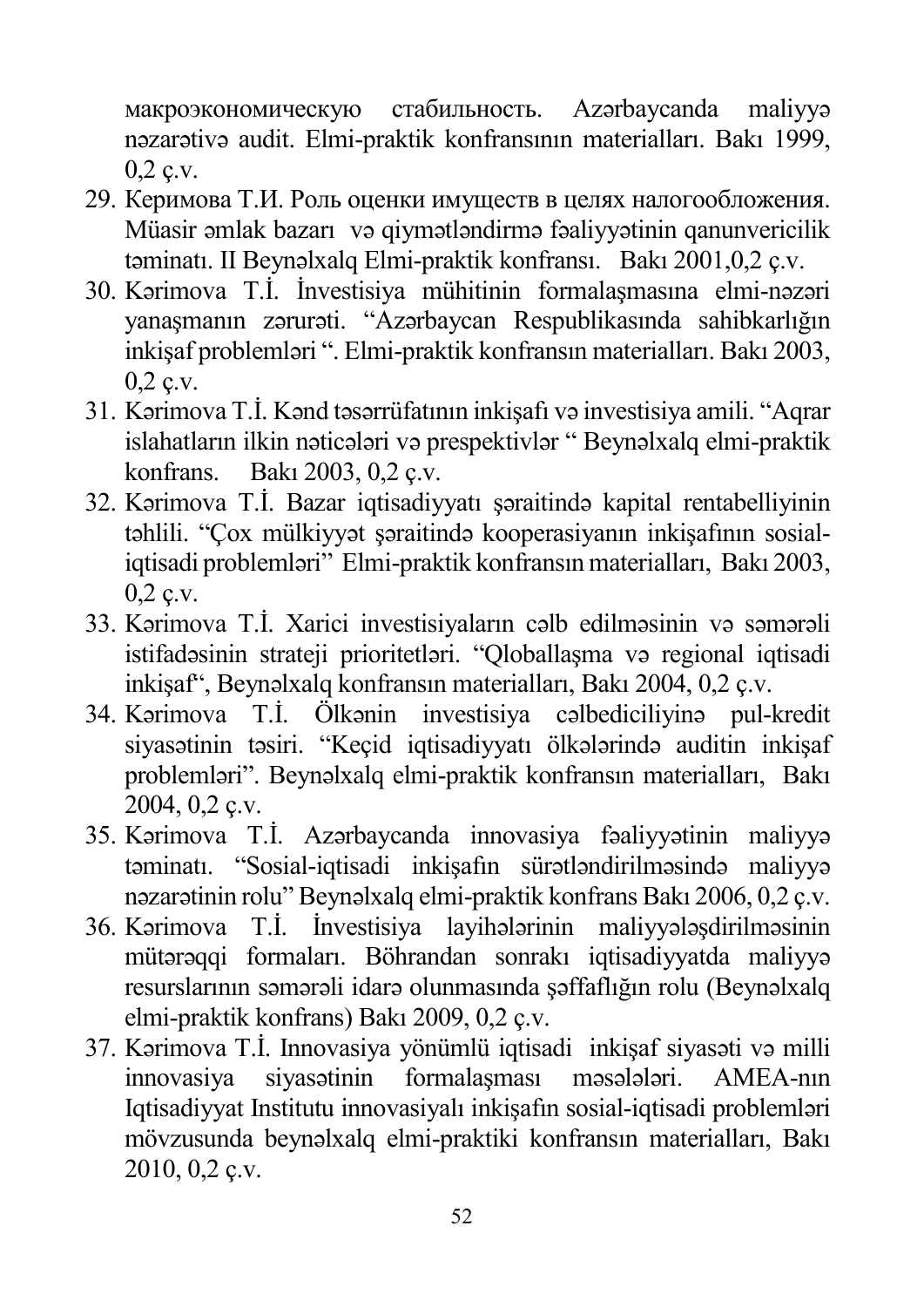- 38. Kərimova T.İ. Ölkədə investisiya mühitinin formalaşması və xarici kapitalın cəlbolunma imkanlarının təhlili. Azərbaycan iqtisadiyyatında keçid dövrünün başa çatması: təhlil və nəticələr. Respublika elmi-praktik konfransının materialları. Bakı-2010, 0,2 ç.v.
- 39. Kərimova T.İ. Milli innovasiya sisteminin inkişaf problemləri. AMEA-nın Iqtisadiyyat Institutu Azərbaycan Respublikasında Innovasiya yönümlü iqtisadi inkişafın problemləri və onların həlli yolları mövzusunda beynəlxalq elmi konfransın materialları. Sumqayıt 2010, 0,2 ç.v.
- 40. Kərimova T.İ. Investisiya potensialının optimal istifadənin reallaşması davamlı iqtisadi inkişafın əsas amili kimi. Qloballaşma şəraitində davamli inkişafın aktual problemləri. Beynəlxalq кonfransın materialları Bakı, 2011, 0,2 ç.v.
- 41. Efficiensy Indicators Use for Estimating of the Azerbaijan Agrarian Sector Investment Potential in the Modern Period. American – Eurasian J.Agric. & Environ. Sci., 14 (4) : 352 – 357,2014. ISSN 1818- 6769IDOCI Publications, 2014 DOI 10.5829/idosi.aejais. 2014.14.04. .84196, 0,2 ç.v.
- 42. Kərimova T.İ. «Milli iqtisadiyyatda sahəvi bölümdə investisiya potensialının qiymətləndirilməsi».«Gənc alimlərin II Beynəlxalq konfransı», Gəncə, 2017, 0,2 ç.v.
- 43. Kərimova T.İ. «Milli iqtisadiyyatda sahəvi bölümdə investisiya imkanlarının qiymətləndirilməsi».«Azərbaycan iqtisadiyyatının strateji yol xəritəsi: hesabatlılıq və şəffaflıq problemləri», Beynəlxalq Elmi praktik konfrans, Bakı, 2017, 0,2 ç.v.
- 44. Kərimova T.İ. Ways to increase the attractiveness of investments in Azerbaijan. Urbanizasiyalı sənayeləşmə şəraitində mədəni irsin və biomüxtəlifliyin qorunması. Beynəlxalq elmi-praktiki konfrans II hissə, Gəncə, 2017, 0,2 ç.v.
- 45. Karimova T.İ. Azerbaycanda yatirim potansiyelinin gelişmesinin bölgesel özellikleri investment potential of the regional characteristics of the formation. TURAN Stratejik Araştırmalar Merkezi \* *TURAN-CSR: TURAN Center for Strategic Researches* TURAN-SAM Uluslararası Bilimsel Hakemli Dergisi; ISSN: 1308-8041, e-ISSN: 1309-4033; Yıl: 2017; Cilt: 9/İLKBAHAR, Sayı: 34 *TURAN-CSR International Scientific Peer-Reviewed and Refereed Journal; ISSN:*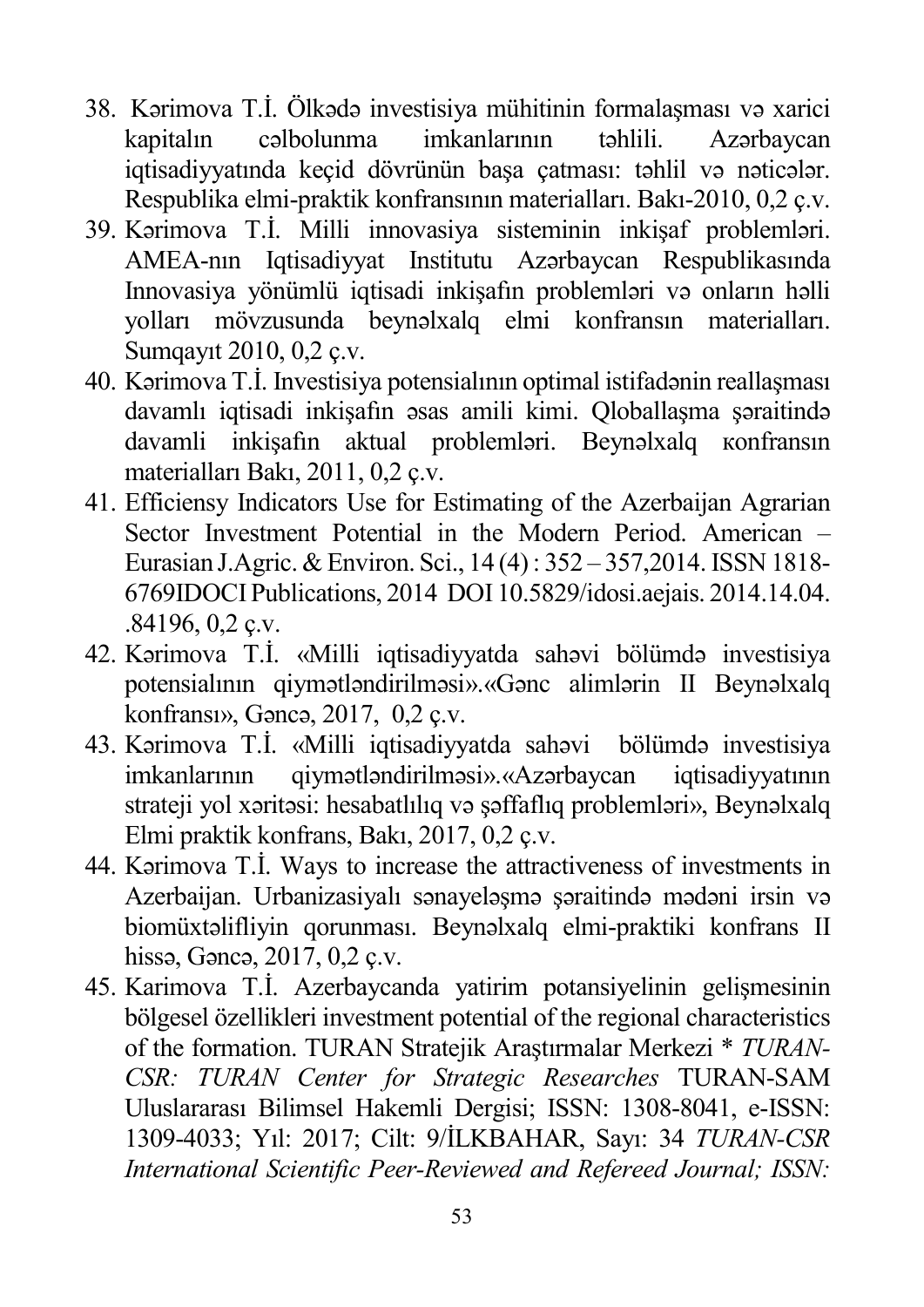*1308-8041, e-ISSN: 1309-4033; Year: 2017; Volume: 9/SPRING, Issue: 34* DOI: [http://dx.doi.org/10.15189/1308](http://dx.doi.org/10.15189/1308-8041)-8041. 0,2 ç.v.

46. Evaluation of Food Security in the Region Within the Frameworkof the FAO UN Cooperation Program Using the Fuzzy Inference. Elkhan Aliyev, Tarana Karimova, and Galib Hajiyev, 0,2 ç.v.

Stressore)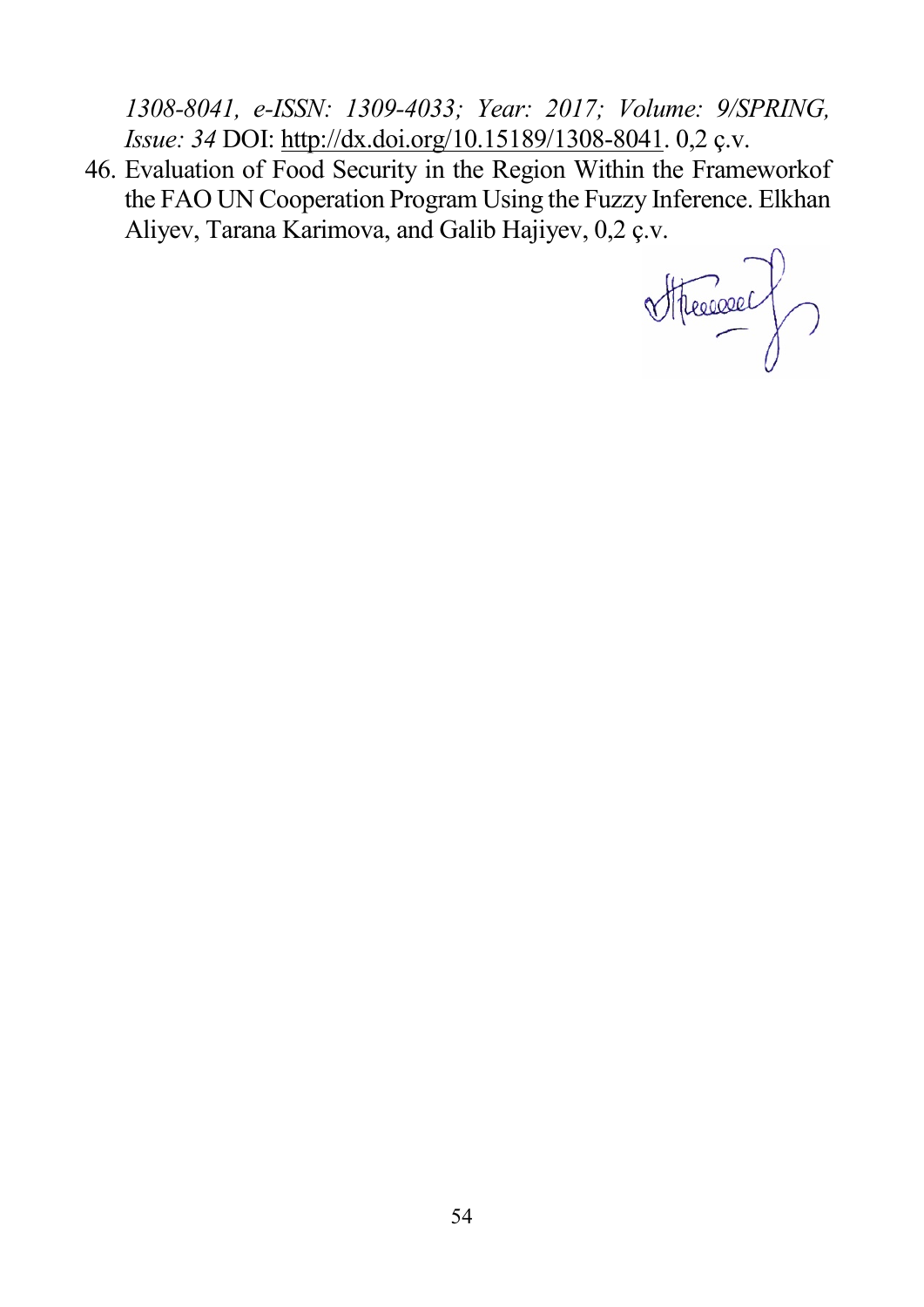The defense will be held *on "29" june 2022* at ED 2.10 Dissertation council of Supreme Attestation Commission under the President of the Republic of Azerbaijan operating at Azerbaijan State University of Economics.

*Address: AZ 1001, Baku, Istiglaliyat Street 6*

The dissertation is accessible at the Azerbaijan State University of Economics Library.

Electron versions of dissertation and its abstract are available on the official website of the Azerbaijan State University of Economics.

Abstract was sent to the required addresses on *"27" may 2022.*